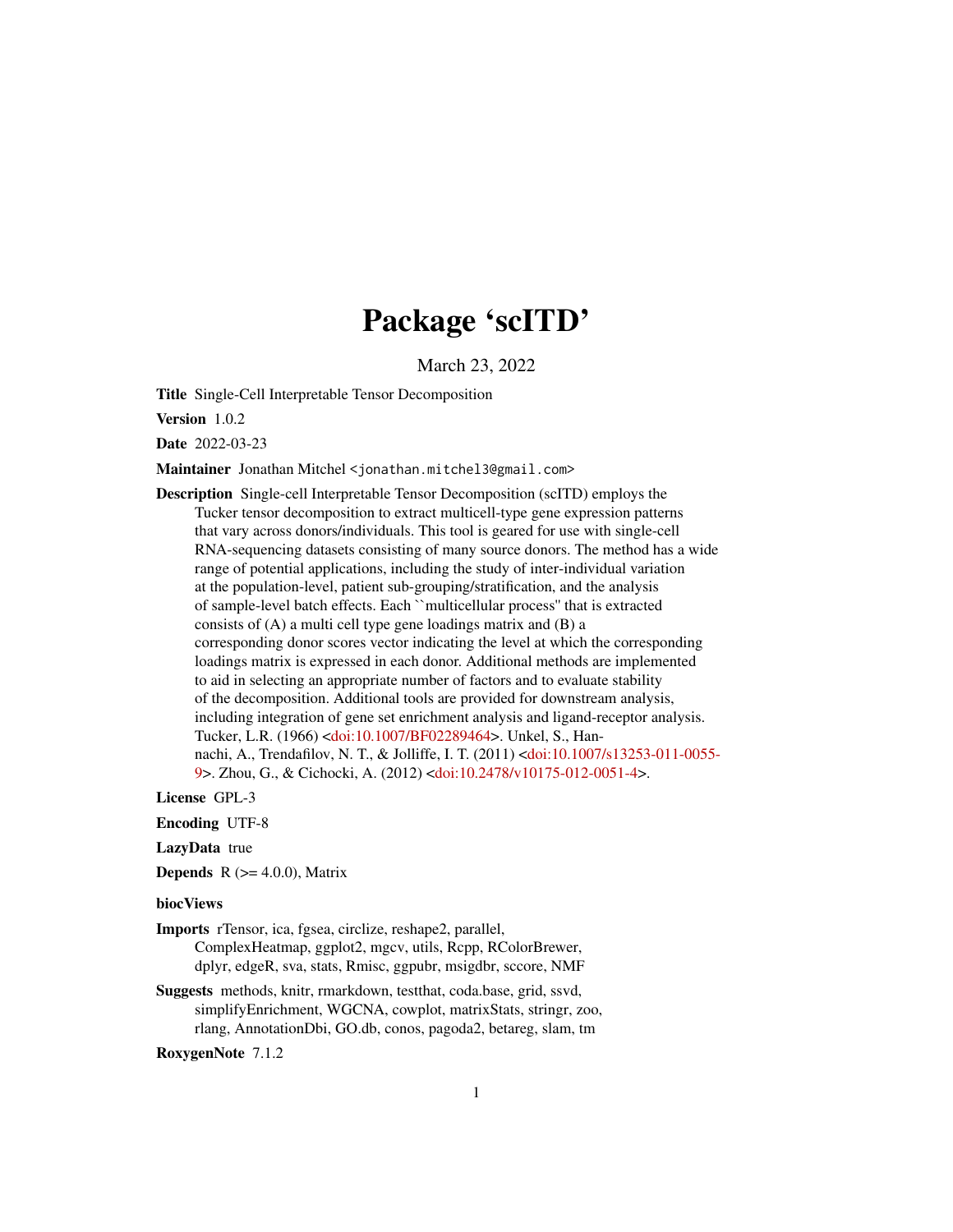LinkingTo Rcpp, RcppArmadillo, RcppProgress

NeedsCompilation yes

Author Jonathan Mitchel [cre, aut], Evan Biederstedt [aut], Peter Kharchenko [aut]

Repository CRAN

Date/Publication 2022-03-23 18:20:02 UTC

# R topics documented:

| 4              |
|----------------|
| 5              |
| 5              |
| 6              |
| $\overline{7}$ |
| $\overline{7}$ |
| 8              |
| 9              |
| $\overline{Q}$ |
| 10             |
| 11             |
| 11             |
| 13             |
| 14             |
| 16             |
|                |
| 17             |
| 18             |
| 19             |
| 20             |
| 20             |
| 21             |
| 21             |
| 22             |
| 22             |
| 23             |
| 23             |
| 24             |
|                |
| 25             |
| 26             |
| 27             |
| 28             |
| 28             |
|                |
| 30             |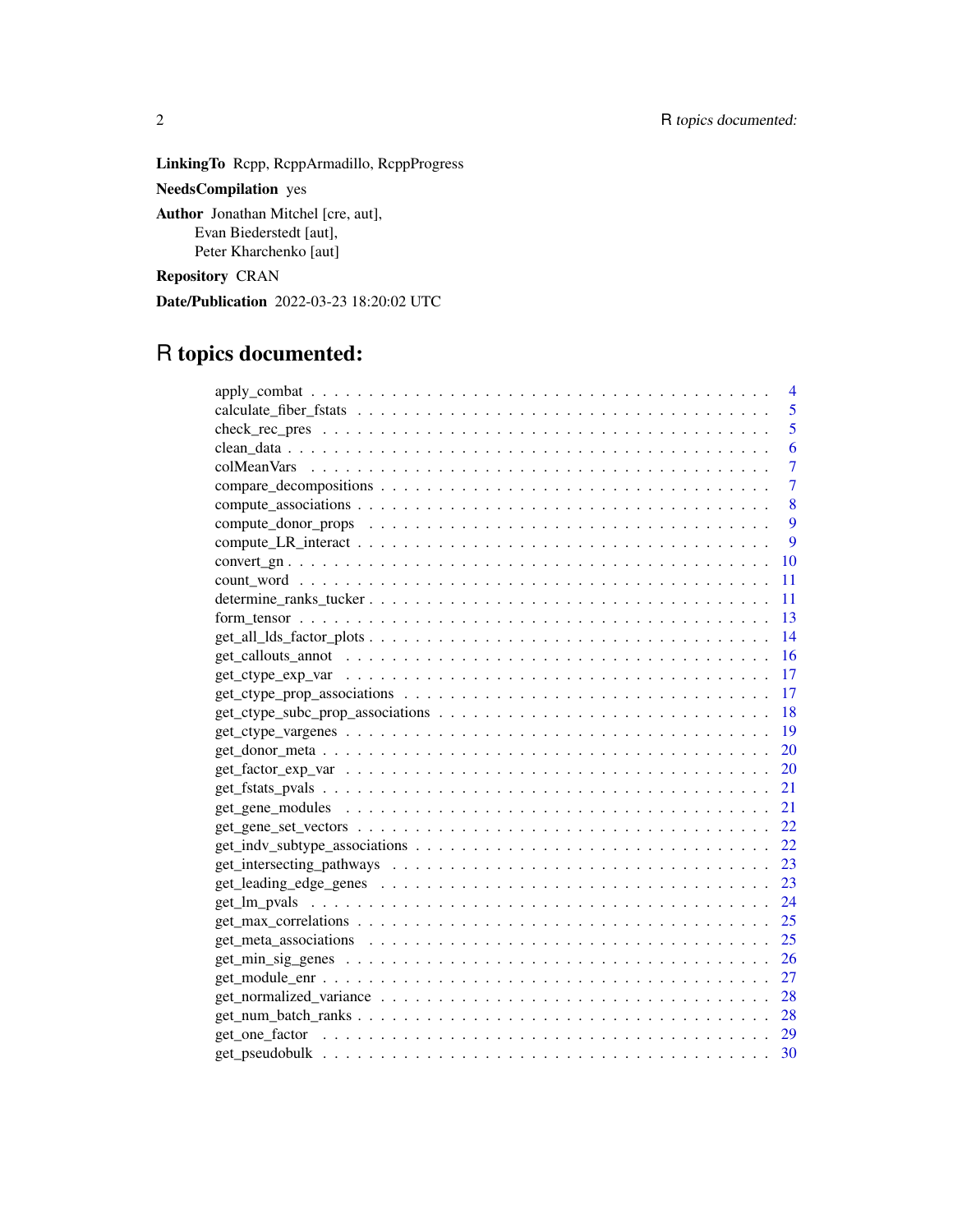|                                                                                                                            | 31 |
|----------------------------------------------------------------------------------------------------------------------------|----|
|                                                                                                                            | 32 |
|                                                                                                                            | 33 |
|                                                                                                                            | 33 |
|                                                                                                                            | 34 |
|                                                                                                                            |    |
|                                                                                                                            |    |
| $get\_subtype\_prop\_associations \ldots \ldots \ldots \ldots \ldots \ldots \ldots \ldots \ldots \ldots 36$                |    |
|                                                                                                                            |    |
|                                                                                                                            |    |
|                                                                                                                            |    |
|                                                                                                                            |    |
|                                                                                                                            |    |
|                                                                                                                            |    |
|                                                                                                                            |    |
|                                                                                                                            |    |
|                                                                                                                            |    |
|                                                                                                                            |    |
|                                                                                                                            | 44 |
|                                                                                                                            | 45 |
|                                                                                                                            | 46 |
|                                                                                                                            | 46 |
|                                                                                                                            | 49 |
|                                                                                                                            |    |
|                                                                                                                            |    |
|                                                                                                                            |    |
|                                                                                                                            |    |
|                                                                                                                            |    |
|                                                                                                                            |    |
|                                                                                                                            | 54 |
|                                                                                                                            | 56 |
|                                                                                                                            | 57 |
|                                                                                                                            |    |
|                                                                                                                            |    |
|                                                                                                                            | 59 |
|                                                                                                                            | 59 |
| plot_stability_results                                                                                                     | 60 |
| plot subclust associations $\ldots \ldots \ldots \ldots \ldots \ldots \ldots \ldots \ldots \ldots \ldots$                  | 61 |
|                                                                                                                            | 61 |
|                                                                                                                            | 62 |
| reduce_dimensions                                                                                                          | 63 |
|                                                                                                                            | 63 |
| render_multi_plots                                                                                                         | 64 |
|                                                                                                                            | 65 |
| run fgsea<br>a constitution de la constitution de la constitution de la constitution de la constitution de la constitution | 65 |
|                                                                                                                            | 66 |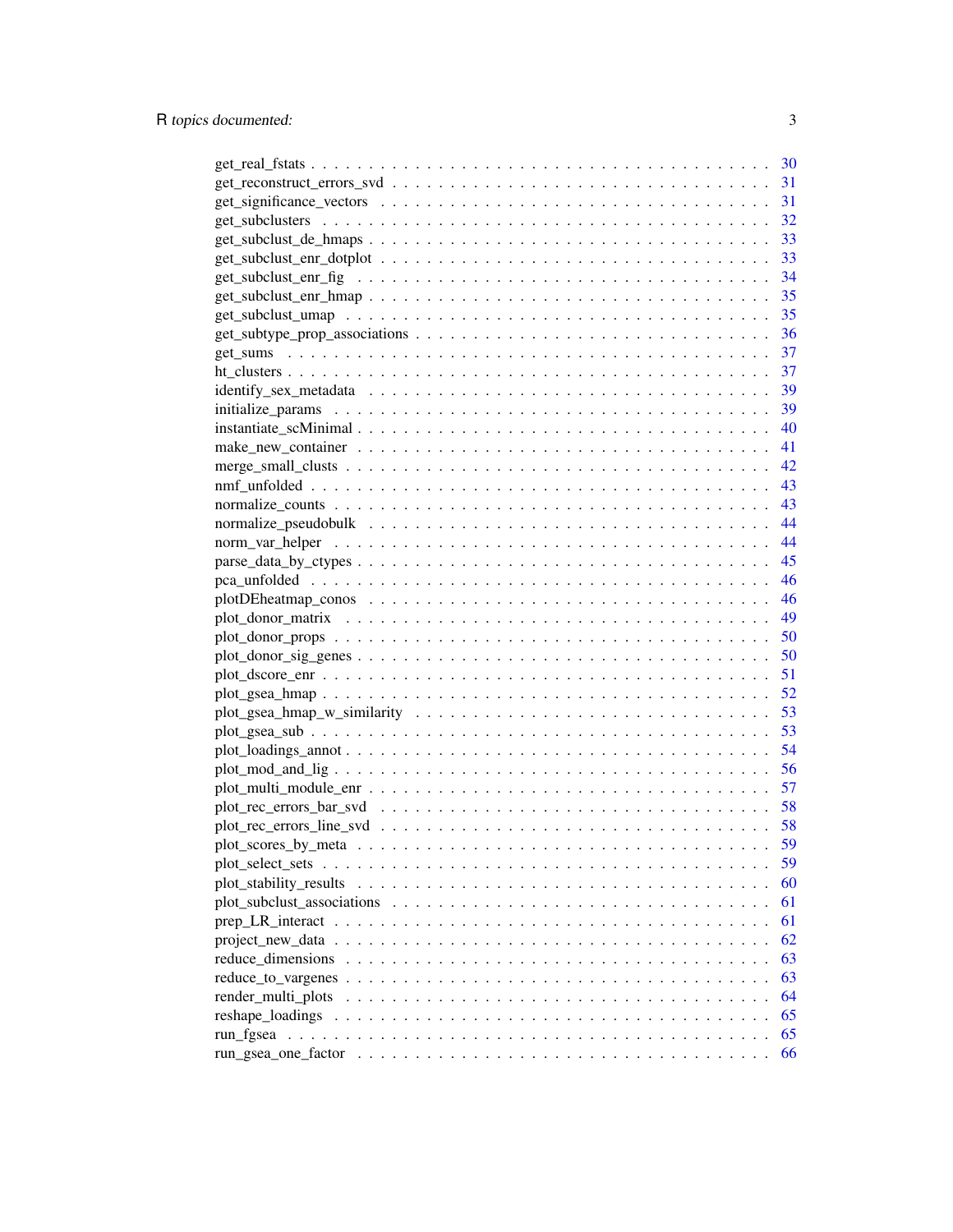<span id="page-3-0"></span>

| 78 |
|----|
|    |
|    |
|    |

#### **Index** [81](#page-80-0)

apply\_combat *Apply ComBat batch correction to pseudobulk matrices. Generally, this should be done through calling the form\_tensor() wrapper function.*

# Description

Apply ComBat batch correction to pseudobulk matrices. Generally, this should be done through calling the form\_tensor() wrapper function.

# Usage

apply\_combat(container, batch\_var)

# Arguments

| container | environment Project container that stores sub-containers for each cell type as |
|-----------|--------------------------------------------------------------------------------|
|           | well as results and plots from all analyses                                    |
| batch var | character A batch variable from metadata to remove                             |

# Value

The project container with the batc corrected pseudobulked matrices.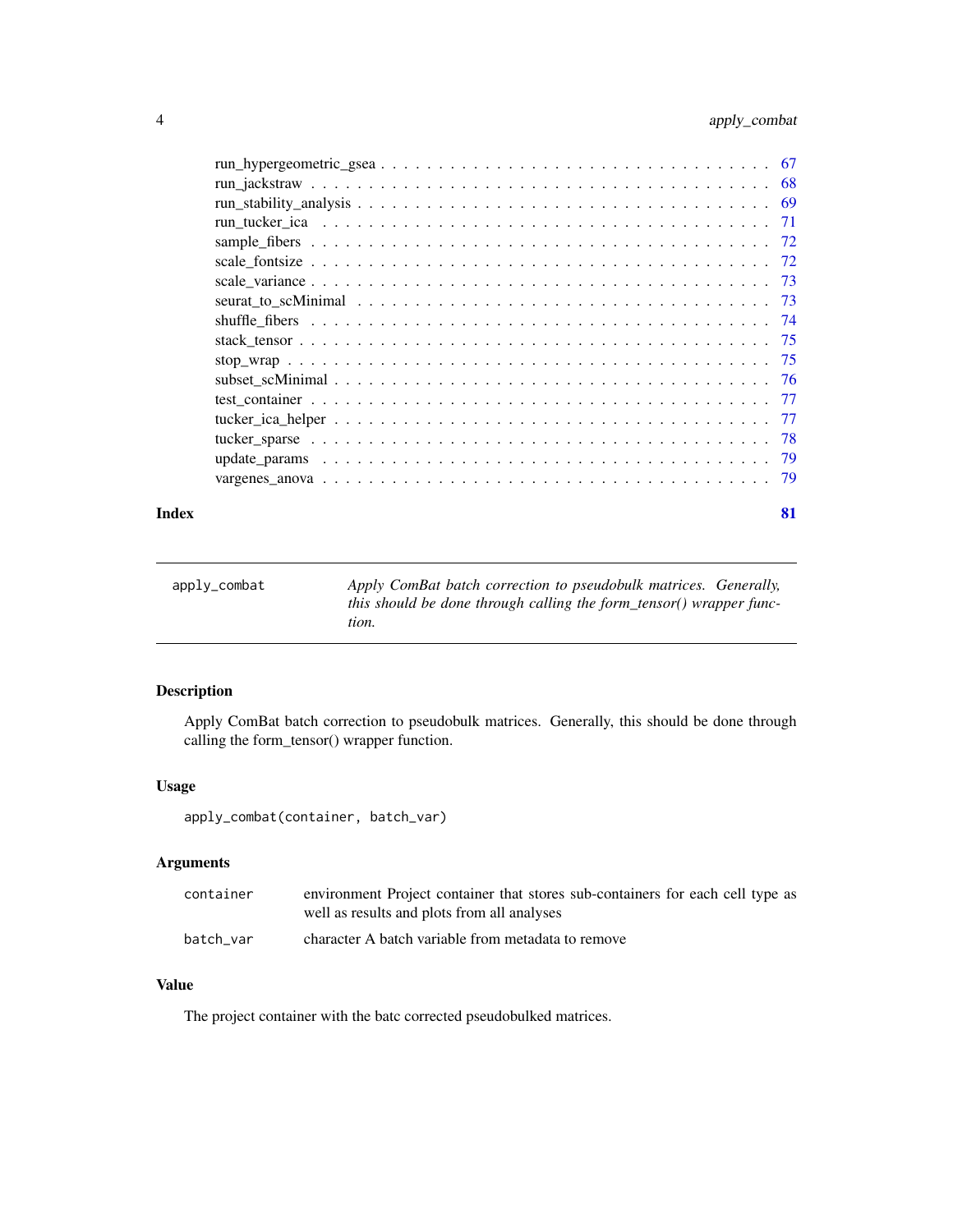<span id="page-4-0"></span>calculate\_fiber\_fstats

*Calculate F-Statistics for the association between donor scores for each factor donor values of shuffled gene\_ctype fibers*

# Description

Calculate F-Statistics for the association between donor scores for each factor donor values of shuffled gene\_ctype fibers

### Usage

```
calculate_fiber_fstats(tensor_data, tucker_results, s_fibers)
```
### Arguments

| tensor_data | list The tensor data including donor, gene, and cell type labels as well as the<br>tensor array itself                                                              |
|-------------|---------------------------------------------------------------------------------------------------------------------------------------------------------------------|
|             | tucker_results list The results from Tucker decomposition. Includes a scores matrix as the first<br>element and the loadings tensor unfolded as the second element. |
| s fibers    | list Gene and cell type indices for the randomly selected fibers                                                                                                    |

### Value

A numeric vector of F-statistics for associations between all shuffled fibers and donor scores.

check\_rec\_pres *Helper function to check whether receptor is present in target cell type*

### Description

Helper function to check whether receptor is present in target cell type

```
check_rec_pres(
  container,
  lig_ct_exp,
  rec_elements,
  target_ct,
  percentile_exp_rec
\mathcal{E}
```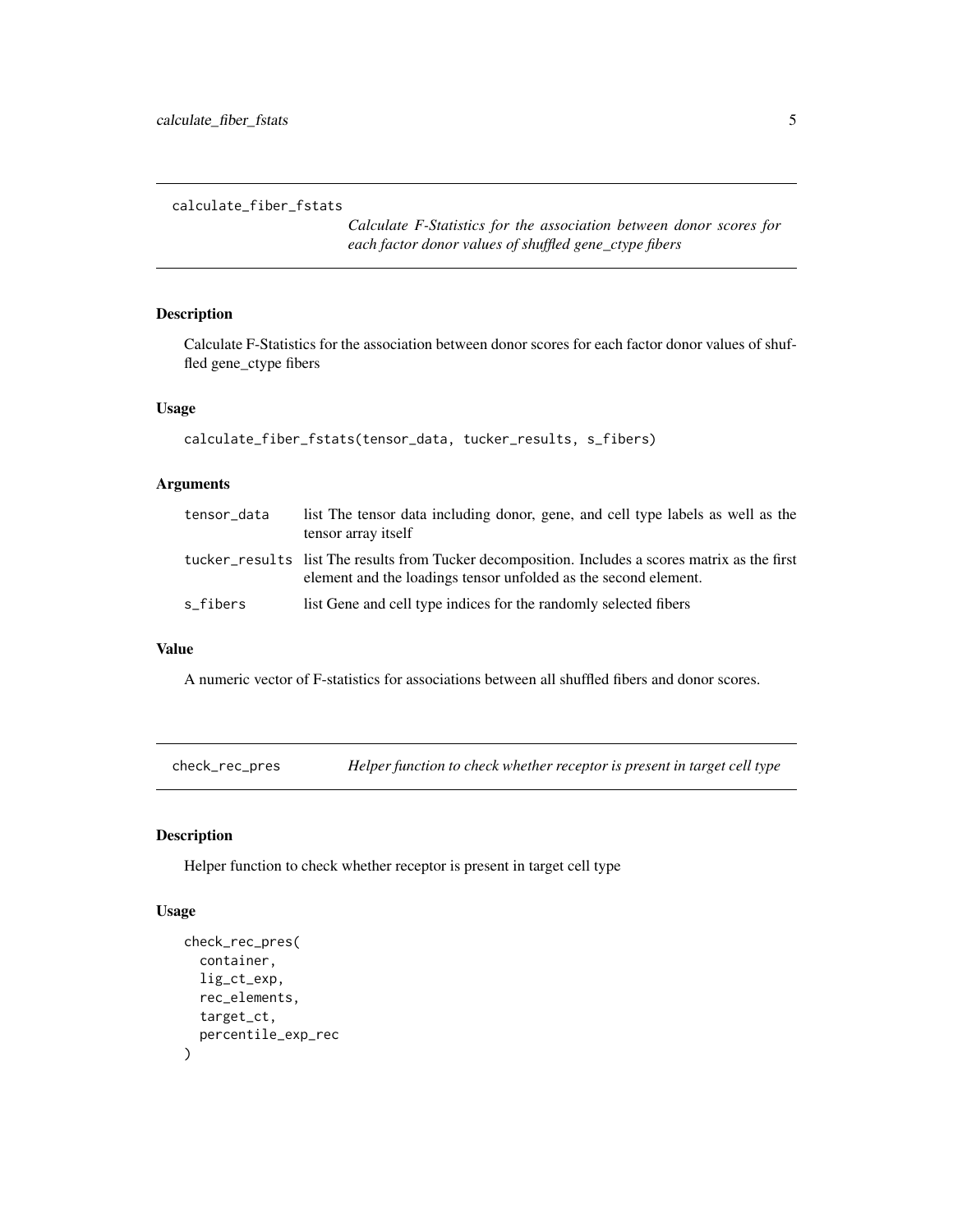<span id="page-5-0"></span>

| container          | environment Project container that stores sub-containers for each cell type as<br>well as results and plots from all analyses |
|--------------------|-------------------------------------------------------------------------------------------------------------------------------|
| lig_ct_exp         | numeric Scaled expression for a ligand in the source cell type                                                                |
| rec_elements       | character One or more components of a receptor complex                                                                        |
| target_ct          | character The name of the target cell type                                                                                    |
| percentile_exp_rec |                                                                                                                               |
|                    | numeric The percentile of ligand expression above which all donors need to have<br>at least 5 cells expressing the receptor.  |

# Value

A logical indicating whether receptor is present or not.

| clean_data | Clean data to remove genes only expressed in a few cells and donors     |
|------------|-------------------------------------------------------------------------|
|            | with very few cells. Generally, this should be done through calling the |
|            | form tensor() wrapper function.                                         |

# Description

Clean data to remove genes only expressed in a few cells and donors with very few cells. Generally, this should be done through calling the form\_tensor() wrapper function.

# Usage

clean\_data(container, donor\_min\_cells = 5)

# Arguments

| container       | environment Project container that stores sub-containers for each cell type as |  |
|-----------------|--------------------------------------------------------------------------------|--|
|                 | well as results and plots from all analyses                                    |  |
| donor min cells |                                                                                |  |
|                 | numeric Minimum threshold for number of cells per donor (default=5)            |  |

### Value

The project container with cleaned counts matrices in each container\$scMinimal\_ctype\$<ctype>\$count\_data.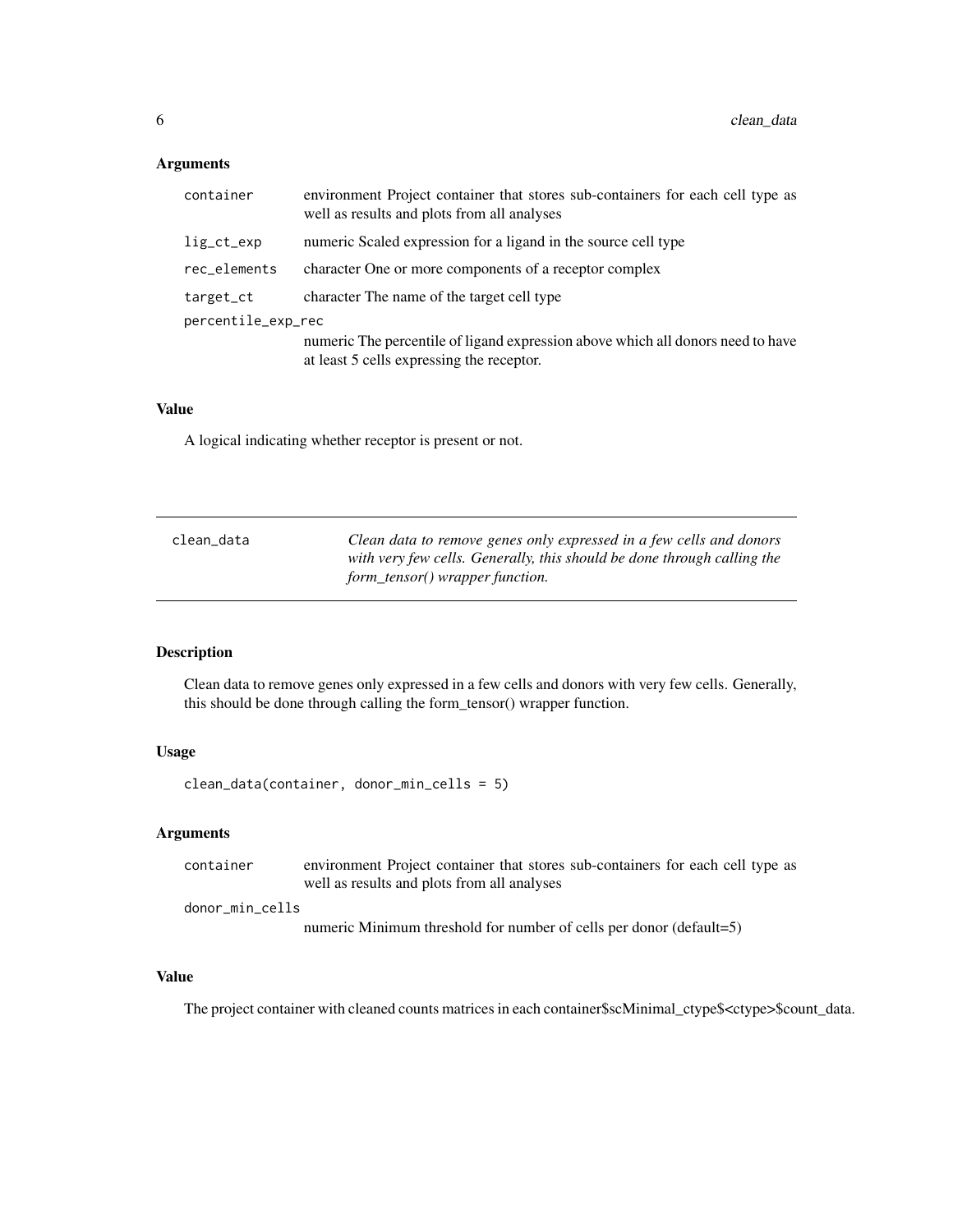<span id="page-6-0"></span>colMeanVars *Calculates column mean and variance. Adapted from pagoda2. https://github.com/kharchenkolab/pagoda2/blob/main/src/misc2.cpp*

# Description

Calculates column mean and variance. Adapted from pagoda2. https://github.com/kharchenkolab/pagoda2/blob/main/src/mis

## Usage

colMeanVars(sY, rowSel, ncores = 1L)

### **Arguments**

| sY     | sparse matrix Gene by cell matrix of counts |
|--------|---------------------------------------------|
| rowSel | numeric The selected rows (genes)           |
| ncores | numeric The number of cores                 |

### Value

data.frame with columns of mean, variance, and number of observeatios for each gene across samples

# Examples

```
library(Matrix)
donor_by_gene <- rbind(c(9, 2, 1, 5), c(3, 3, 1, 2))donor_by_gene <- Matrix(donor_by_gene, sparse = TRUE)
result <- colMeanVars(donor_by_gene, rowSel = NULL, ncores=1)
```
compare\_decompositions

*Plot a pairwise comparison of factors from two separate decompositions*

# Description

Plot a pairwise comparison of factors from two separate decompositions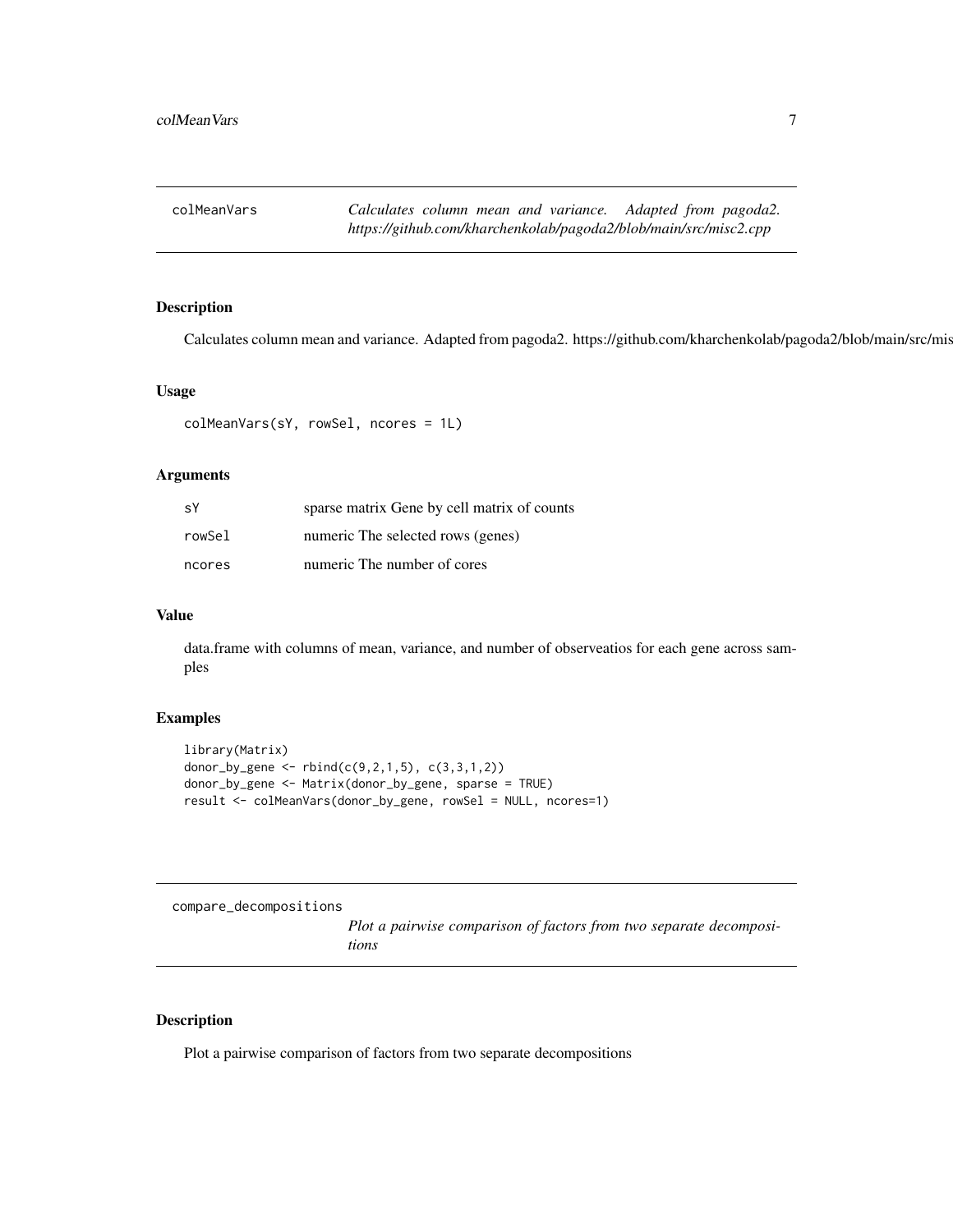#### Usage

```
compare_decompositions(
  tucker_res1,
  tucker_res2,
  decomp_names,
  meta_anno1 = NULL,
 meta_anno2 = NULL,
 use\_text = TRUE)
```
#### Arguments

| tucker_res1  | list The container\$tucker_res from first decomposition                                                                                                             |
|--------------|---------------------------------------------------------------------------------------------------------------------------------------------------------------------|
| tucker_res2  | list The container Stucker res from first decomposition                                                                                                             |
| decomp_names | character Names of the two decompositions that will go on the axes of the<br>heatmap                                                                                |
| meta_anno1   | matrix The result of calling get_meta_associations() corresponding to the first<br>decomposition, which is stored in container\$meta_associations (default=NULL)    |
| meta_anno2   | matrix The result of calling get_meta_associations() corresponding to the sec-<br>ond decomposition, which is stored in container\$meta_associations (default=NULL) |
| use_text     | logical If TRUE, then displays correlation coefficients in cells (default=TRUE)                                                                                     |
|              |                                                                                                                                                                     |

### Value

No return value, as the resulting plots are drawn.

#### Examples

```
test_container <- run_tucker_ica(test_container, ranks=c(2,4),
tucker_type='regular', rotation_type='hybrid')
tucker_res1 <- test_container$tucker_results
test_container <- run_tucker_ica(test_container, ranks=c(2,4),
tucker_type='regular', rotation_type='ica_dsc')
tucker_res2 <- test_container$tucker_results
compare_decompositions(tucker_res1,tucker_res2,c('hybrid_method','ica_method'))
```
compute\_associations *Compute associations between donor proportions and factor scores*

# Description

Compute associations between donor proportions and factor scores

```
compute_associations(donor_balances, donor_scores, stat_type)
```
<span id="page-7-0"></span>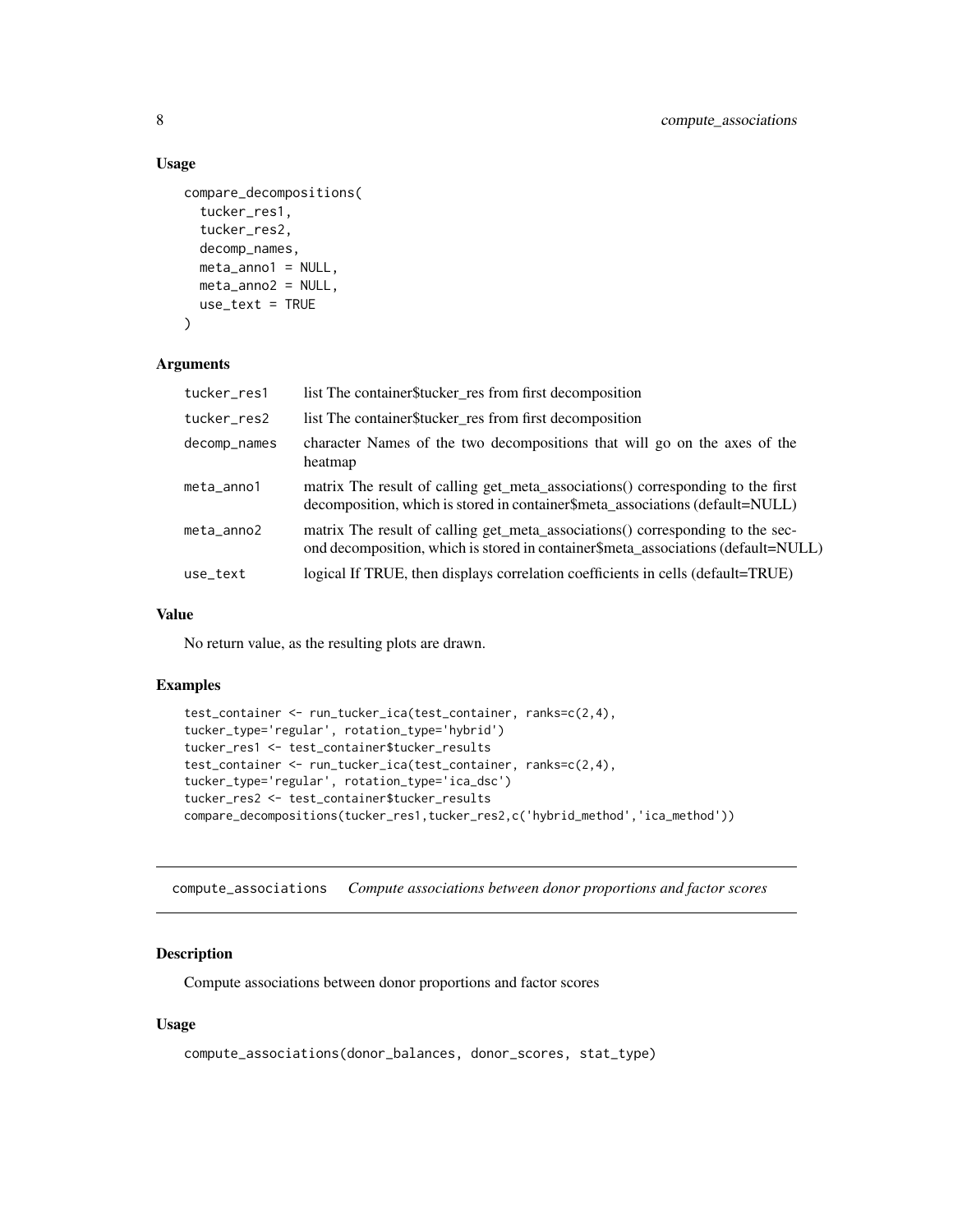<span id="page-8-0"></span>

|              | donor balances matrx The balances computed from donor cell type proportions       |
|--------------|-----------------------------------------------------------------------------------|
| donor scores | data.frame The donor scores matrix from tucker results                            |
| stat_type    | character Either "fstat" to get F-Statistics, "adj_rsq" to get adjusted R-squared |
|              | values, or "adj_pval" to get adjusted pvalues.                                    |

# Value

A numeric vector of association statistics (one for each factor)

compute\_donor\_props *Get donor proportions of each cell type or subtype*

# Description

Get donor proportions of each cell type or subtype

# Usage

```
compute_donor_props(clusts, metadata)
```
### Arguments

| clusts   | integer Cluster assignments for each cell with names as cell barcodes |
|----------|-----------------------------------------------------------------------|
| metadata | data.frame The \$metadata field for the given scMinimal               |

# Value

A data.frame of cluster proportions for each donor.

compute\_LR\_interact *Compute and plot the LR interactions for one factor*

## Description

Compute and plot the LR interactions for one factor

```
compute_LR_interact(
 container,
 lr_pairs,
 sig_thresh = 0.05,
 percentile_exp_rec = 0.75,
 add_ld_fact_sig = TRUE,
 ncores = container$experiment_params$ncores
)
```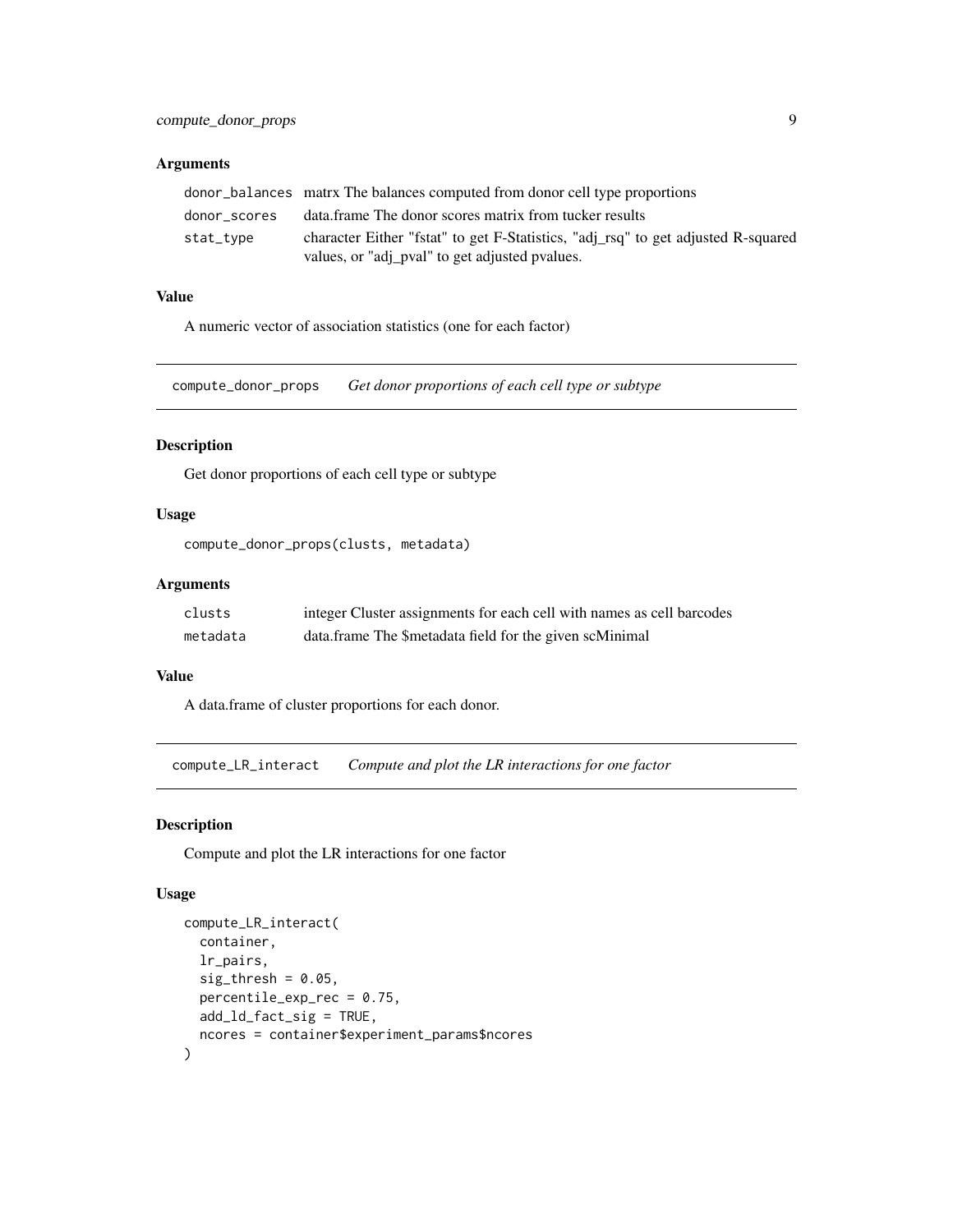<span id="page-9-0"></span>

| container          | environment Project container that stores sub-containers for each cell type as<br>well as results and plots from all analyses                                                                                                                              |  |
|--------------------|------------------------------------------------------------------------------------------------------------------------------------------------------------------------------------------------------------------------------------------------------------|--|
| lr_pairs           | data.frame Data of ligand-receptor pairs. First column should be ligands and<br>second column should be one or more receptors separated by an underscore<br>such as receptor1_receptor2 in the case that multiple receptors are required for<br>signaling. |  |
| sig_thresh         | numeric The p-value significance threshold to use for module-factor associa-<br>tions and ligand-factor associations (default=0.05)                                                                                                                        |  |
| percentile_exp_rec |                                                                                                                                                                                                                                                            |  |
|                    | numeric The percentile above which the top donors expressing the ligand all<br>must be expressing the receptor (default=0.75)                                                                                                                              |  |
| add_ld_fact_sig    |                                                                                                                                                                                                                                                            |  |
|                    | logical Set to TRUE to append a heatmap showing significance of associations<br>between each ligand hit and each factor (default=TRUE)                                                                                                                     |  |
| ncores             | numeric The number of cores to use (default=container\$experiment_params\$ncores)                                                                                                                                                                          |  |
|                    |                                                                                                                                                                                                                                                            |  |

### Value

The LR analysis results heatmap as ComplexHeatmap object. Adjusted p-values for all results are placed in container\$lr\_res.

| convert_gn |  | Convert gene identifiers to gene symbols |
|------------|--|------------------------------------------|
|            |  |                                          |

# Description

Convert gene identifiers to gene symbols

# Usage

```
convert_gn(container, genes)
```
# Arguments

| container | environment Project container that stores sub-containers for each cell type as |
|-----------|--------------------------------------------------------------------------------|
|           | well as results and plots from all analyses                                    |
| genes     | character Vector of the gene identifiers to be converted to gene symbols       |

### Value

A character vector of gene symbols.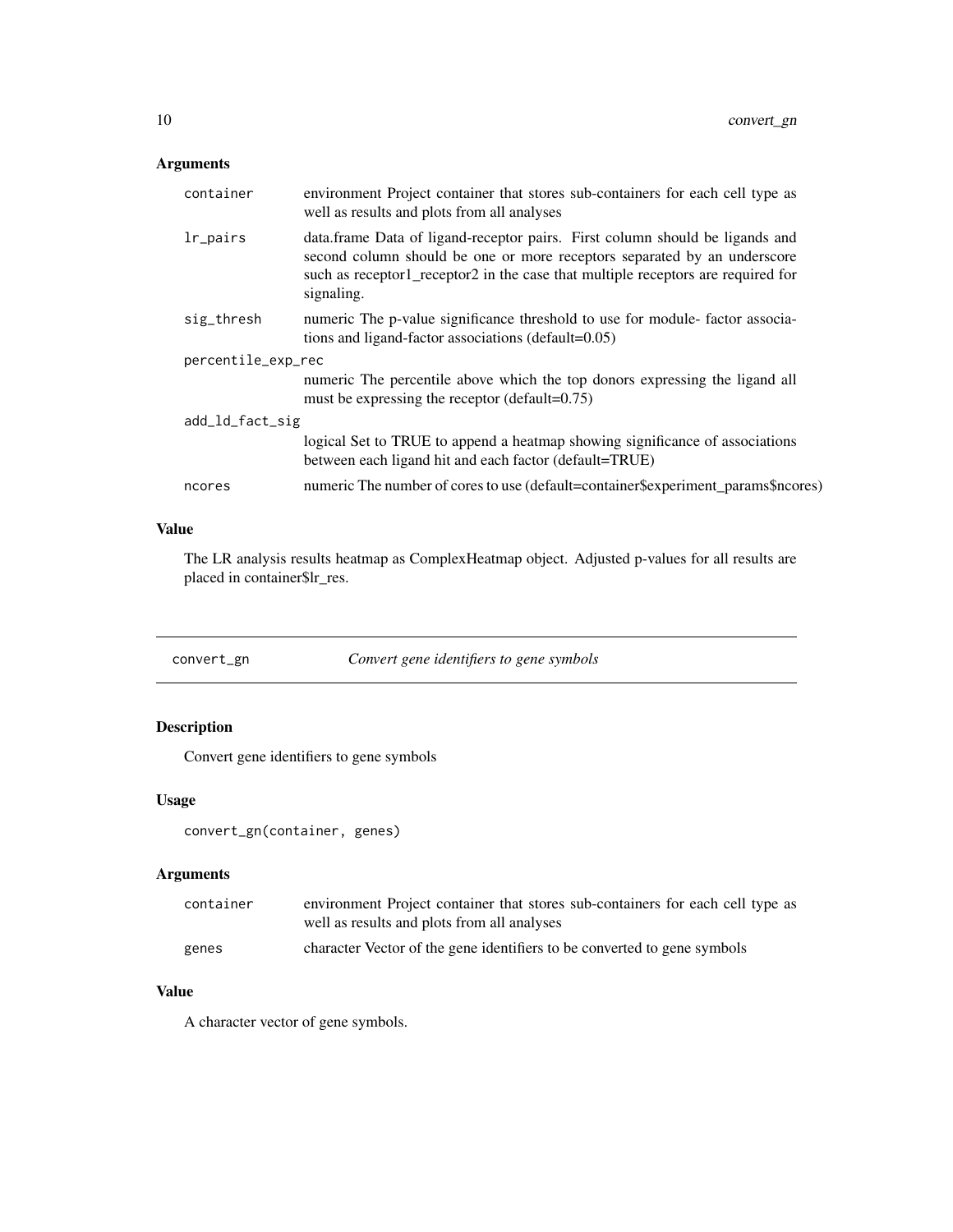<span id="page-10-0"></span>

### Description

count\_word. From older version of simplifyEnrichment package.

# Usage

```
count_word(term, exclude_words = NULL)
```
#### Arguments

| term          | A vector of description texts.     |
|---------------|------------------------------------|
| exclude words | The words that should be excluded. |

### Value

A data frame with words and frequencies.

```
determine_ranks_tucker
```
*Run rank determination by svd on the tensor unfolded along each mode*

# Description

Run rank determination by svd on the tensor unfolded along each mode

```
determine_ranks_tucker(
  container,
 max_ranks_test,
  shuffle_level = "cells",
  shuffle_within = NULL,
  num\_iter = 100,
  batch_var = NULL,
  norm_method = "trim",
  scale_factor = 10000,
  scale_var = TRUE,
  var_scale_power = 0.5,
  seed = container$experiment_params$rand_seed
\mathcal{E}
```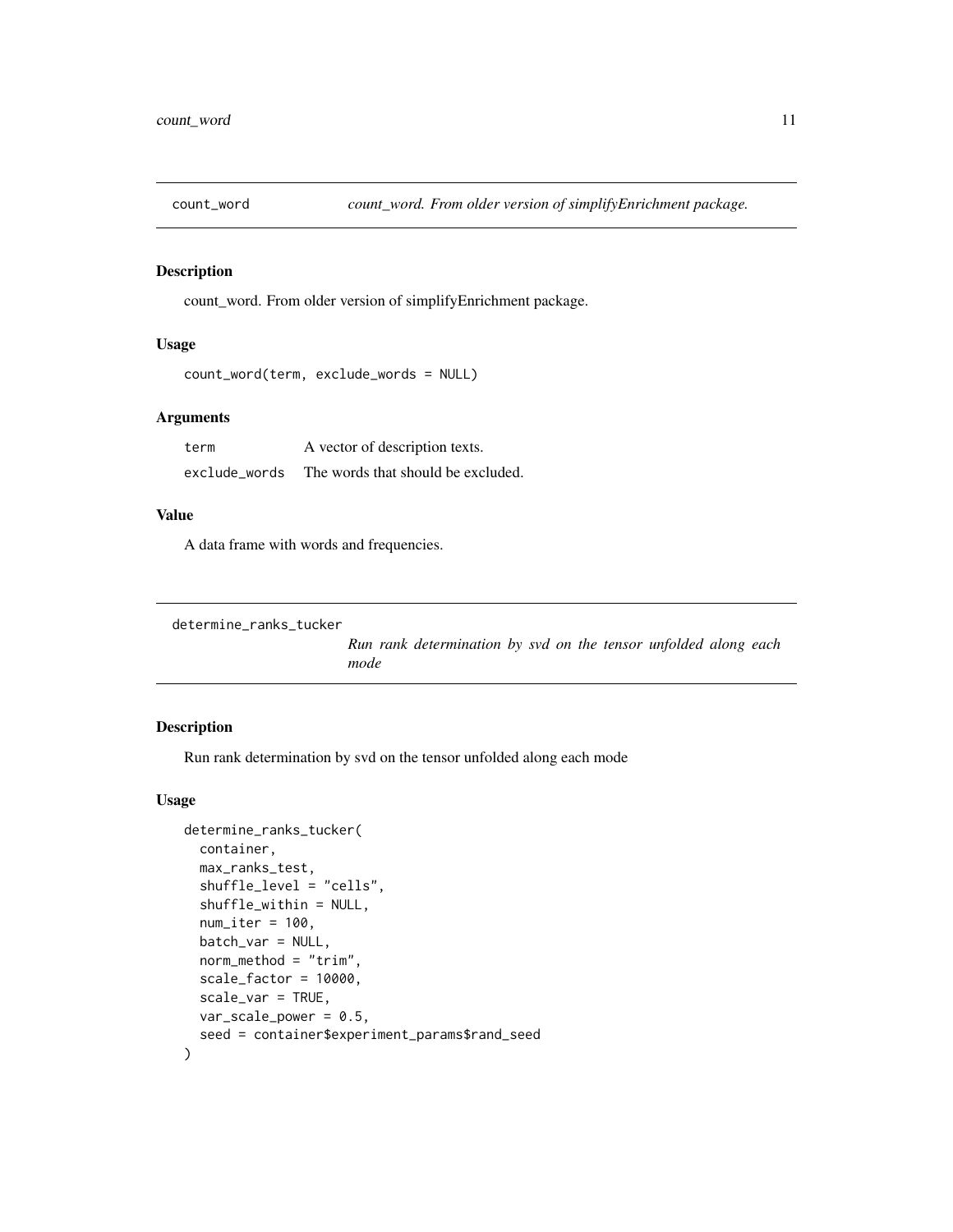| container       | environment Project container that stores sub-containers for each cell type as<br>well as results and plots from all analyses                                                                                                                                                                                                                                                                                                                                                                       |
|-----------------|-----------------------------------------------------------------------------------------------------------------------------------------------------------------------------------------------------------------------------------------------------------------------------------------------------------------------------------------------------------------------------------------------------------------------------------------------------------------------------------------------------|
|                 | max_ranks_test numeric Vector of length 2 specifying the maximum number of donor and gene<br>ranks to test                                                                                                                                                                                                                                                                                                                                                                                          |
| shuffle_level   | character Either "cells" to shuffle cell-donor linkages or "tensor" to shuffle val-<br>ues within the tensor (default="cells")                                                                                                                                                                                                                                                                                                                                                                      |
|                 | shuffle_within character A metadata variable to shuffle cell-donor linkages within (default=NULL)                                                                                                                                                                                                                                                                                                                                                                                                   |
| num_iter        | numeric Number of null iterations (default=100)                                                                                                                                                                                                                                                                                                                                                                                                                                                     |
| batch_var       | character A batch variable from metadata to remove. No batch correction ap-<br>plied if NULL. (default=NULL)                                                                                                                                                                                                                                                                                                                                                                                        |
| norm_method     | character The normalization method to use on the pseudobulked count data. Set<br>to 'regular' to do standard normalization of dividing by library size. Set to 'trim'<br>to use edgeR trim-mean normalization, whereby counts are divided by library<br>size times a normalization factor. (default='trim')                                                                                                                                                                                         |
| scale_factor    | numeric The number that gets multiplied by fractional counts during normaliza-<br>tion of the pseudobulked data (default=10000)                                                                                                                                                                                                                                                                                                                                                                     |
| scale_var       | logical TRUE to scale the gene expression variance across donors for each cell<br>type. If FALSE then all genes are scaled to unit variance across donors for each<br>cell type. (default=TRUE)                                                                                                                                                                                                                                                                                                     |
| var_scale_power |                                                                                                                                                                                                                                                                                                                                                                                                                                                                                                     |
|                 | numeric Exponent of normalized variance that is used for variance scaling. Vari-<br>ance for each gene is initially set to unit variance across donors (for a given cell<br>type). Variance for each gene is then scaled by multiplying the unit scaled val-<br>ues by each gene's normalized variance (where the effect of the mean-variance<br>dependence is taken into account) to the exponent specified here. If NULL, uses<br>var_scale_power from container\$experiment_params. (default=.5) |
| seed            | numeric Seed passed to set.seed() (default=container\$experiment_params\$rand_seed)                                                                                                                                                                                                                                                                                                                                                                                                                 |
|                 |                                                                                                                                                                                                                                                                                                                                                                                                                                                                                                     |

### Value

The project container with a cowplot figure of rank determination plots in container\$plots\$rank\_determination\_plot.

# Examples

```
test_container <- determine_ranks_tucker(test_container, max_ranks_test=c(3,5),
shuffle_level='tensor', num_iter=4, norm_method='trim', scale_factor=10000,
scale_var=TRUE, var_scale_power=.5)
```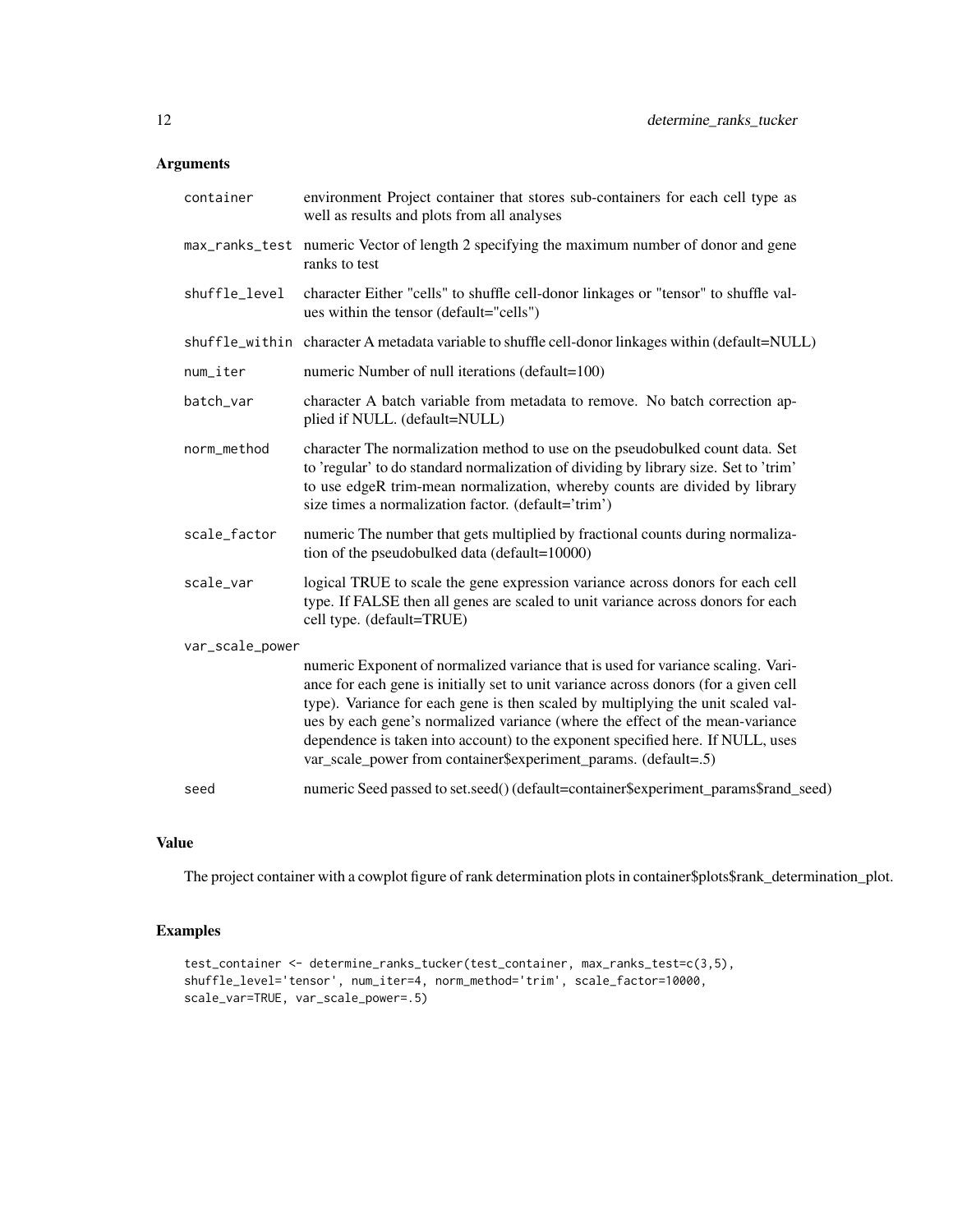<span id="page-12-0"></span>form\_tensor *Form the pseudobulk tensor as preparation for running the tensor decomposition.*

# Description

Form the pseudobulk tensor as preparation for running the tensor decomposition.

# Usage

```
form_tensor(
 container,
  donor_min_cells = 5,
 norm_method = "trim",
  scale_factor = 10000,
  vargenes_method = "norm_var",
  vargenes_thresh = 500,
 batch_var = NULL,
  scale_var = TRUE,
 var\_scale\_power = 0.5,
 custom_genes = NULL,
  verbose = TRUE
)
```

| container       | environment Project container that stores sub-containers for each cell type as<br>well as results and plots from all analyses                                                                                                                                                                               |  |
|-----------------|-------------------------------------------------------------------------------------------------------------------------------------------------------------------------------------------------------------------------------------------------------------------------------------------------------------|--|
| donor_min_cells |                                                                                                                                                                                                                                                                                                             |  |
|                 | numeric Minimum threshold for number of cells per donor (default=5)                                                                                                                                                                                                                                         |  |
| norm_method     | character The normalization method to use on the pseudobulked count data. Set<br>to 'regular' to do standard normalization of dividing by library size. Set to 'trim'<br>to use edgeR trim-mean normalization, whereby counts are divided by library<br>size times a normalization factor. (default='trim') |  |
| scale_factor    | numeric The number that gets multiplied by fractional counts during normaliza-<br>tion of the pseudobulked data (default=10000)                                                                                                                                                                             |  |
| vargenes_method |                                                                                                                                                                                                                                                                                                             |  |
|                 | character The method by which to select highly variable genes from each cell<br>type. Set to 'anova' to select genes by anova. Set to 'norm_var' to select the<br>top genes by normalized variance or 'norm_var_pvals' to select genes by signif-<br>icance of their overdispersion (default='norm_var')    |  |
| vargenes_thresh |                                                                                                                                                                                                                                                                                                             |  |
|                 | numeric The threshold to use in variable gene selection. For 'anova' and 'norm_var_pvals'<br>this should be a p-value threshold. For 'norm_var' this should be the number of<br>most variably expressed genes to select from each cell type (default=500)                                                   |  |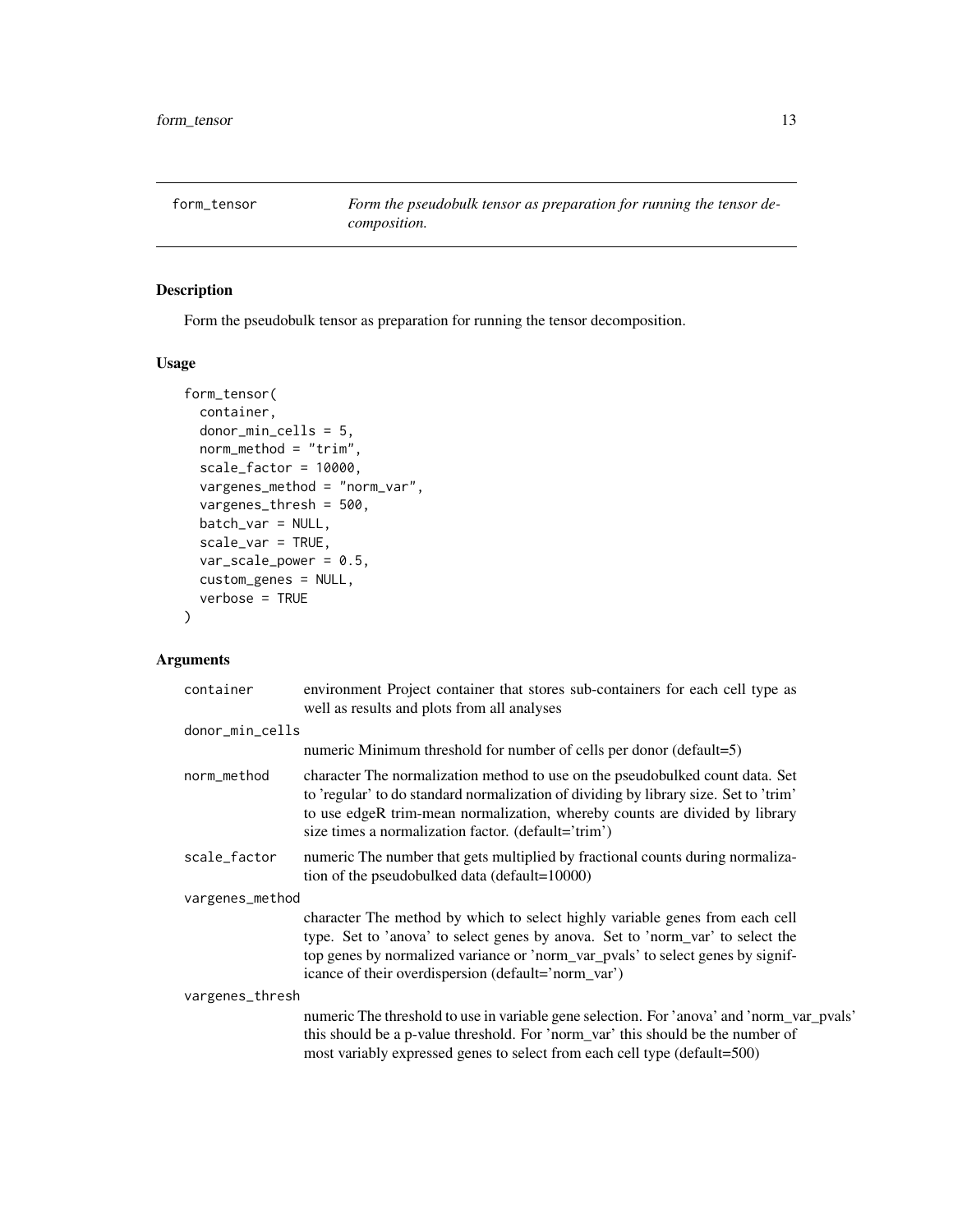<span id="page-13-0"></span>

| batch_var       | character A batch variable from metadata to remove (default=NULL)                                                                                                                                                                                                                                                                                                                                                                                                                                   |
|-----------------|-----------------------------------------------------------------------------------------------------------------------------------------------------------------------------------------------------------------------------------------------------------------------------------------------------------------------------------------------------------------------------------------------------------------------------------------------------------------------------------------------------|
| scale_var       | logical TRUE to scale the gene expression variance across donors for each cell<br>type. If FALSE then all genes are scaled to unit variance across donors for each<br>cell type. (default=TRUE)                                                                                                                                                                                                                                                                                                     |
| var_scale_power |                                                                                                                                                                                                                                                                                                                                                                                                                                                                                                     |
|                 | numeric Exponent of normalized variance that is used for variance scaling. Vari-<br>ance for each gene is initially set to unit variance across donors (for a given cell<br>type). Variance for each gene is then scaled by multiplying the unit scaled val-<br>ues by each gene's normalized variance (where the effect of the mean-variance<br>dependence is taken into account) to the exponent specified here. If NULL, uses<br>var_scale_power from container\$experiment_params. (default=.5) |
| custom_genes    | character A vector of genes to include in the tensor. Overrides the default gene<br>selection if not NULL. (default=NULL)                                                                                                                                                                                                                                                                                                                                                                           |
| verbose         | logical Set to TRUE to print out progress (default=TRUE)                                                                                                                                                                                                                                                                                                                                                                                                                                            |
|                 |                                                                                                                                                                                                                                                                                                                                                                                                                                                                                                     |

# Value

The project container with a list of tensor data added in the container\$tensor\_data slot.

# Examples

```
test_container <- form_tensor(test_container, donor_min_cells=0,
norm_method='trim', scale_factor=10000, vargenes_method='norm_var', vargenes_thresh=500,
scale_var = TRUE, var_scale_power = 1.5)
```
get\_all\_lds\_factor\_plots

*Generate loadings heatmaps for all factors*

# Description

Generate loadings heatmaps for all factors

```
get_all_lds_factor_plots(
  container,
  use_sig_only = FALSE,
  nonsig_to_zero = FALSE,
  annot = "none",pathways_list = NULL,
  sim_de_donor_group = NULL,
  sig_thresh = 0.05,
  display_genes = FALSE,
  gene_callouts = FALSE,
  callout_n_gene_per_ctype = 5,
```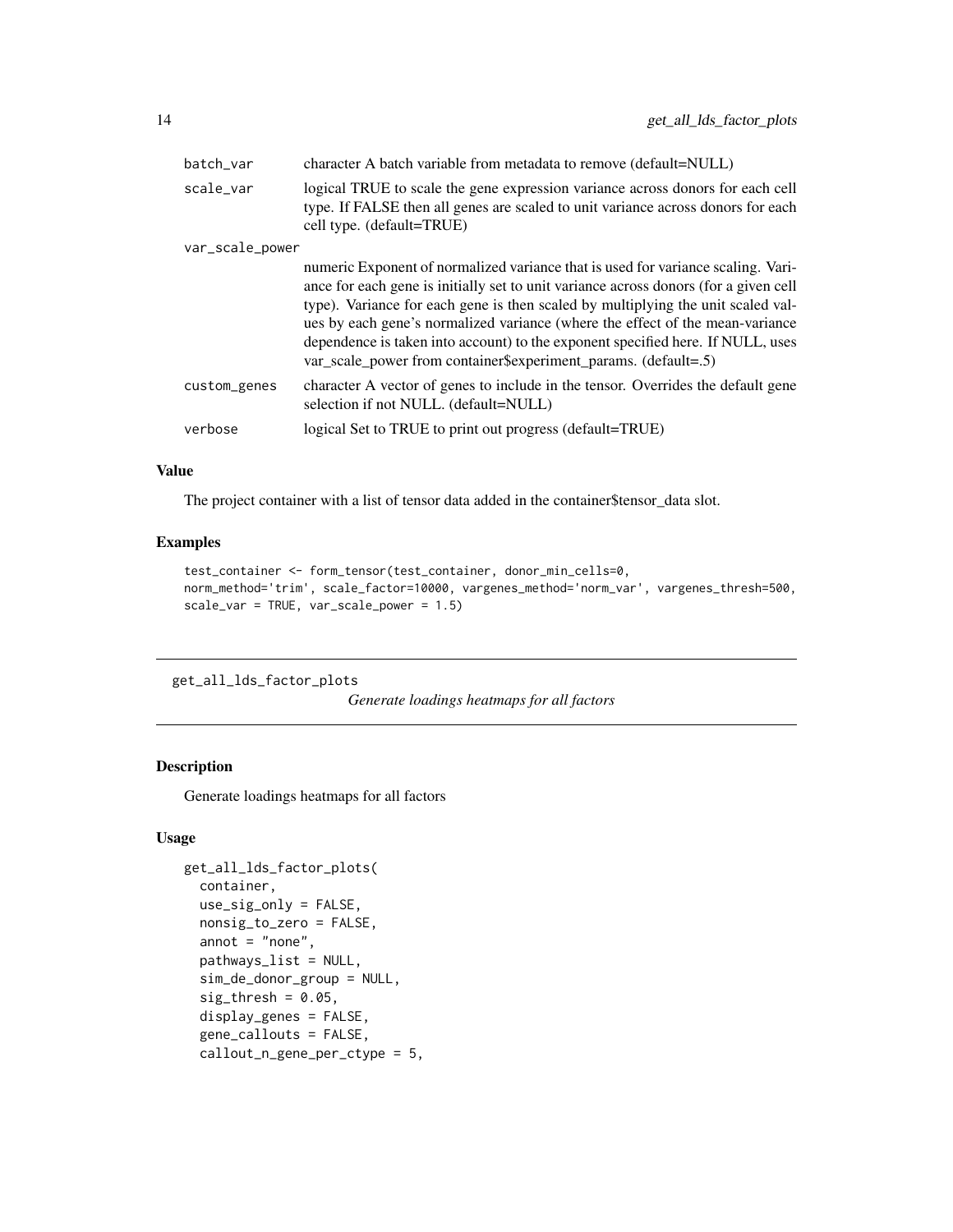```
callout_ctypes = NULL,
  show_var_explained = TRUE,
  reset_other_factor_plots = TRUE
\mathcal{L}
```

| container                | environment Project container that stores sub-containers for each cell type as<br>well as results and plots from all analyses                                                                                                                                                                                           |
|--------------------------|-------------------------------------------------------------------------------------------------------------------------------------------------------------------------------------------------------------------------------------------------------------------------------------------------------------------------|
| use_sig_only             | logical If TRUE, includes only significant genes from jackstraw in the heatmap.<br>If FALSE, includes all the variable genes. (default = FALSE)                                                                                                                                                                         |
| nonsig_to_zero           | logical If TRUE, makes the loadings of all nonsignificant genes 0 (default=FALSE)                                                                                                                                                                                                                                       |
| annot                    | character If set to "pathways" then creates an adjacent heatmap showing which<br>genes are in which pathways. If set to "sig_genes" then creates an adjacent<br>heatmap showing which genes were significant from jackstraw. If set to "none"<br>no adjacent heatmap is plotted. (default="none")                       |
| pathways_list            | list A list of sets of pathways for each factor. List index should be the number<br>corresponding to the factor. (default=NULL)                                                                                                                                                                                         |
| sim_de_donor_group       |                                                                                                                                                                                                                                                                                                                         |
|                          | numeric To plot the ground truth significant genes from a simulation next to the<br>heatmap, put the number of the donor group that corresponds to the factor being<br>plotted. Here it should be a vector corresponding to the factors. (default=NULL)                                                                 |
| sig_thresh               | numeric Pvalue significance threshold to use. If use_sig_only is TRUE the<br>threshold is used as a cutoff for genes to include. If annot is "sig_genes" this<br>value is used in the gene significance colormap as a minimum threshold. (de-<br>fault= $0.05$ )                                                        |
| display_genes            | logical If TRUE, displays the names of gene names (default=FALSE)                                                                                                                                                                                                                                                       |
| gene_callouts            | logical If TRUE, then adds gene callout annotations to the heatmap (default=FALSE)                                                                                                                                                                                                                                      |
| callout_n_gene_per_ctype |                                                                                                                                                                                                                                                                                                                         |
|                          | numeric To use if gene_callouts is TRUE. Sets the number of largest magnitude<br>significant genes from each cell type to include in gene callouts. (default=5)                                                                                                                                                         |
|                          | callout_ctypes list To use if gene_callouts is TRUE. Specifies which cell types to get gene<br>callouts for. Each entry of the list should be a character vector of ctypes for<br>the respective factor. If NULL, then gets gene callouts for largest magnitude<br>significant genes for all cell types. (default=NULL) |
| show_var_explained       |                                                                                                                                                                                                                                                                                                                         |
|                          | logical If TRUE then shows an anottation with the explained variance for each<br>cell type (default=TRUE)                                                                                                                                                                                                               |
| reset_other_factor_plots |                                                                                                                                                                                                                                                                                                                         |
|                          | logical If TRUE then removes any existing loadings plots (default=TRUE)                                                                                                                                                                                                                                                 |

### Value

The project container with the list of all loadings heatmap plots placed in container\$plots\$all\_lds\_plots.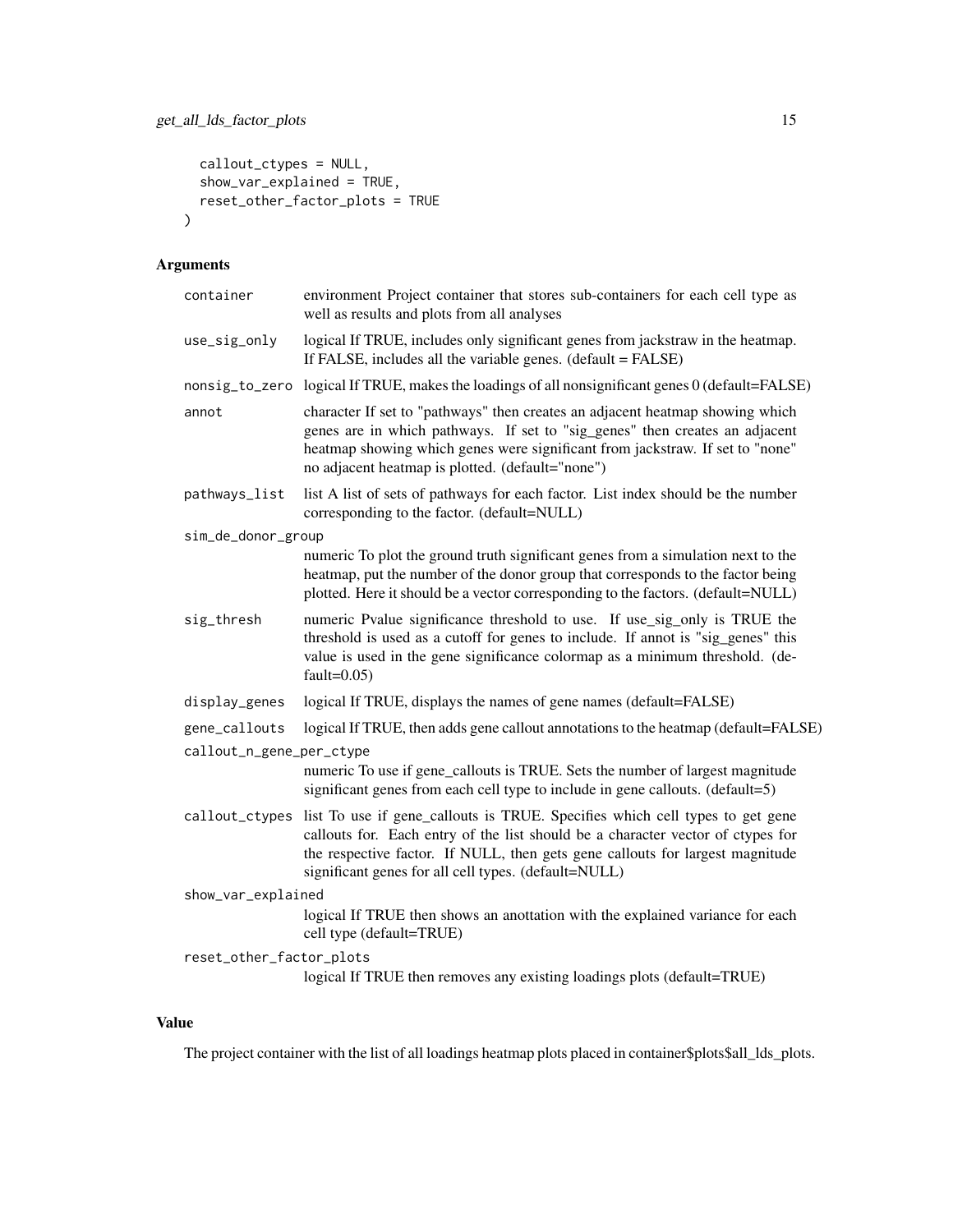# Examples

test\_container <- get\_all\_lds\_factor\_plots(test\_container)

get\_callouts\_annot *Get gene callout annotations for a loadings heatmap*

# Description

Get gene callout annotations for a loadings heatmap

# Usage

```
get_callouts_annot(
  container,
  tmp_casted_num,
  factor_select,
  sig_thresh,
  top_n_per_ctype = 5,
 ctypes = NULL
)
```
# Arguments

| environment Project container that stores sub-containers for each cell type as<br>well as results and plots from all analyses     |  |  |
|-----------------------------------------------------------------------------------------------------------------------------------|--|--|
| tmp_casted_num matrix The gene by cell type loadings matrix                                                                       |  |  |
| numeric The factor to investigate                                                                                                 |  |  |
| numeric Pvalue cutoff for significant genes                                                                                       |  |  |
| top_n_per_ctype                                                                                                                   |  |  |
| numeric The number of significant, largest magnitude genes from each cell type<br>to generate callouts for $(default=5)$          |  |  |
| character The cell types for which to get the top genes to make callouts for. If<br>NULL then uses all cell types. (default=NULL) |  |  |
|                                                                                                                                   |  |  |

### Value

A HeatmapAnnotation object for the gene callouts.

<span id="page-15-0"></span>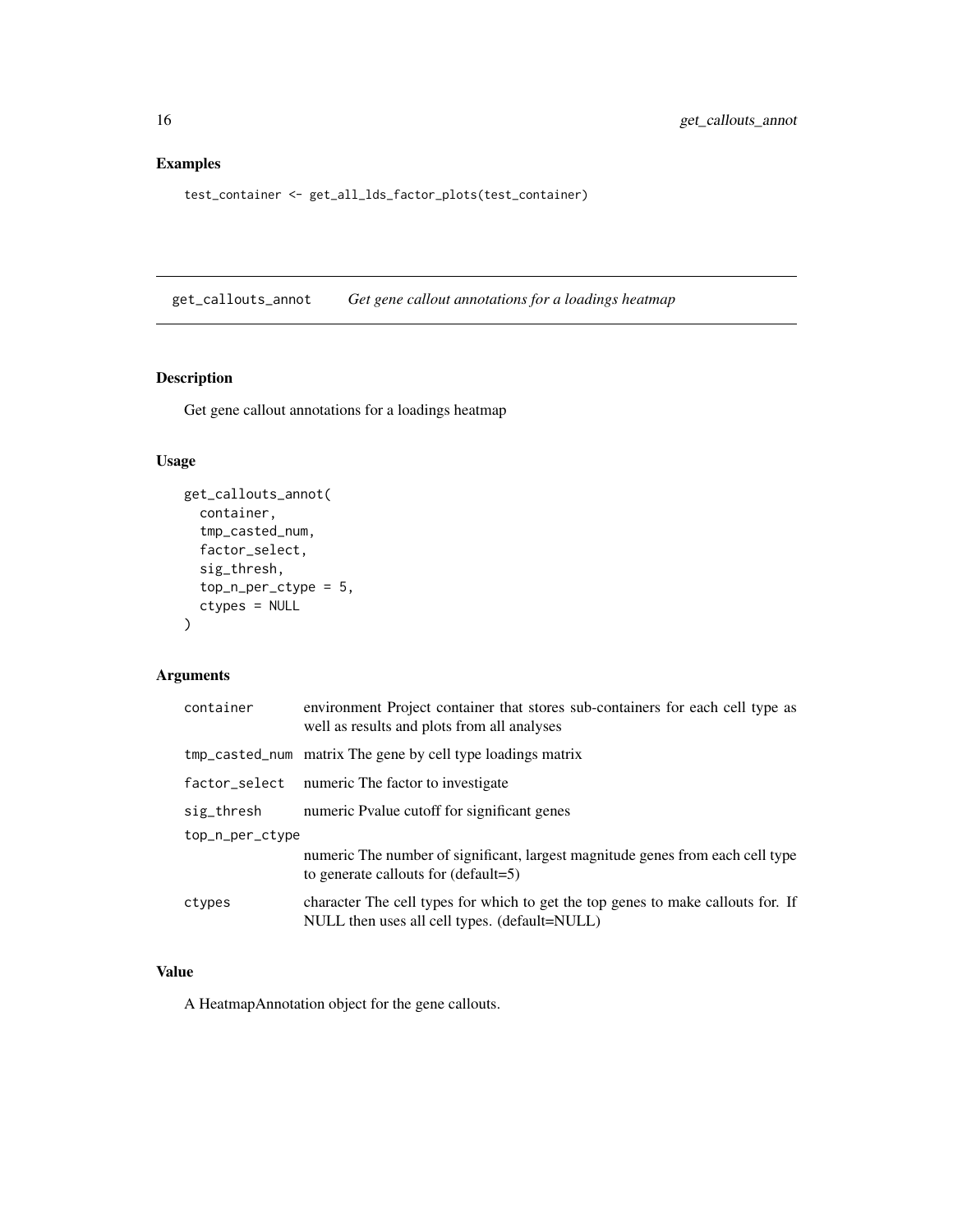<span id="page-16-0"></span>

# Description

Get explained variance of the reconstructed data using one cell type from one factor

### Usage

get\_ctype\_exp\_var(container, factor\_use, ctype)

# Arguments

| container  | environment Project container that stores sub-containers for each cell type as<br>well as results and plots from all analyses |
|------------|-------------------------------------------------------------------------------------------------------------------------------|
| factor_use | numeric The factor to get variance explained for                                                                              |
| ctype      | character The cell type to get variance explained for                                                                         |

# Value

The explained variance numeric value for one cell type of one factor.

```
get_ctype_prop_associations
```
*Compute and plot associations between donor factor scores and donor proportions of major cell types*

### Description

Compute and plot associations between donor factor scores and donor proportions of major cell types

# Usage

```
get_ctype_prop_associations(container, stat_type, n_col = 2)
```

| container  | environment Project container that stores sub-containers for each cell type as<br>well as results and plots from all analyses       |
|------------|-------------------------------------------------------------------------------------------------------------------------------------|
| stat_type  | character Either "fstat" to get F-Statistics, "adj_rsq" to get adjusted R-squared<br>values, or "adj_pval" to get adjusted pvalues. |
| $n\_{col}$ | numeric The number of columns to organize the plots into (default=2)                                                                |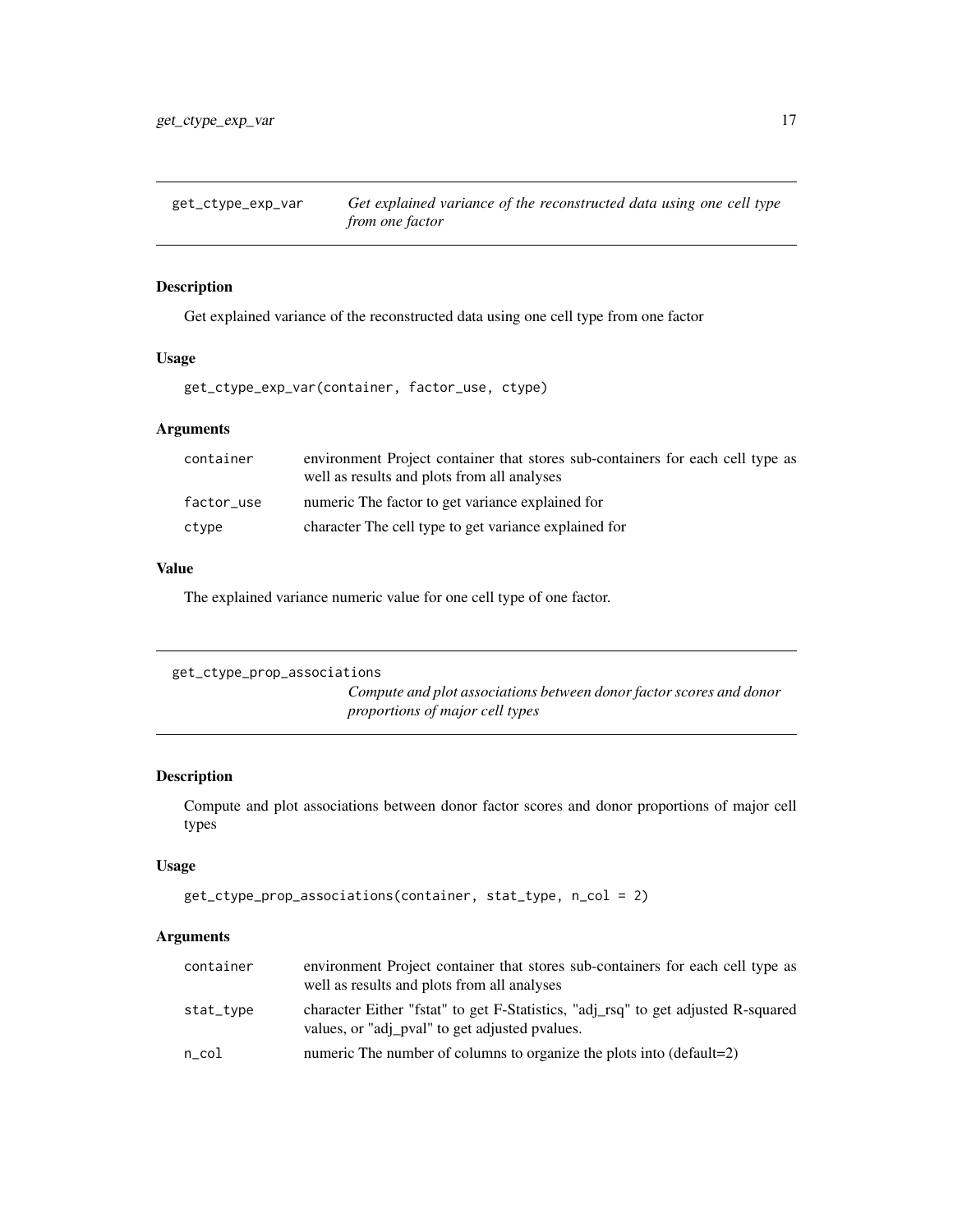# <span id="page-17-0"></span>Value

The project container with a cowplot figure of results plots in container\$plots\$ctype\_prop\_factor\_associations.

get\_ctype\_subc\_prop\_associations

*Compute and plot associations between donor factor scores and donor proportions of cell subtypes*

# Description

Compute and plot associations between donor factor scores and donor proportions of cell subtypes

# Usage

```
get_ctype_subc_prop_associations(
  container,
  ctype,
  res,
  n_{col} = 2,
  alt_name = NULL
\mathcal{L}
```
# Arguments

| container  | environment Project container that stores sub-containers for each cell type as<br>well as results and plots from all analyses |
|------------|-------------------------------------------------------------------------------------------------------------------------------|
| ctype      | character The cell type to get results for                                                                                    |
| res        | numeric The clustering resolution to retrieve                                                                                 |
| n col      | numeric The number of columns to organize the plots into (default=2)                                                          |
| $alt_name$ | character Alternate name for the cell type used in clustering (default=NULL)                                                  |

# Value

The project container with a cowplot figure of results plots in container\$plots\$ctype\_prop\_factor\_associations.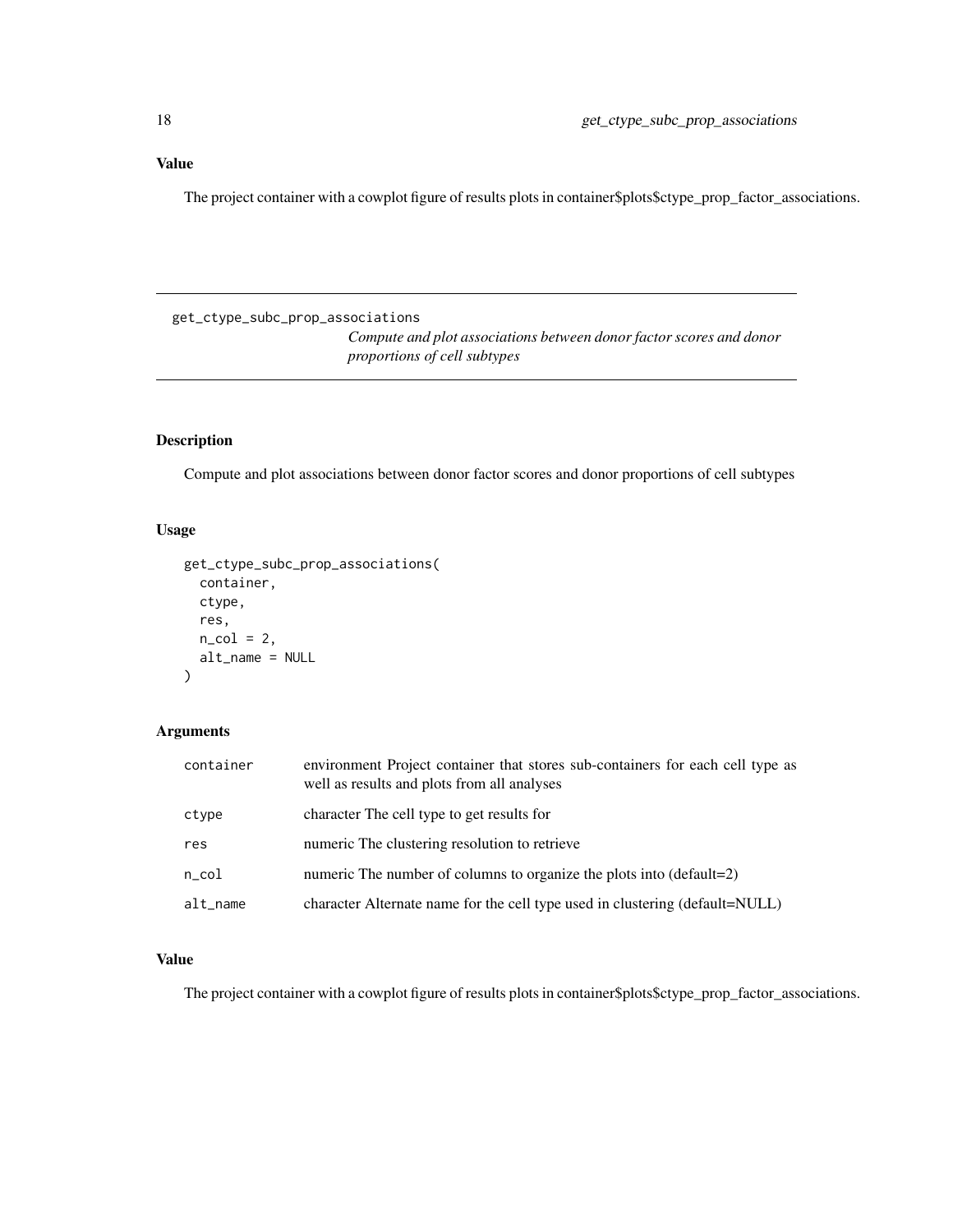<span id="page-18-0"></span>get\_ctype\_vargenes *Partition main gene by cell matrix into per cell type matrices with significantly variable genes only. Generally, this should be done through calling the form\_tensor() wrapper function.*

# Description

Partition main gene by cell matrix into per cell type matrices with significantly variable genes only. Generally, this should be done through calling the form\_tensor() wrapper function.

### Usage

```
get_ctype_vargenes(
  container,
 method,
  thresh,
  ncores = container$experiment_params$ncores,
  seed = container$experiment_params$rand_seed
)
```
# Arguments

| container | environment Project container that stores sub-containers for each cell type as<br>well as results and plots from all analyses                                                                                                                                                                                                                      |
|-----------|----------------------------------------------------------------------------------------------------------------------------------------------------------------------------------------------------------------------------------------------------------------------------------------------------------------------------------------------------|
| method    | character The method used to select significantly variable genes across donors<br>within a cell type. Can be either "anova" to use basic anova with cells grouped by<br>donor or "norm_var" to get the top overdispersed genes by normalized variance.<br>Set to "norm_var_pvals" to use normalized variance p-values as calculated in<br>pagoda2. |
| thresh    | numeric A pvalue threshold to use for gene significance when method is set to<br>"anova" or "empir". For the method "norm_var" thresh is the number of top<br>overdispersed genes from each cell type to include.                                                                                                                                  |
| ncores    | numeric The number of cores to use (default=container\$experiment_params\$ncores)                                                                                                                                                                                                                                                                  |
| seed      | numeric Seed passed to set.seed() (default=container\$experiment_params\$rand_seed)                                                                                                                                                                                                                                                                |

### Value

The project container with pseudobulk matrices limted to the selected most variable genes.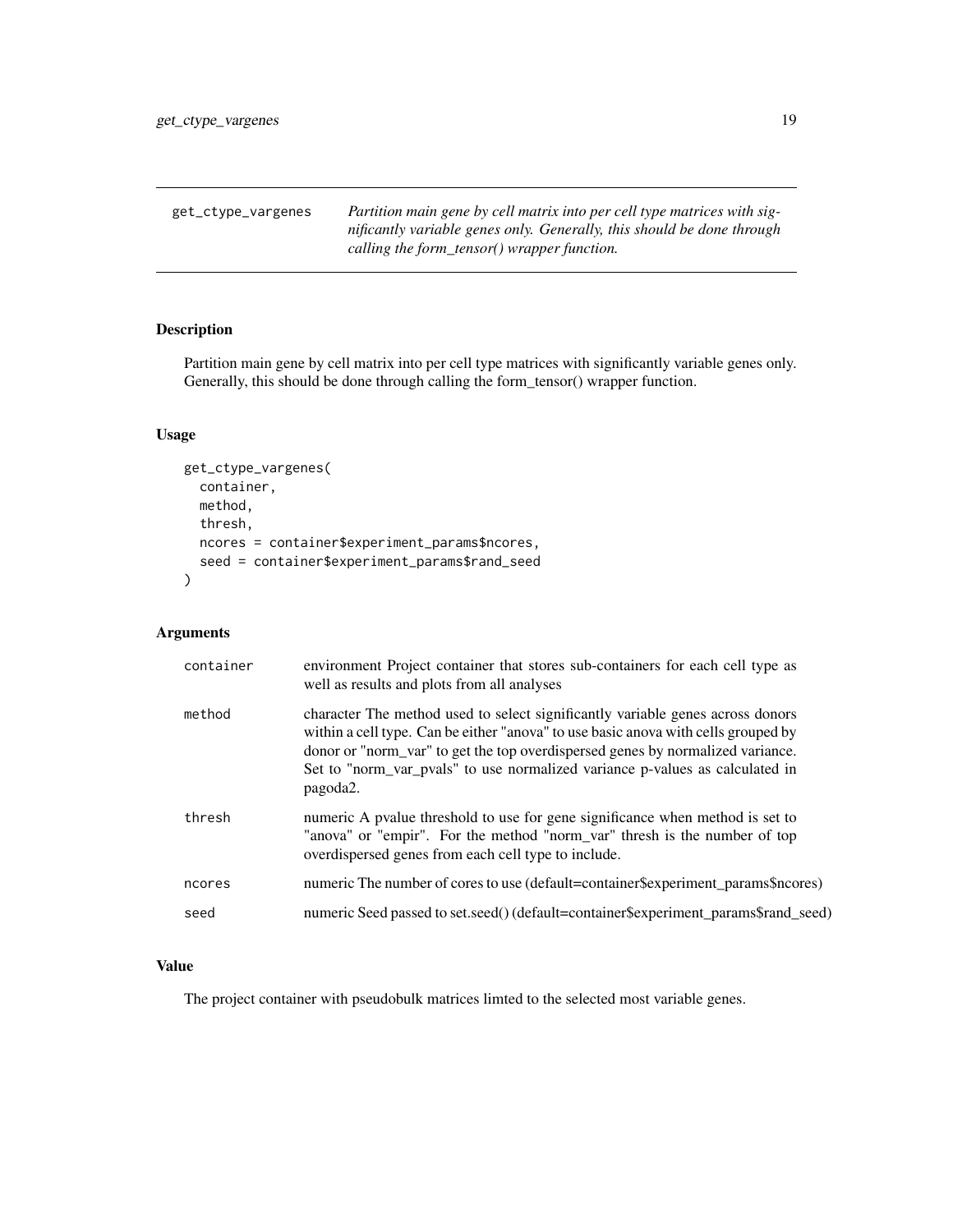<span id="page-19-0"></span>

#### Description

Get metadata matrix of dimensions donors by variables (not per cell)

#### Usage

```
get_donor_meta(container, additional_meta = NULL, only_analyzed = TRUE)
```
# Arguments

| container       | environment Project container that stores sub-containers for each cell type as                                               |
|-----------------|------------------------------------------------------------------------------------------------------------------------------|
|                 | well as results and plots from all analyses                                                                                  |
| additional_meta |                                                                                                                              |
|                 | character A vector of other variables to include (default=NULL)                                                              |
| only_analyzed   | logical Set to TRUE to only include donors that were included in the formed<br>tensor, otherwise set to FALSE (default=TRUE) |
|                 |                                                                                                                              |

### Value

The project container with metadata per donor (not per cell) in container\$donor\_metadata.

#### Examples

test\_container <- get\_donor\_meta(test\_container, additional\_meta='lanes')

get\_factor\_exp\_var *Get the explained variance of the reconstructed data using one factor*

### Description

Get the explained variance of the reconstructed data using one factor

# Usage

```
get_factor_exp_var(container, factor_use)
```
### Arguments

| container  | environment Project container that stores sub-containers for each cell type as |
|------------|--------------------------------------------------------------------------------|
|            | well as results and plots from all analyses                                    |
| factor use | numeric The factor to investigate                                              |

# Value

The explained variance numeric value for one factor.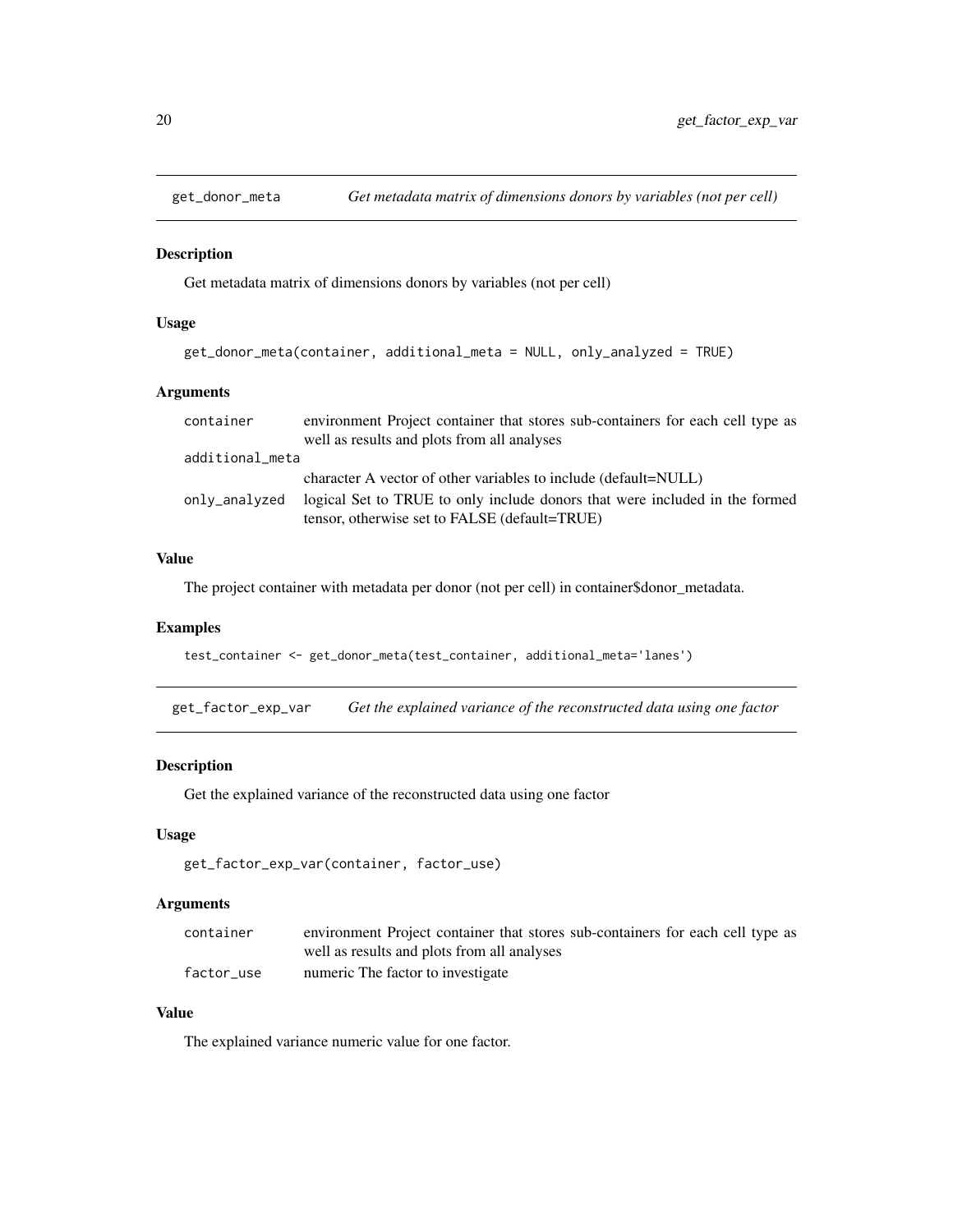<span id="page-20-0"></span>

# Description

Calculate adjusted p-values for gene\_celltype fiber-donor score associations

#### Usage

```
get_fstats_pvals(fstats_real, fstats_shuffled)
```
#### Arguments

fstats\_real numeric A vector of F-Statistics for gene-cell type-factor combinations fstats\_shuffled

numeric A vector of null F-Statistics

### Value

A vector of adjusted p-values for associations of the unshuffled fibers with factor donor scores.

get\_gene\_modules *Compute WGCNA gene modules for each cell type*

#### Description

Compute WGCNA gene modules for each cell type

### Usage

get\_gene\_modules(container, sft\_thresh)

### Arguments

| container  | environment Project container that stores sub-containers for each cell type as<br>well as results and plots from all analyses                      |
|------------|----------------------------------------------------------------------------------------------------------------------------------------------------|
| sft thresh | numeric A vector indicating the soft threshold to use for each cell type. Length<br>should be the same as container\$experiment_params\$ctypes_use |

#### Value

The project container with WGCNA gene co-expression modules added. The module eigengenes for each cell type are in container\$module\_eigengenes, and the module genes for each cell type are in container\$module\_genes.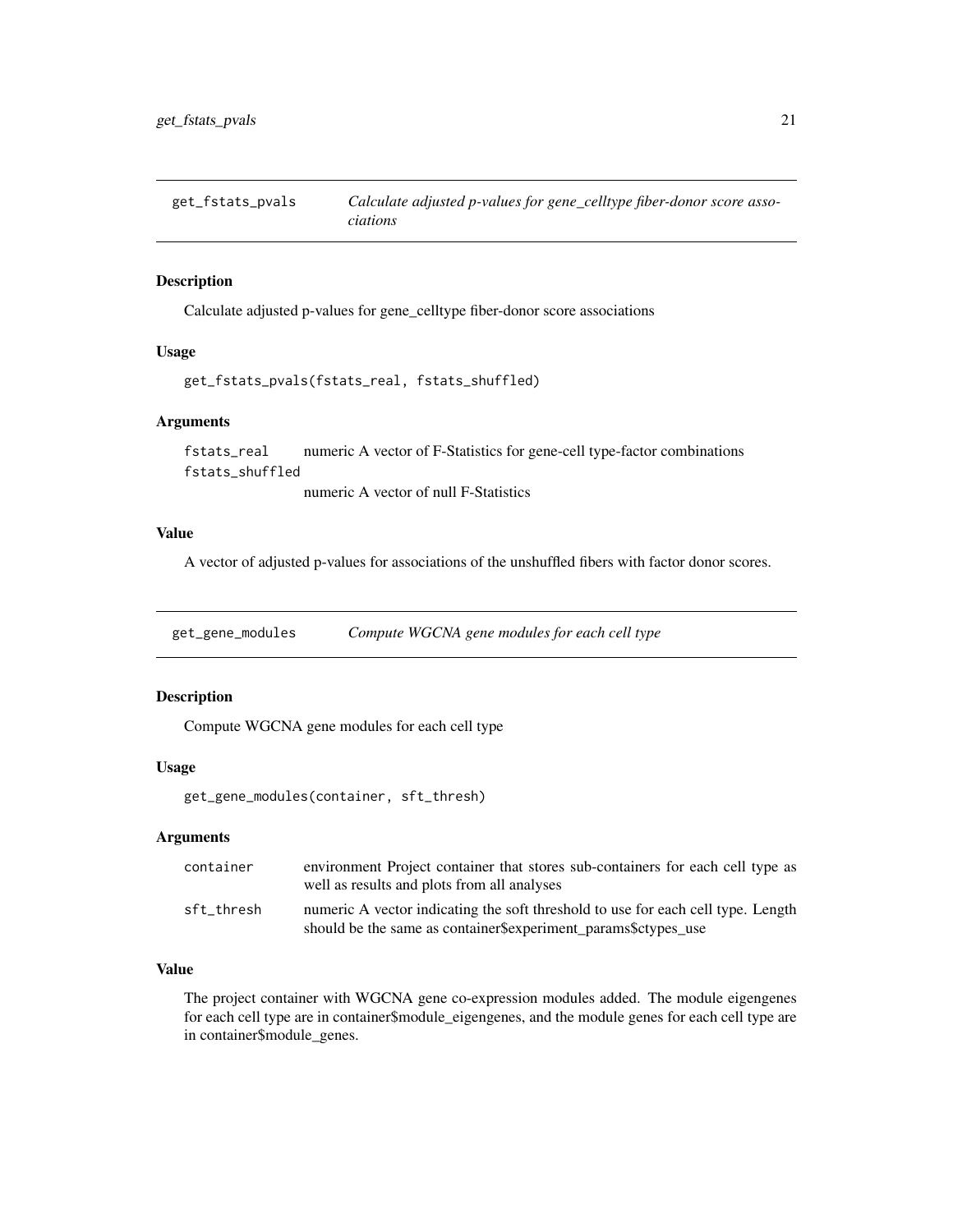<span id="page-21-0"></span>get\_gene\_set\_vectors *Get logical vectors indicating which genes are in which pathways*

### Description

Get logical vectors indicating which genes are in which pathways

#### Usage

get\_gene\_set\_vectors(container, gene\_sets, tmp\_casted\_num)

#### Arguments

| container | environment Project container that stores sub-containers for each cell type as |
|-----------|--------------------------------------------------------------------------------|
|           | well as results and plots from all analyses                                    |
| gene_sets | character Vector of gene sets to extract genes for                             |
|           | tmp_casted_num matrix The gene by cell type loadings matrix                    |

# Value

A list of the logical vectors for each pathway.

```
get_indv_subtype_associations
```
*Compute subtype proportion-factor association p-values for all subclusters of a given major cell type*

# Description

Compute subtype proportion-factor association p-values for all subclusters of a given major cell type

#### Usage

```
get_indv_subtype_associations(container, donor_props, factor_select)
```
#### Arguments

| container   | environment Project container that stores sub-containers for each cell type as |
|-------------|--------------------------------------------------------------------------------|
|             | well as results and plots from all analyses                                    |
| donor_props | matrix Donor proportions of subtypes                                           |
|             | factor_select numeric The factor to get associations for                       |

# Value

A vector of association statistics each cell subtype against a selected factor.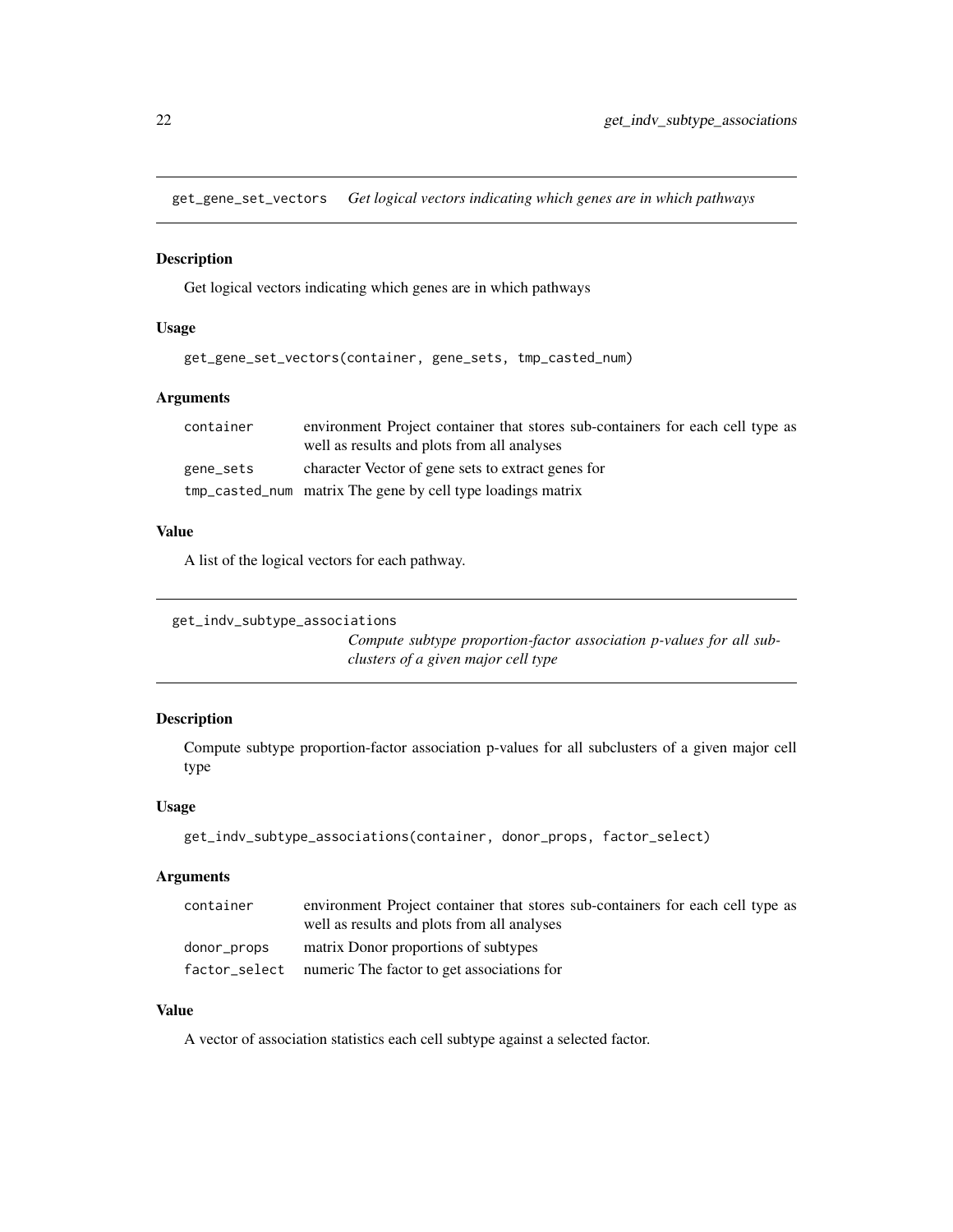```
get_intersecting_pathways
```
*Extract the intersection of gene sets which are enriched in two or more cell types for a factor*

# Description

Extract the intersection of gene sets which are enriched in two or more cell types for a factor

# Usage

```
get_intersecting_pathways(
  container,
  factor_select,
  these_ctypes_only,
  up_down,
  thresh = 0.05\mathcal{L}
```
# Arguments

| container         | environment Project container that stores sub-containers for each cell type as<br>well as results and plots from all analyses                     |  |
|-------------------|---------------------------------------------------------------------------------------------------------------------------------------------------|--|
| factor_select     | numeric The factor to investigate                                                                                                                 |  |
| these_ctypes_only |                                                                                                                                                   |  |
|                   | character A vector of cell types for which to get gene sets that are enriched in<br>all of these and not in any other cell types                  |  |
| up_down           | character Set to "up" to get the gene sets for the positive loading genes. Set to<br>"down" to get the gene sets for the negative loadings genes. |  |
| thresh            | numeric Pvalue significance threshold for selecting enriched sets (default=0.05)                                                                  |  |
|                   |                                                                                                                                                   |  |

# Value

A vector of the intersection of pathways that are significantly enriched in two or more cell types for a factor.

get\_leading\_edge\_genes

*Get the leading edge genes from GSEA results*

# Description

Get the leading edge genes from GSEA results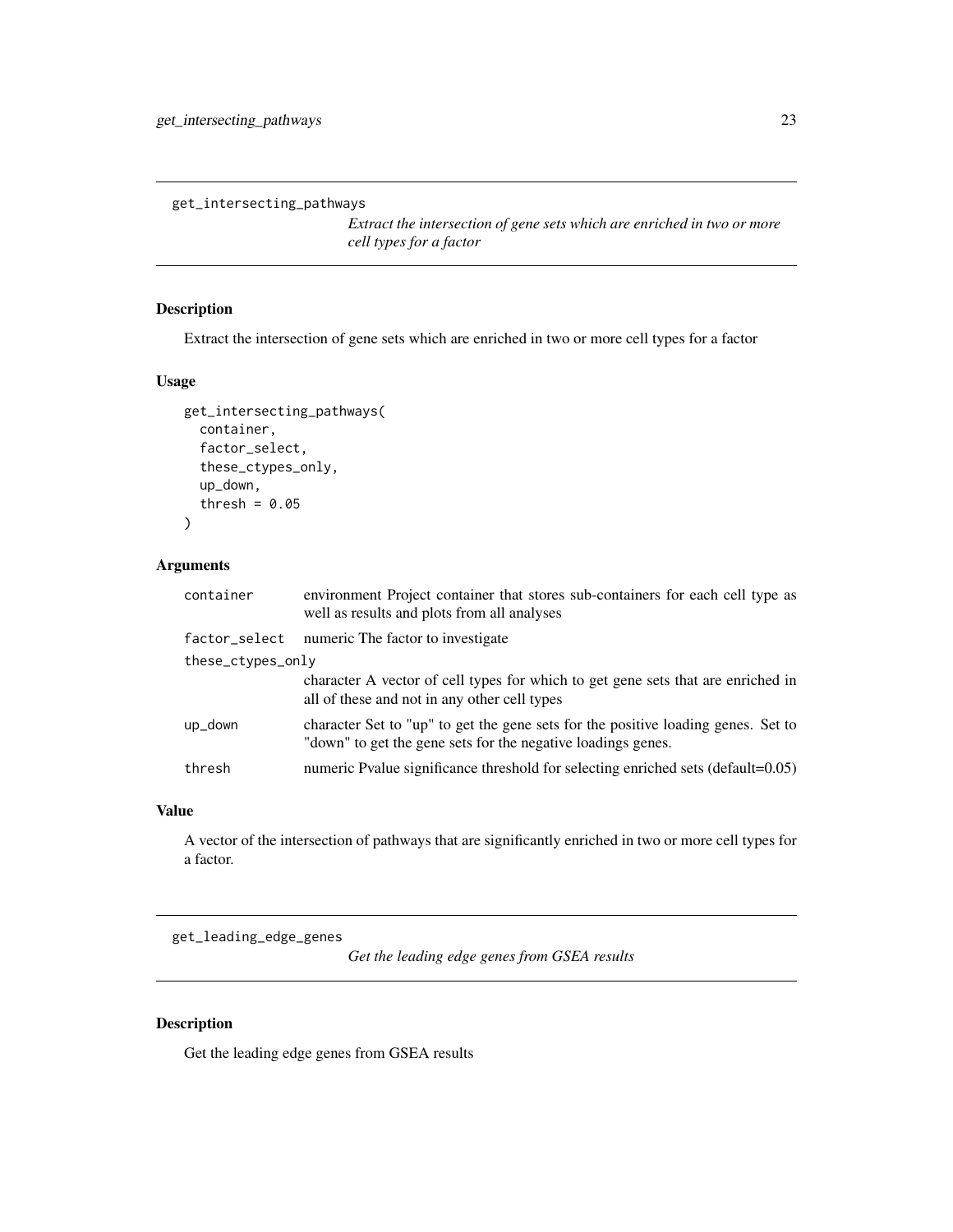# <span id="page-23-0"></span>Usage

```
get_leading_edge_genes(container, factor_select, gsets, num_genes_per = 5)
```
# Arguments

| container     | environment Project container that stores sub-containers for each cell type as<br>well as results and plots from all analyses |
|---------------|-------------------------------------------------------------------------------------------------------------------------------|
|               | factor_select numeric The factor to get results for                                                                           |
| gsets         | character A vector of gene set names to get leading edge genes for.                                                           |
| num_genes_per | numeric The maximum number of leading edge genes to get for each gene set<br>(default=5)                                      |

### Value

A named character vector of gene sets, with leading edge genes as the names.

| get_lm_pvals | Compute gene-factor associations using univariate linear models |
|--------------|-----------------------------------------------------------------|
|--------------|-----------------------------------------------------------------|

# Description

Compute gene-factor associations using univariate linear models

# Usage

```
get_lm_pvals(container, n.cores = container$experiment_params$ncores)
```
# Arguments

| container | environment Project container that stores sub-containers for each cell type as<br>well as results and plots from all analyses |
|-----------|-------------------------------------------------------------------------------------------------------------------------------|
| n.cores   | Number of cores to use ( $default = container$ ) sexperiment params\, norms\$ncores ( $ $                                     |

# Value

The project container with a vector of adjusted p-values for the gene-factor associations in container\$gene\_score\_associations.

#### Examples

test\_container <- get\_lm\_pvals(test\_container, n.cores=1)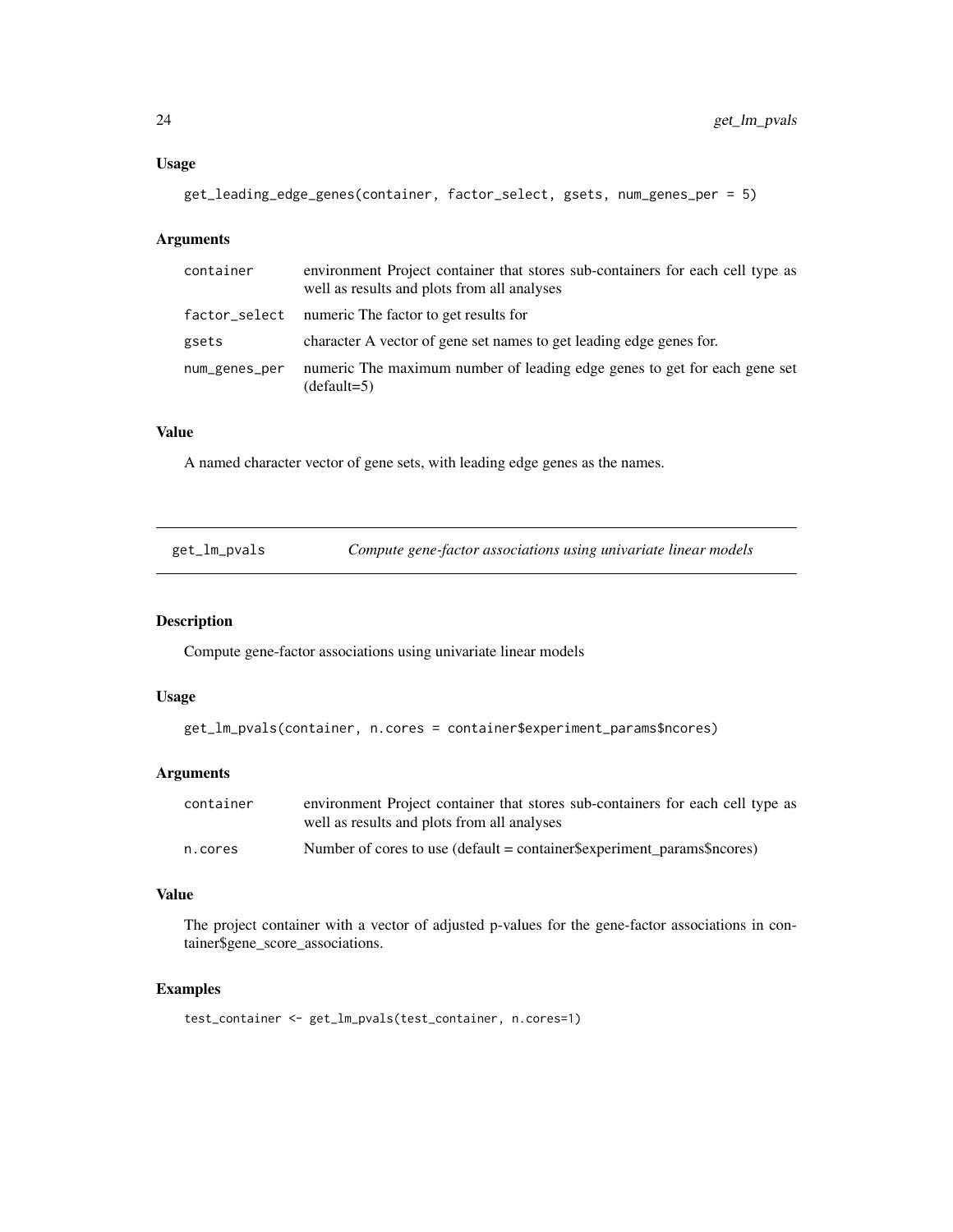<span id="page-24-0"></span>

| get_max_correlations <i>Computes the max correlation between each factor of the decomposi-</i> |
|------------------------------------------------------------------------------------------------|
| tion done using the whole dataset to each factor computed using the                            |
| subsampled/bootstrapped dataset                                                                |

# Description

Computes the max correlation between each factor of the decomposition done using the whole dataset to each factor computed using the subsampled/bootstrapped dataset

### Usage

```
get_max_correlations(res_full, res_sub, res_use)
```
# Arguments

| res_full | matrix Either the donor scores or loadings matrix from the original decomposi-<br>tion             |
|----------|----------------------------------------------------------------------------------------------------|
| res_sub  | matrix Either the donor scores or loadings matrix from the new decomposition                       |
| res_use  | character Can either be 'loadings' or 'dscores' and should correspond with the<br>data matrix used |

### Value

a vector of the max correlations for each original factor

get\_meta\_associations *Get metadata associations with factor donor scores*

# Description

Get metadata associations with factor donor scores

# Usage

```
get_meta_associations(container, vars_test, stat_use = "rsq")
```

| container | environment Project container that stores sub-containers for each cell type as<br>well as results and plots from all analyses |
|-----------|-------------------------------------------------------------------------------------------------------------------------------|
| vars_test | character The names of meta variables to get associations for                                                                 |
| stat_use  | character Set to either 'rsq' to get r-squared values or 'pval' to get adjusted<br>pvalues (default='rsq)                     |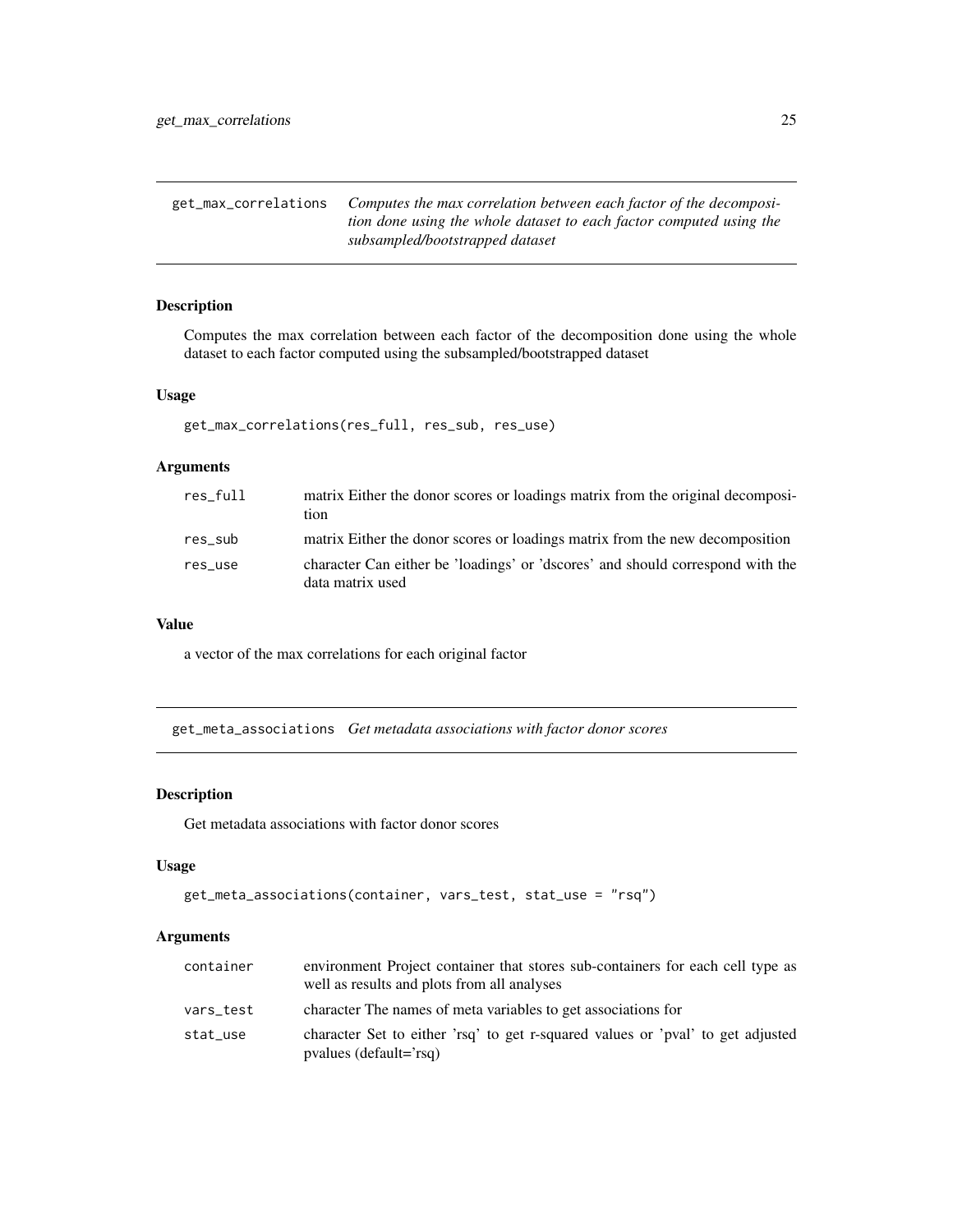### Value

The project container with a matrix of metadata associations with each factor in container\$meta\_associations.

### Examples

test\_container <- get\_meta\_associations(test\_container, vars\_test='lanes', stat\_use='pval')

| get_min_sig_genes | Evaluate the minimum number for significant genes in any factor for |
|-------------------|---------------------------------------------------------------------|
|                   | a given number of factors extracted by the decomposition            |

# Description

Evaluate the minimum number for significant genes in any factor for a given number of factors extracted by the decomposition

### Usage

```
get_min_sig_genes(
  container,
  donor_rank_range,
  gene_ranks,
 use_l = TRUE,tucker_type = "regular",
  rotation_type = "hybrid",
 n_fibers = 100,n_iter = 500,
 n.cores = container$experiment_params$ncores,
  thresh = 0.05\mathcal{L}
```

| container        | environment Project container that stores sub-containers for each cell type as<br>well as results and plots from all analyses. Should have                                                                                               |
|------------------|------------------------------------------------------------------------------------------------------------------------------------------------------------------------------------------------------------------------------------------|
| donor_rank_range |                                                                                                                                                                                                                                          |
|                  | numeric Range of possible number of donor factors to use.                                                                                                                                                                                |
| gene_ranks       | numeric The number of gene ranks to use in the decomposition                                                                                                                                                                             |
| $use_l$          | logical Set to true to use get_lm_pvals otherwise uses jackstraw (default=TRUE)                                                                                                                                                          |
| tucker_type      | character Set to 'regular' to run regular tucker or to 'sparse' to run tucker with<br>sparsity constraints (default='regular')                                                                                                           |
| rotation_type    | character Set to 'hybrid' to perform hybrid rotation on resulting donor factor ma-<br>trix and loadings. Otherwise set to 'ica_lds' to perform ica rotation on loadings<br>or ica_dsc to perform ica on donor scores. (default='hybrid') |

<span id="page-25-0"></span>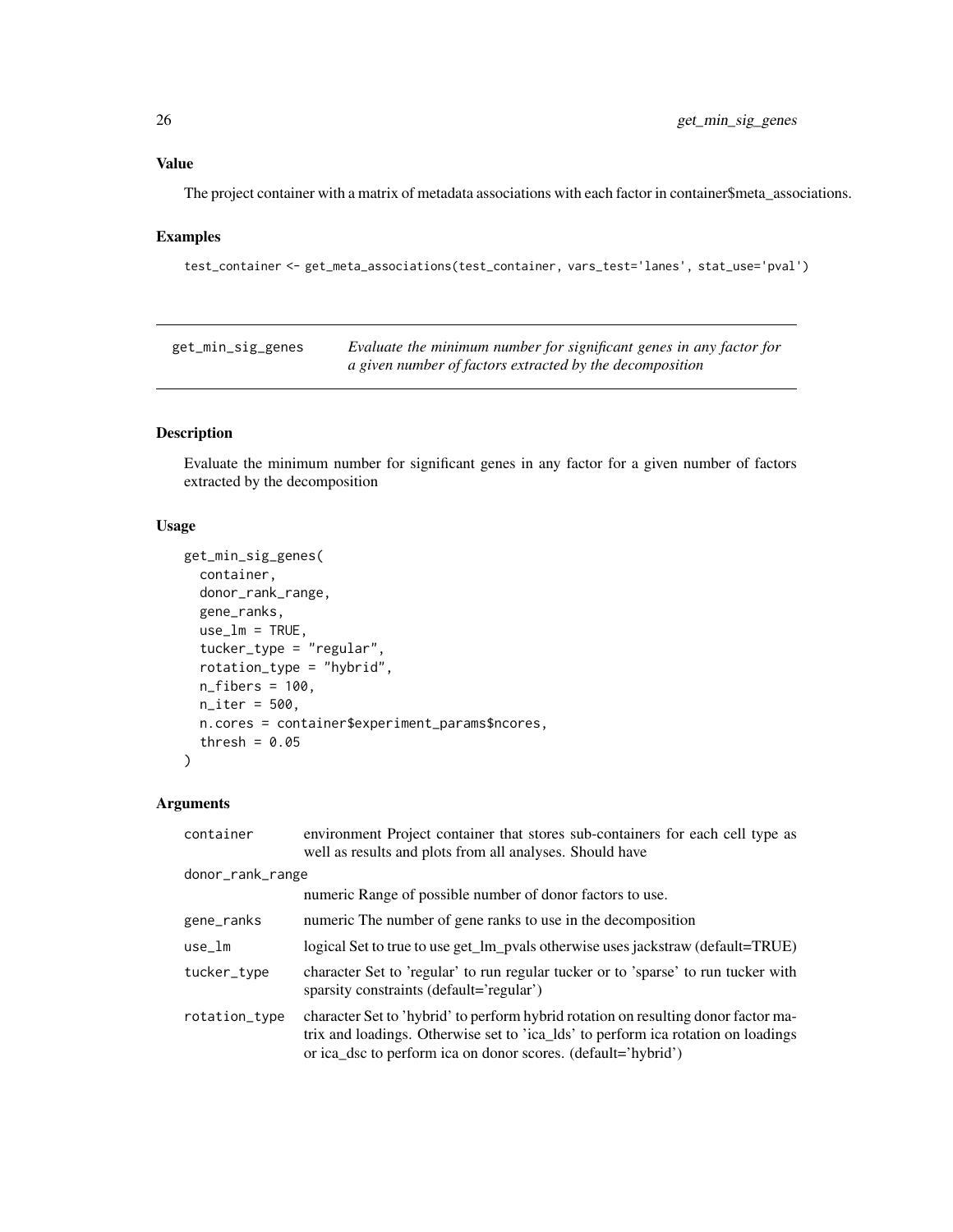<span id="page-26-0"></span>

| n_fibers | numeric The number of fibers the randomly shuffle in each jackstraw iteration<br>(default=100)                                           |
|----------|------------------------------------------------------------------------------------------------------------------------------------------|
| n_iter   | numeric The number of jackstraw shuffling iterations to complete (default=500)                                                           |
| n.cores  | Number of cores to use in get_lm_pvals() (default = container\$experiment_params\$ncores)                                                |
| thresh   | numeric Pvalue threshold for significant genes in calculating the number of sig-<br>nificant genes identified per factor. (default=0.05) |

# Value

The project container with a plot of the minimum significant genes for each decomposition with varying number of donor factors located in container\$plots\$min\_sig\_genes.

### Examples

```
test_container <- get_min_sig_genes(test_container, donor_rank_range=c(2:4),
gene_ranks=4, tucker_type='regular', rotation_type='hybrid', n.cores=1)
```

| get_module_enr | Identify gene sets that are enriched within specified gene co-regulatory |
|----------------|--------------------------------------------------------------------------|
|                | modules. Uses a hypergeometric test for over-representation. Used in     |
|                | plot multi module enr().                                                 |

### Description

Identify gene sets that are enriched within specified gene co-regulatory modules. Uses a hypergeometric test for over-representation. Used in plot\_multi\_module\_enr().

#### Usage

```
get_module_enr(container, ctype, mod_select, db_use = "GO", adjust_pval = TRUE)
```
# Arguments

| container   | environment Project container that stores sub-containers for each cell type as<br>well as results and plots from all analyses                                                                       |
|-------------|-----------------------------------------------------------------------------------------------------------------------------------------------------------------------------------------------------|
| ctype       | character The name of cell type for the cell type module to test                                                                                                                                    |
| mod_select  | numeric The module number for the cell type module to test                                                                                                                                          |
| db_use      | character The database of gene sets to use. Database options include "GO",<br>"Reactome", "KEGG", "BioCarta", "Hallmark", "TF", and "immuno". More<br>than one database can be used. (default="GO") |
| adjust_pval | logical Set to TRUE to apply FDR correction (default=TRUE)                                                                                                                                          |

# Value

A vector of p-values for the tested gene sets.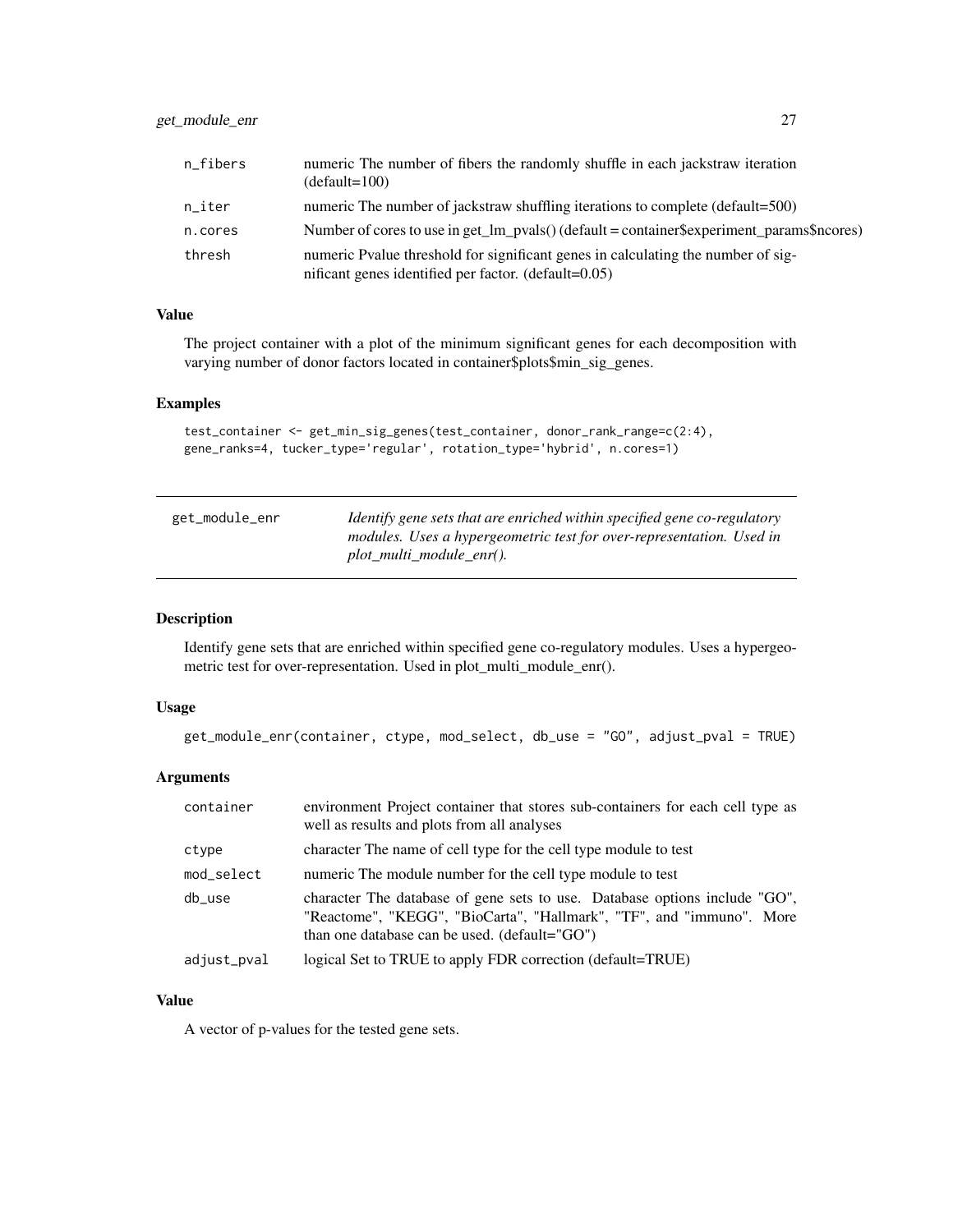```
get_normalized_variance
```
*Get normalized variance for each gene, taking into account meanvariance trend*

### Description

Get normalized variance for each gene, taking into account mean-variance trend

#### Usage

get\_normalized\_variance(container)

#### Arguments

| container | environment Project container that stores sub-containers for each cell type as |
|-----------|--------------------------------------------------------------------------------|
|           | well as results and plots from all analyses                                    |

# Value

The project container with vectors of normalized variances values in scMinimal objects for each cell type. Generally, this should be done through calling the form\_tensor() wrapper function.

get\_num\_batch\_ranks *Plot factor-batch associations for increasing number of donor factors*

# Description

Plot factor-batch associations for increasing number of donor factors

```
get_num_batch_ranks(
  container,
  donor_ranks_test,
  gene_ranks,
 batch_var,
  thresh = 0.5,
  tucker_type = "regular",
  rotation_type = "hybrid"
)
```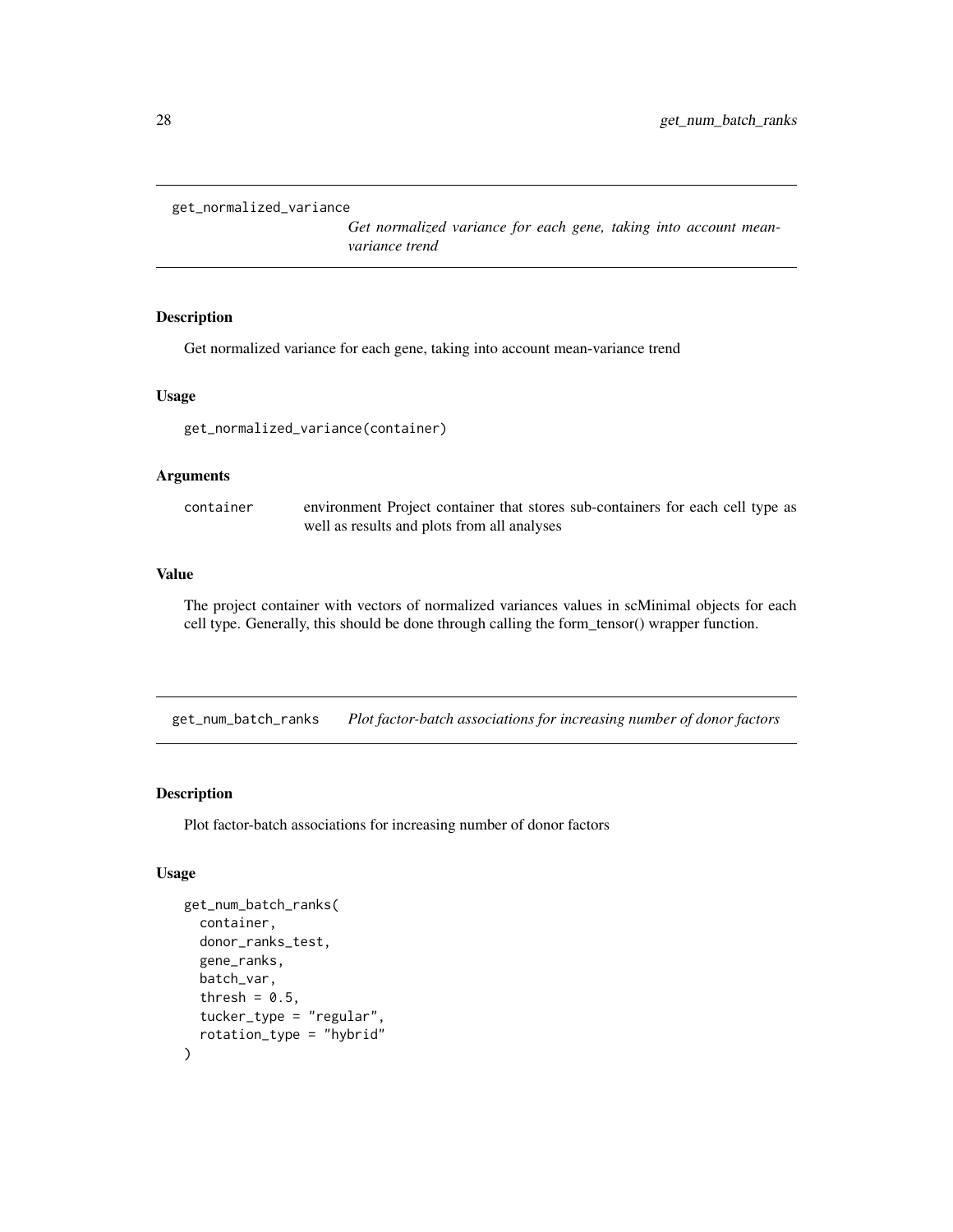# <span id="page-28-0"></span>get\_one\_factor 29

### Arguments

| container        | environment Project container that stores sub-containers for each cell type as<br>well as results and plots from all analyses                                                                                                                                       |
|------------------|---------------------------------------------------------------------------------------------------------------------------------------------------------------------------------------------------------------------------------------------------------------------|
| donor_ranks_test |                                                                                                                                                                                                                                                                     |
|                  | numeric The number of donor rank values to test                                                                                                                                                                                                                     |
| gene_ranks       | numeric The number of gene ranks to use throughout                                                                                                                                                                                                                  |
| batch_var        | character The name of the batch meta variable                                                                                                                                                                                                                       |
| thresh           | numeric The threshold r-squared cutoff for considering a factor to be a batch<br>factor. Can be a vector of multiple values to get plots at varying thresholds.<br>$(detault=0.5)$                                                                                  |
| tucker_type      | character Set to 'regular' to run regular tucker or to 'sparse' to run tucker with<br>sparsity constraints (default='regular')                                                                                                                                      |
| rotation_type    | character Set to 'hybrid' to optimize loadings via our hybrid method (see pa-<br>per for details). Set to 'ica_dsc' to perform ICA rotation on resulting donor<br>factor matrix. Set to 'ica_lds' to optimize loadings by the ICA rotation. (de-<br>fault='hybrid') |

# Value

A ggpubr figure of ggplot objects showing batch-factor associations and placed in container\$plots\$num\_batch\_factors slot

# Examples

```
test_container <- get_num_batch_ranks(test_container, donor_ranks_test=c(2:4),
gene_ranks=10, batch_var='lanes', thresh=0.5, tucker_type='regular', rotation_type='hybrid')
```
get\_one\_factor *Get the donor scores and loadings matrix for a single-factor*

# Description

Get the donor scores and loadings matrix for a single-factor

# Usage

```
get_one_factor(container, factor_select)
```

| container | environment Project container that stores sub-containers for each cell type as |
|-----------|--------------------------------------------------------------------------------|
|           | well as results and plots from all analyses                                    |
|           | factor_select numeric The number corresponding to the factor to extract        |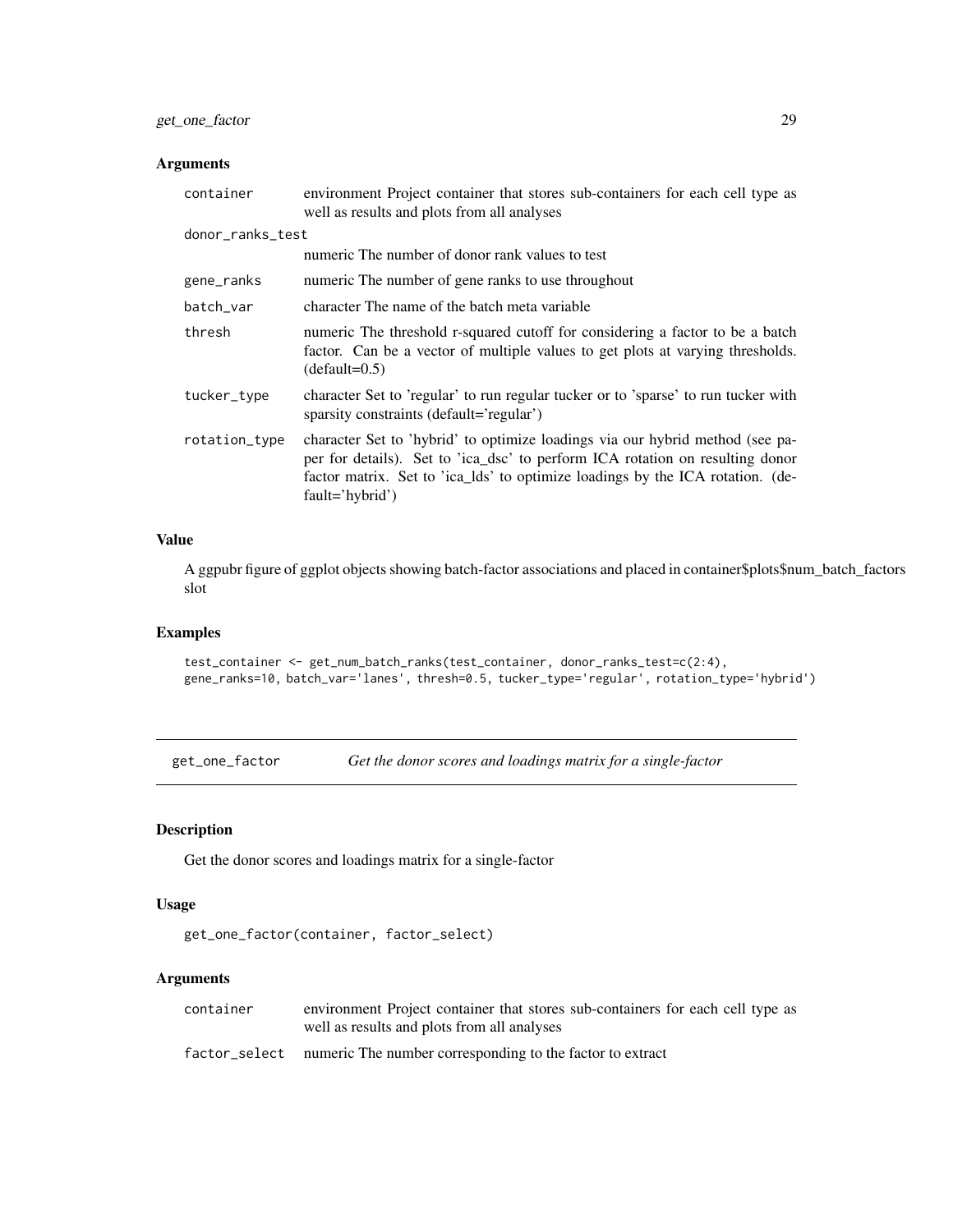### <span id="page-29-0"></span>Value

A list with the first element as the donor scores and the second element as the corresponding loadings matrix for one factor.

#### Examples

```
f1_res <- get_one_factor(test_container, factor_select=1)
```

| get_pseudobulk | Collapse data from cell-level to donor-level via summing counts. Gen- |
|----------------|-----------------------------------------------------------------------|
|                | erally, this should be done through calling the form_tensor() wrapper |
|                | <i>function.</i>                                                      |

# Description

Collapse data from cell-level to donor-level via summing counts. Generally, this should be done through calling the form\_tensor() wrapper function.

### Usage

```
get_pseudobulk(container, shuffle = FALSE, shuffle_within = NULL)
```
### Arguments

| container | environment Project container that stores sub-containers for each cell type as<br>well as results and plots from all analyses |
|-----------|-------------------------------------------------------------------------------------------------------------------------------|
| shuffle   | logical Set to TRUE to shuffle cell-donor linkages (default=FALSE)                                                            |
|           | shuffle_within character A metadata variable to shuffle cell-donor linkages within (default=NULL)                             |

# Value

The project container with pseudobulked count matrices in container\$scMinimal\_ctype\$<ctype>\$pseudobulk slots for each cell type.

get\_real\_fstats *Get F-Statistics for the real (non-shuffled) gene\_ctype fibers*

# Description

Get F-Statistics for the real (non-shuffled) gene\_ctype fibers

#### Usage

get\_real\_fstats(container, ncores)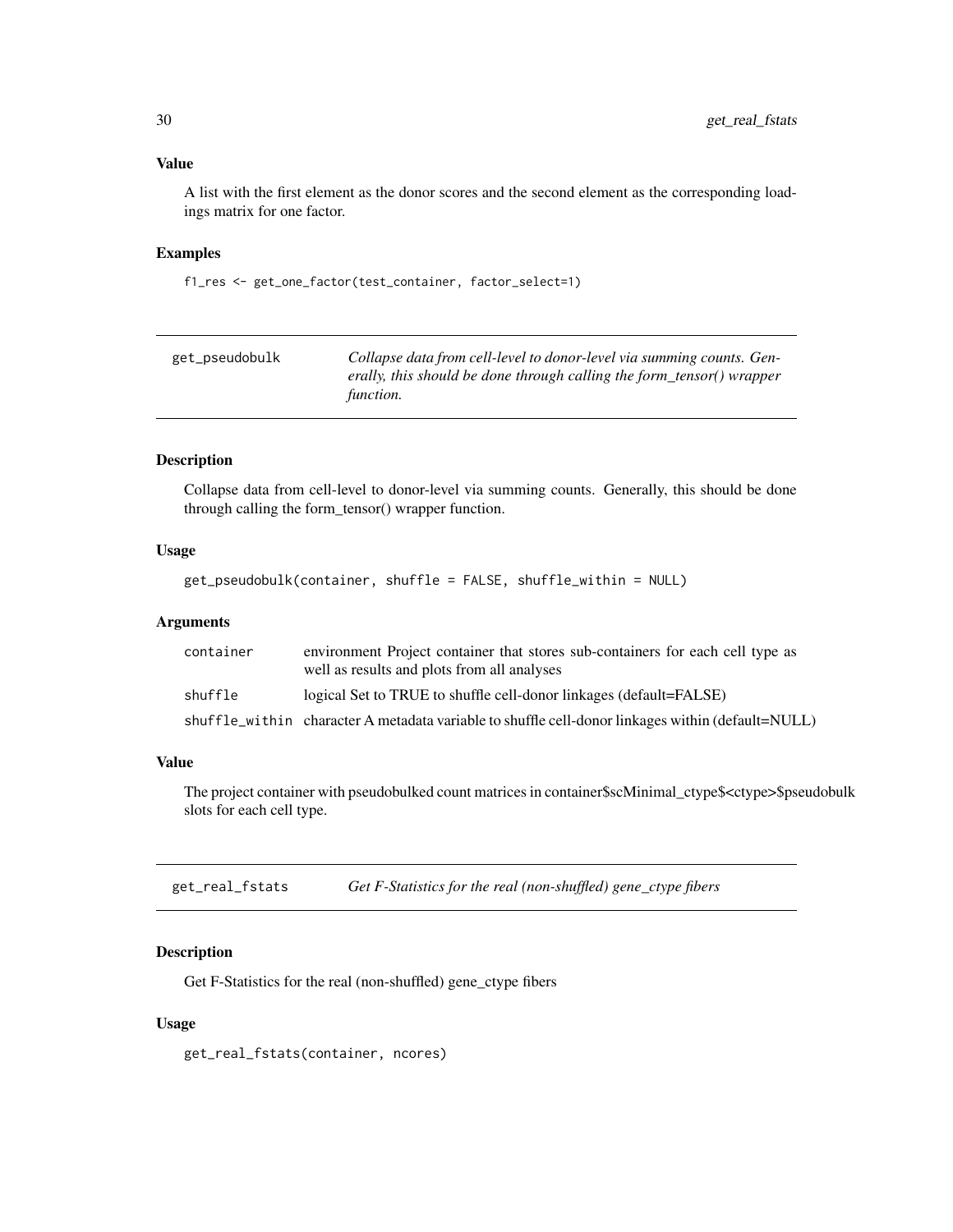<span id="page-30-0"></span>

| container | environment Project container that stores sub-containers for each cell type as |
|-----------|--------------------------------------------------------------------------------|
|           | well as results and plots from all analyses                                    |
| ncores    | numeric The number of cores to use                                             |

## Value

A vector F-statistics for each gene\_celltype-factor association of the unshuffled data.

get\_reconstruct\_errors\_svd

*Calculate reconstruction errors using svd approach*

### Description

Calculate reconstruction errors using svd approach

### Usage

```
get_reconstruct_errors_svd(tnsr, max_ranks_test, shuffle_tensor)
```
# Arguments

| tnsr | array A 3-dimensional array with dimensions of donors, genes, and cell types in<br>that order                                        |
|------|--------------------------------------------------------------------------------------------------------------------------------------|
|      | max_ranks_test_numeric_Vector of length 3 with maximum number of ranks to test for donor,<br>gene, and cell type modes in that order |
|      | shuffle tensor logical Set to TRUE to shuffle values within the tensor                                                               |

# Value

A list of reconstruction errors for each mode of the tensor.

get\_significance\_vectors

*Get vectors indicating which genes are significant in which cell types for a factor of interest*

# Description

Get vectors indicating which genes are significant in which cell types for a factor of interest

```
get_significance_vectors(container, factor_select, ctypes)
```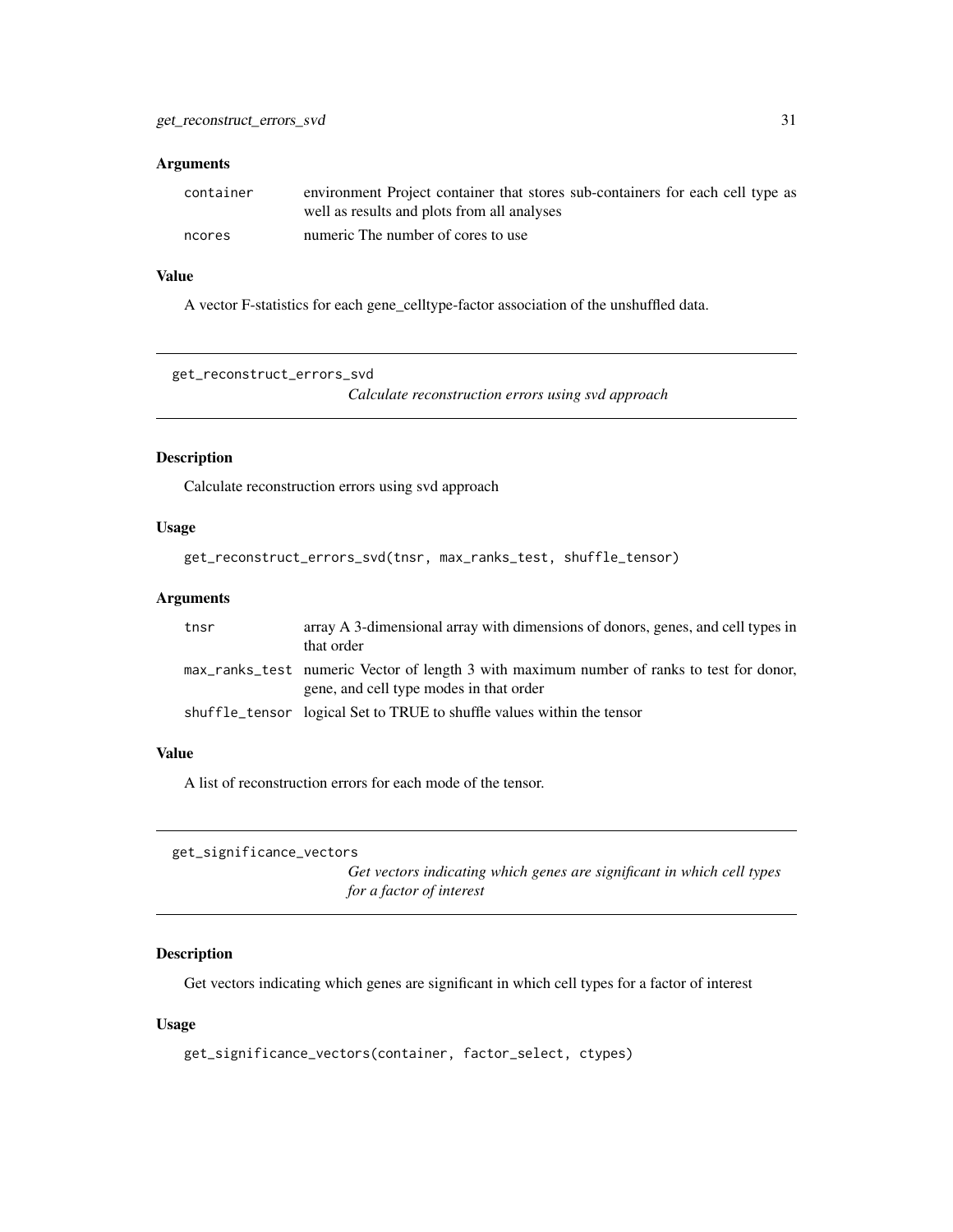<span id="page-31-0"></span>

| container | environment Project container that stores sub-containers for each cell type as<br>well as results and plots from all analyses |
|-----------|-------------------------------------------------------------------------------------------------------------------------------|
|           | factor_select numeric The factor to query                                                                                     |
| ctypes    | character The cell types used in all the analysis ordered as they appear in the<br>loadings matrix                            |

# Value

A list of the adjusted p-values for expression of each gene in each cell type in association with a factor of interest.

get\_subclusters *Perform leiden subclustering to get cell subtypes*

# Description

Perform leiden subclustering to get cell subtypes

# Usage

```
get_subclusters(
  container,
  ctype,
  resolution,
  min_cells_group = 50,
  small_clust_action = "merge"
)
```
# Arguments

| container                     | environment Project container that stores sub-containers for each cell type as<br>well as results and plots from all analyses |
|-------------------------------|-------------------------------------------------------------------------------------------------------------------------------|
| ctype                         | character The cell type to do subclustering for                                                                               |
| resolution<br>min_cells_group | numeric The leiden resolution to use                                                                                          |
|                               | numeric The minimum allowable cluster size (default=50)                                                                       |
| small_clust_action            |                                                                                                                               |
|                               | character Either 'remove' to remove subclusters or 'merge' to merge clusters                                                  |
|                               | below min_cells_group threshold to the nearest cluster above the size threshold                                               |
|                               | (default='merge')                                                                                                             |

# Value

A vector of cell subclusters.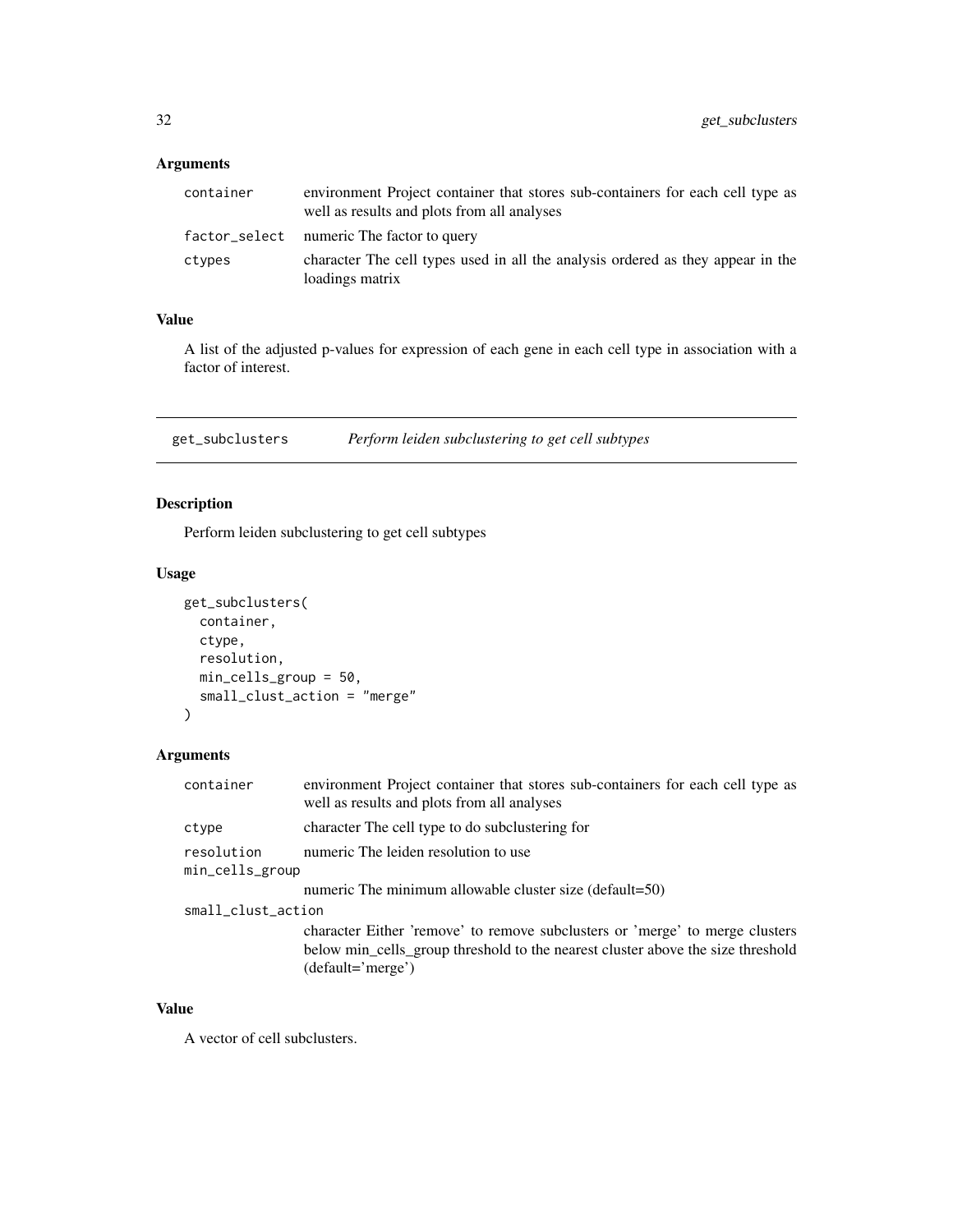<span id="page-32-0"></span>get\_subclust\_de\_hmaps *Get list of cell subtype differential expression heatmaps*

# Description

Get list of cell subtype differential expression heatmaps

### Usage

```
get_subclust_de_hmaps(container, all_ctypes, all_res)
```
# Arguments

| container  | environment Project container that stores sub-containers for each cell type as<br>well as results and plots from all analyses |
|------------|-------------------------------------------------------------------------------------------------------------------------------|
| all_ctypes | character A vector of the cell types to include                                                                               |
| all res    | numeric A vector of resolutions matching the all_ctypes parameter                                                             |

### Value

A list of cell subcluster DE marker gene heatmaps as grob objects.

```
get_subclust_enr_dotplot
                           Get scatter plot for association of a cell subtype proportion with scores
                           for a factor
```
# Description

Get scatter plot for association of a cell subtype proportion with scores for a factor

```
get_subclust_enr_dotplot(
  container,
 ctype,
 res,
  subtype,
 factor_use,
  ctype_cur = ctype
)
```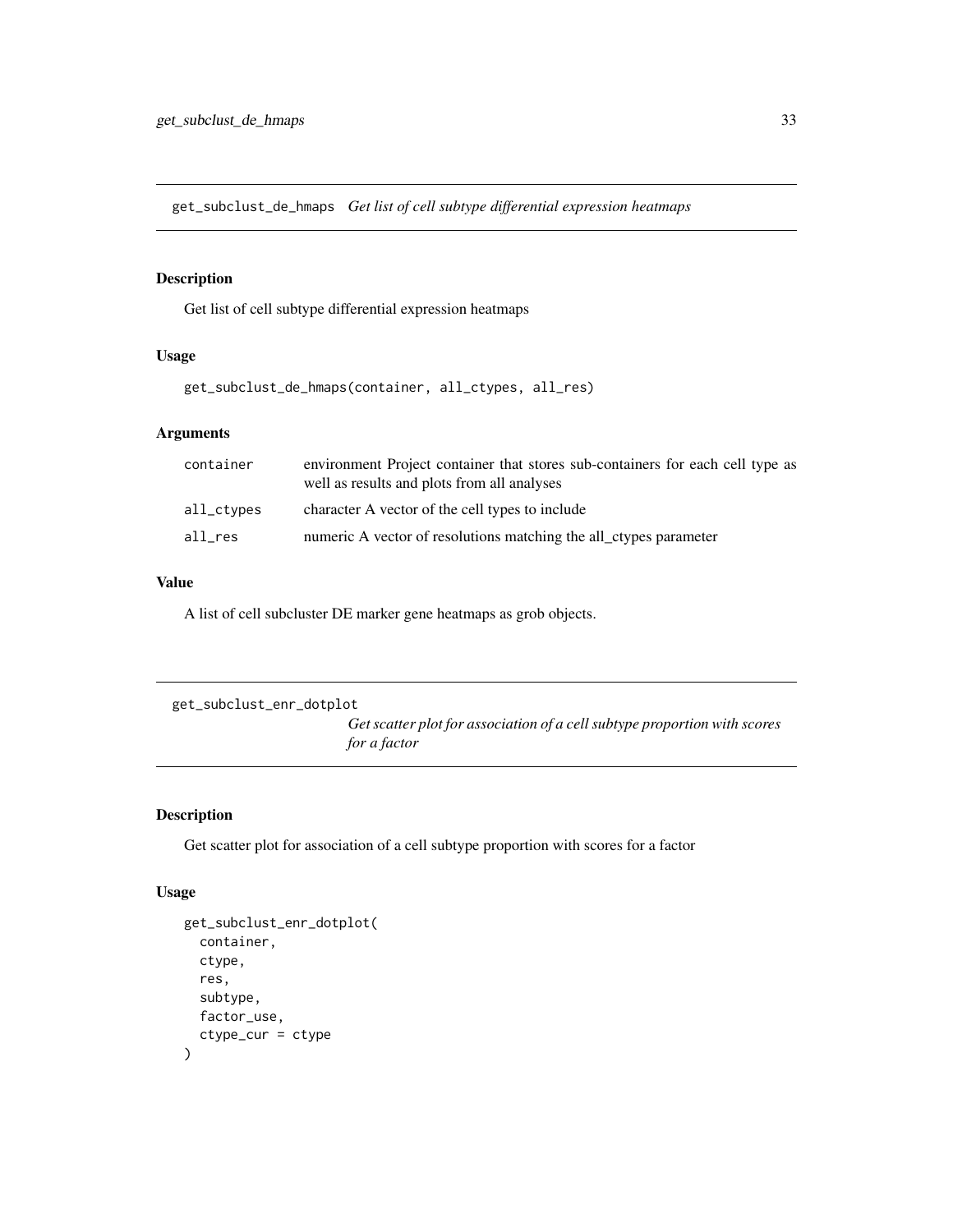<span id="page-33-0"></span>

| container  | environment Project container that stores sub-containers for each cell type as<br>well as results and plots from all analyses |
|------------|-------------------------------------------------------------------------------------------------------------------------------|
| ctype      | character The cell type to plot                                                                                               |
| res        | numeric The subcluster resolution to use                                                                                      |
| subtype    | numeric The number corresponding with the subtype of the major cell type to<br>plot                                           |
| factor_use | numeric The factor to plot                                                                                                    |
| ctype_cur  | character The name of the major cell type used in the main analysis                                                           |

### Value

A ggplot object of each donor's cell subcluster proportions against donor scores for a selected factor.

| get_subclust_enr_fig Get a figure showing cell subtype proportion associations with each |
|------------------------------------------------------------------------------------------|
| factor. Combines this plot with subtype UMAPs and differential ex-                       |
| pression heatmaps. Note that this function runs better if the number of                  |
| cores in the conos object in container Sembedding has n, cores set to a                  |
| relatively small value $<$ 10.                                                           |

# Description

Get a figure showing cell subtype proportion associations with each factor. Combines this plot with subtype UMAPs and differential expression heatmaps. Note that this function runs better if the number of cores in the conos object in container\$embedding has n.cores set to a relatively small value  $< 10$ .

# Usage

```
get_subclust_enr_fig(container, all_ctypes, all_res)
```
# Arguments

| container  | environment Project container that stores sub-containers for each cell type as<br>well as results and plots from all analyses |
|------------|-------------------------------------------------------------------------------------------------------------------------------|
| all_ctypes | character A vector of the cell types to include                                                                               |
| all_res    | numeric A vector of resolutions matching the all_ctypes parameter                                                             |

# Value

A cowplot figure placed in the slot container\$plots\$subc\_fig.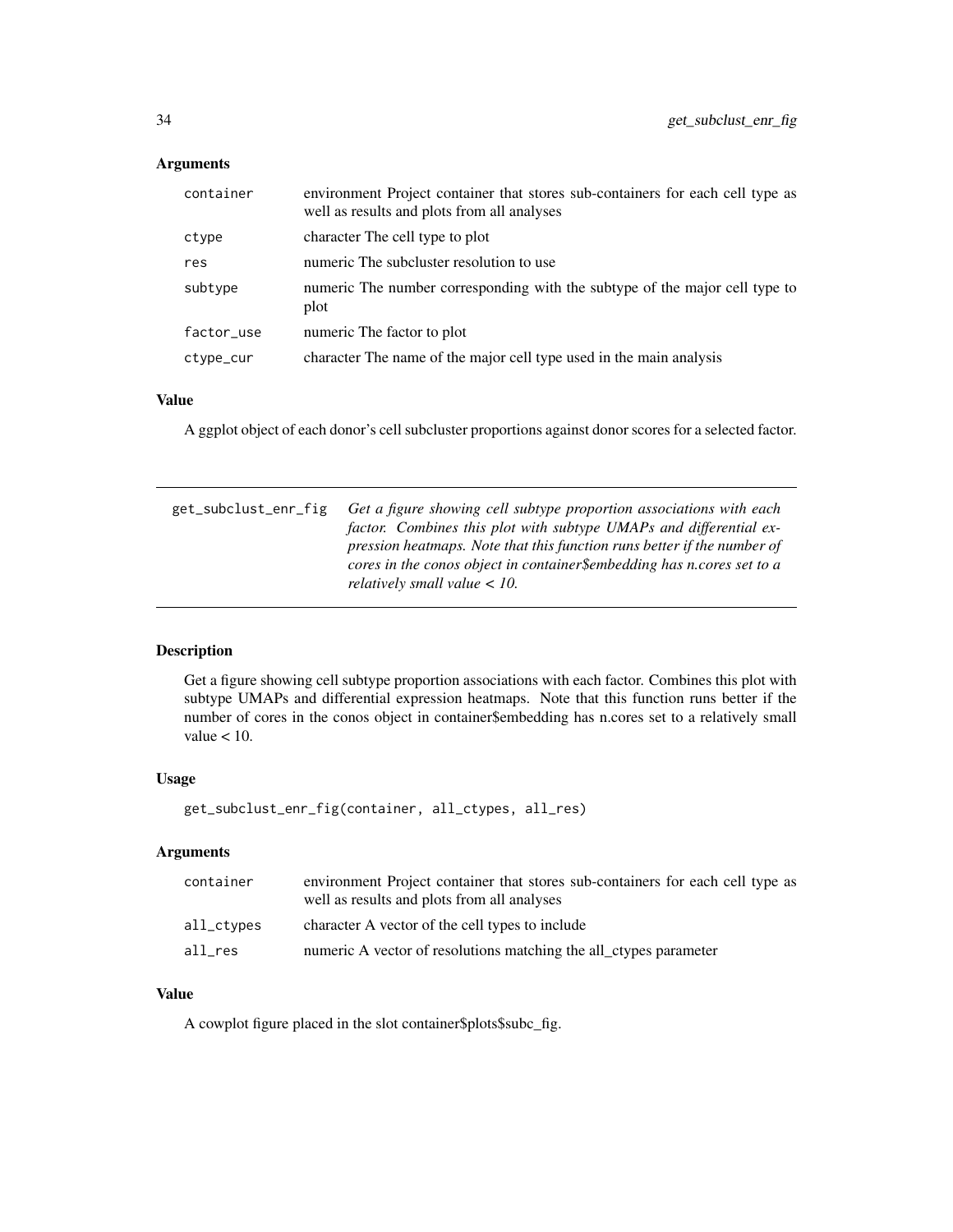<span id="page-34-0"></span>get\_subclust\_enr\_hmap *Get heatmap of subtype proportion associations for each celltype/subtype and each factor*

### Description

Get heatmap of subtype proportion associations for each celltype/subtype and each factor

# Usage

get\_subclust\_enr\_hmap(container, all\_ctypes, all\_res, all\_factors)

#### Arguments

| container   | environment Project container that stores sub-containers for each cell type as<br>well as results and plots from all analyses |
|-------------|-------------------------------------------------------------------------------------------------------------------------------|
| all_ctypes  | character A vector of the cell types to include                                                                               |
| all_res     | numeric A vector of resolutions matching the all_ctypes parameter                                                             |
| all factors | numero A vector of the factors to compute associations for                                                                    |

# Value

A ComplexHeatmap object in container\$plots\$subc\_enr\_hmap showing the univariate associations between cell subcluster proportions and each factor.

get\_subclust\_umap *Get a figure to display subclusterings at multiple resolutions*

# Description

Get a figure to display subclusterings at multiple resolutions

#### Usage

```
get_subclust_umap(container, all_ctypes, all_res, n_col = 3)
```

| container  | environment Project container that stores sub-containers for each cell type as<br>well as results and plots from all analyses |
|------------|-------------------------------------------------------------------------------------------------------------------------------|
| all_ctypes | character A vector of the cell types to include                                                                               |
| all_res    | numeric A vector of resolutions matching the all_ctypes parameter                                                             |
| $n\_{col}$ | numeric The number of columns to organize the figure into $(\text{default}=3)$                                                |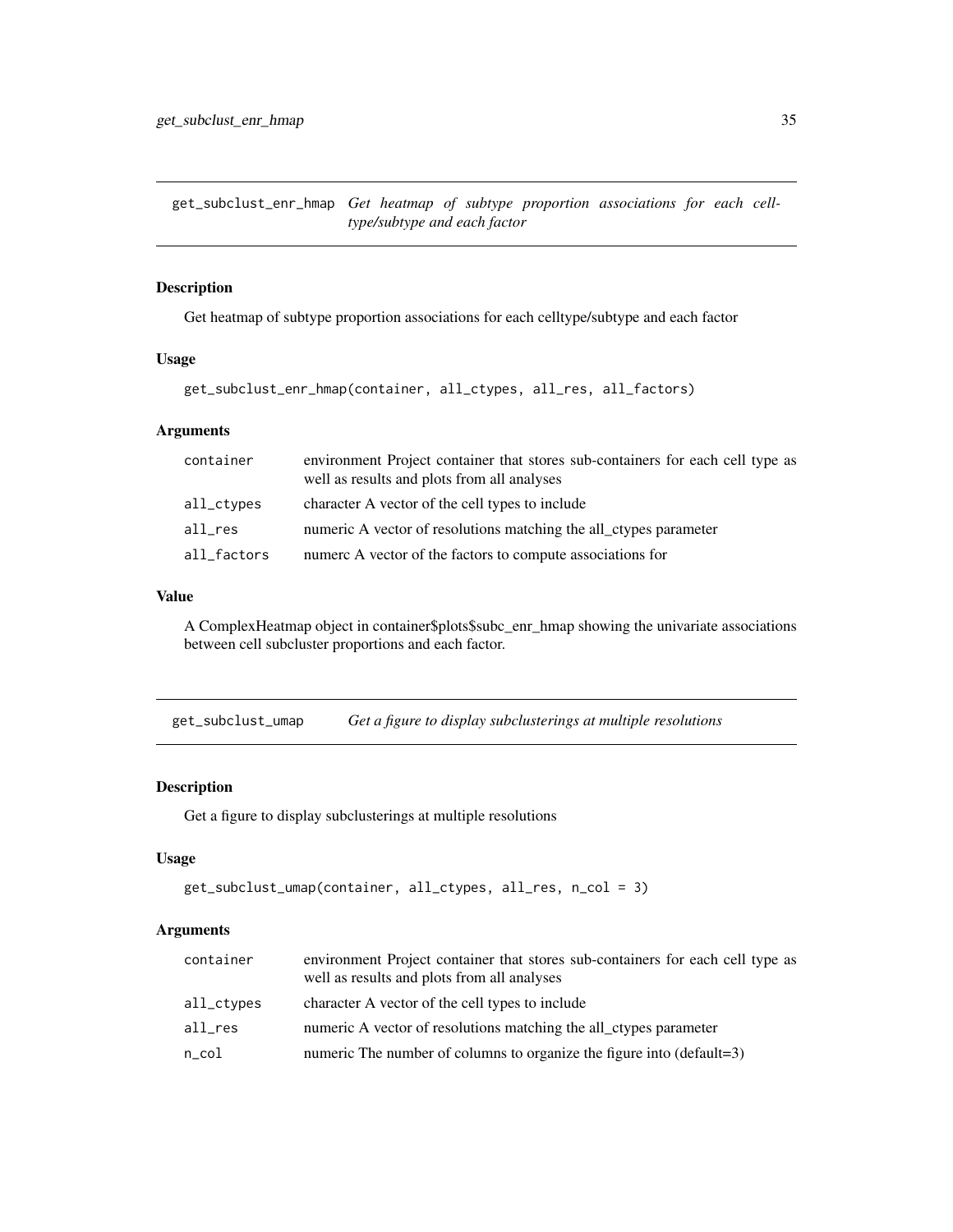# <span id="page-35-0"></span>Value

The project container with a cowplot figure of all UMAP plots in container\$plots\$subc\_umap\_fig and the individual umap plots in container\$plots\$subc\_umaps

# get\_subtype\_prop\_associations

*Compute and plot associations between factor scores and cell subtype composition for various clustering resolution parameters*

# Description

Compute and plot associations between factor scores and cell subtype composition for various clustering resolution parameters

# Usage

```
get_subtype_prop_associations(
 container,
 max_res,
  stat_type,
  integration_var = NULL,
 min_cells_group = 50,
 use_existing_subc = FALSE,
  alt_ct_names = NULL,
 n_{col} = 2\lambda
```

| container           | environment Project container that stores sub-containers for each cell type as<br>well as results and plots from all analyses                                                              |
|---------------------|--------------------------------------------------------------------------------------------------------------------------------------------------------------------------------------------|
| max_res             | numeric The maximum clustering resolution to use. Minimum is 0.5.                                                                                                                          |
| stat_type           | character Either "fstat" to get F-Statistics, "adj_rsq" to get adjusted R-squared<br>values, or "adj_pval" to get adjusted pvalues.                                                        |
| integration_var     |                                                                                                                                                                                            |
|                     | character The meta data variable to use for creating the joint embedding with<br>Conos if not already provided in container\$embedding (default=NULL)                                      |
| min_cells_group     |                                                                                                                                                                                            |
|                     | numeric The minimum allowable size for cell subpopulations (default=50)                                                                                                                    |
| use_existing_subc   |                                                                                                                                                                                            |
|                     | logical Set to TRUE to use existing subcluster annotations (default=FALSE)                                                                                                                 |
| alt_ct_names        | character Cell type names used in clustering if different from those used in the<br>main analysis. Should match the order of container \$experiment_params \$ctypes_use.<br>(default=NULL) |
| $n_{\rm \perp}$ col | numeric The number of columns to organize the plots into (default=2)                                                                                                                       |
|                     |                                                                                                                                                                                            |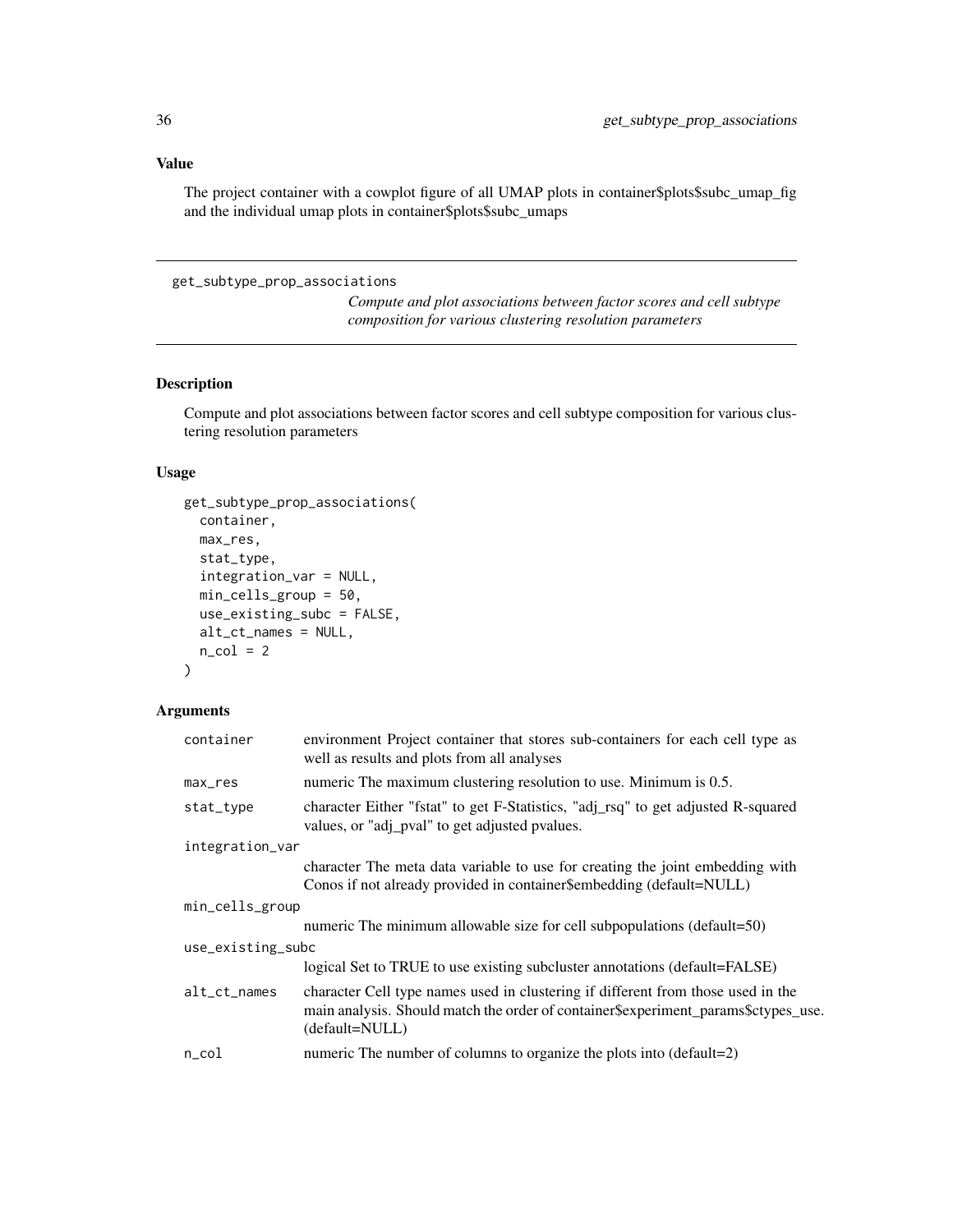#### get\_sums 37

#### Value

The project container with a cowplot figure of cell subtype proportion-factor association results plots in container\$plots\$subtype\_prop\_factor\_associations.

| get_sums | Calculates |         | <i>factor-stratified</i>                                         | sums | for      |  |
|----------|------------|---------|------------------------------------------------------------------|------|----------|--|
|          | each       | column. | Adapted                                                          | from | pagoda2. |  |
|          |            |         | https://github.com/kharchenkolab/pagoda2/blob/main/src/misc2.cpp |      |          |  |

## Description

Calculates factor-stratified sums for each column. Adapted from pagoda2. https://github.com/kharchenkolab/pagoda2/blob/m

#### Usage

get\_sums(sY, rowSel)

## Arguments

| sY     | sparse matrix Gene by cell matrix of counts |
|--------|---------------------------------------------|
| rowSel | factor The donor that each cell is from     |

#### Value

matrix of summed counts per gene per sample

| ht clusters | <i>Visualize</i> | <i>the</i> | similarity | matrix | and | <i>the</i> | cluster-                                                                   |  |
|-------------|------------------|------------|------------|--------|-----|------------|----------------------------------------------------------------------------|--|
|             | ing.             |            |            |        |     |            | Adapted from simplifyEnrichment package.                                   |  |
|             |                  |            |            |        |     |            | https://github.com/jokergoo/simplifyEnrichment/blob/master/R/ht_clusters.R |  |

## Description

Visualize the similarity matrix and the clustering. Adapted from simplifyEnrichment package. https://github.com/jokergoo/simplifyEnrichment/blob/master/R/ht\_clusters.R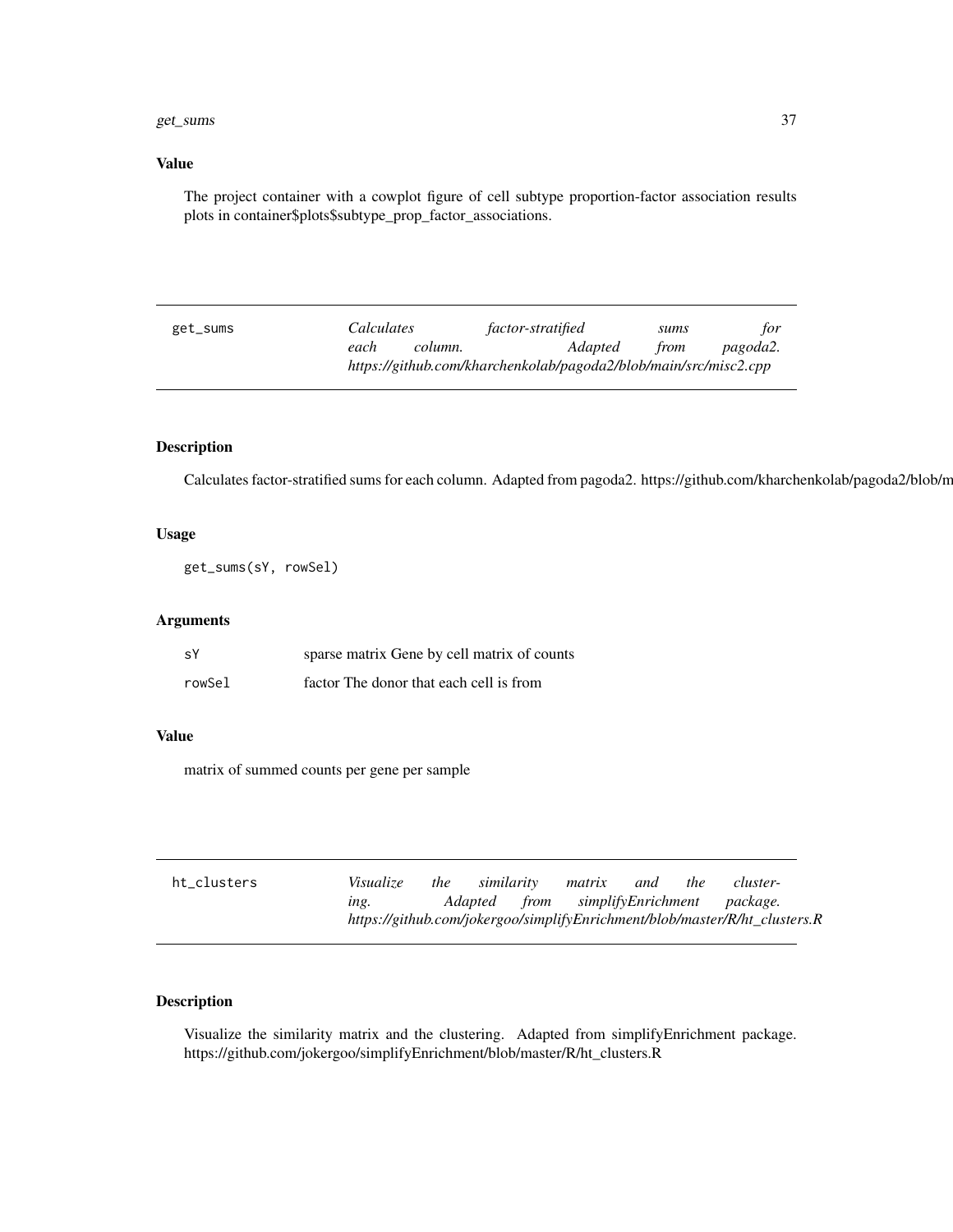# Usage

```
ht_clusters(
 mat,
 cl,
 dend = NULL,col = c("white", "red"),draw_word_cloud = simplifyEnrichment:::is_GO_id(rownames(mat)[1]) || !is.null(term),
  term = NULL,
 min\_term = 5,
 order_by_size = FALSE,
 exclude_words = character(0),max_words = 10,
 word_cloud_grob_param = list(),
 fontsize_range = c(4, 16),
  column_title = NULL,
 ht_list = NULL,
 use_raster = TRUE,
  ...
\mathcal{L}
```

| A similarity matrix.                                                                                                                                                                                                                                                             |
|----------------------------------------------------------------------------------------------------------------------------------------------------------------------------------------------------------------------------------------------------------------------------------|
| Cluster labels inferred from the similarity matrix, e.g. from 'cluster_terms' or<br>'binary_cut'.                                                                                                                                                                                |
| Used internally.                                                                                                                                                                                                                                                                 |
| A vector of colors that map from 0 to the $95$ <sup><math>\wedge</math>th</sup> percentile of the similarity<br>values.                                                                                                                                                          |
| draw_word_cloud                                                                                                                                                                                                                                                                  |
| Whether to draw the word clouds.                                                                                                                                                                                                                                                 |
| The full name or the description of the corresponding GO IDs.                                                                                                                                                                                                                    |
| Minimal number of functional terms in a cluster. All the clusters with size less<br>than "min_term" are all merged into one separated cluster in the heatmap.                                                                                                                    |
| Whether to reorder clusters by their sizes. The cluster that is merged from small<br>clusters (size $\lt$ "min_term") is always put to the bottom of the heatmap.                                                                                                                |
| Words that are excluded in the word cloud.                                                                                                                                                                                                                                       |
| Maximal number of words visualized in the word cloud.                                                                                                                                                                                                                            |
| word_cloud_grob_param                                                                                                                                                                                                                                                            |
| A list of graphic parameters passed to 'word_cloud_grob'.                                                                                                                                                                                                                        |
| fontsize_range The range of the font size. The value should be a numeric vector with length<br>two. The minimal font size is mapped to word frequency value of 1 and the<br>maximal font size is mapped to the maximal word frequency. The font size<br>interlopation is linear. |
| Column title for the heatmap.                                                                                                                                                                                                                                                    |
| A list of additional heatmaps added to the left of the similarity heatmap.                                                                                                                                                                                                       |
|                                                                                                                                                                                                                                                                                  |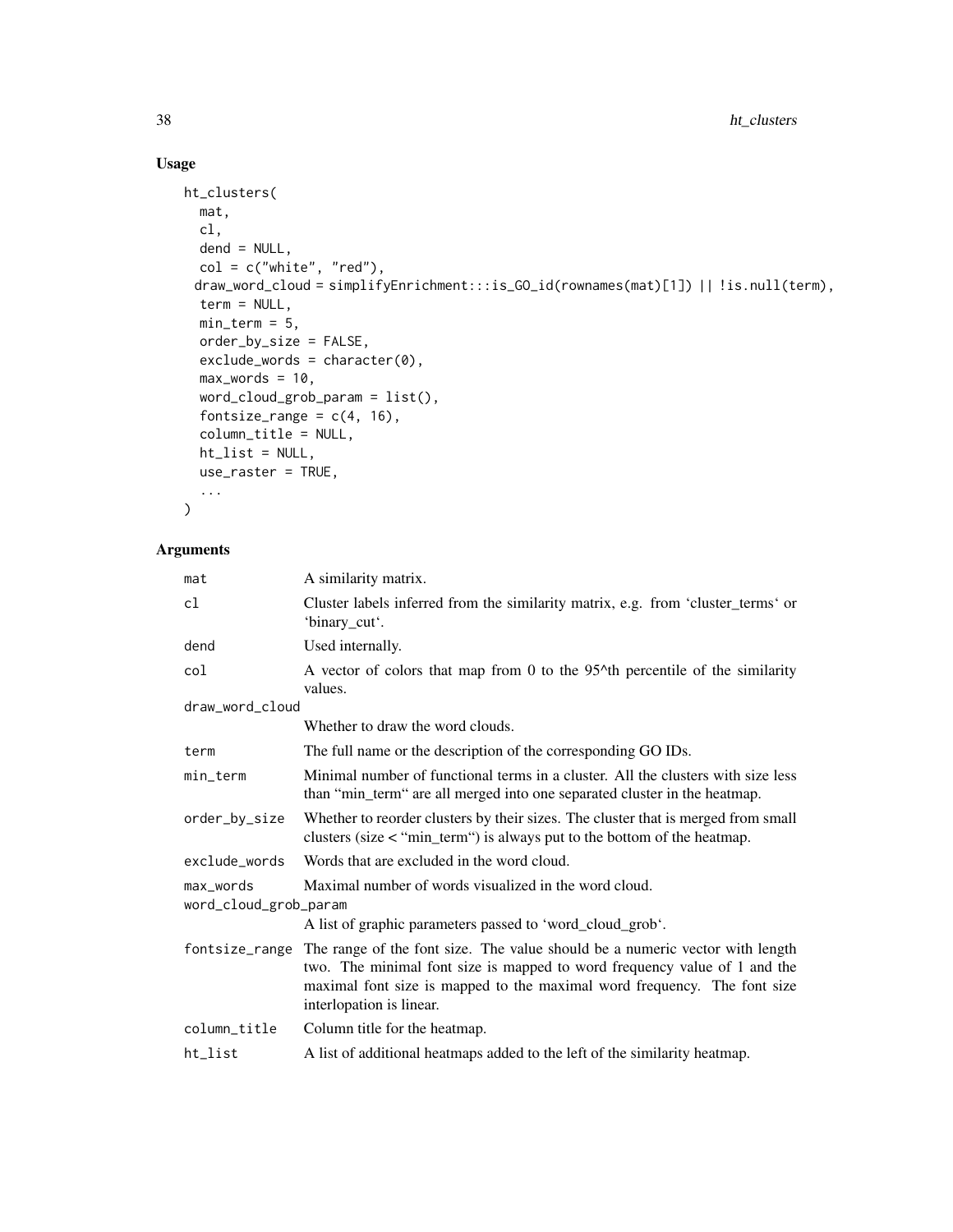| use raster | Whether to write the heatmap as a raster image. |
|------------|-------------------------------------------------|
| .          | other parameters                                |

#### Value

A list containing a 'ComplexHeatmap::HeatmapList-class' object and GO term ordering.

identify\_sex\_metadata *Extract metadata for sex information if not provided already*

#### Description

Extract metadata for sex information if not provided already

#### Usage

```
identify_sex_metadata(container, y_gene = "RPS4Y1", x_gene = "XIST")
```
#### Arguments

| container | environment Project container that stores sub-containers for each cell type as<br>well as results and plots from all analyses |
|-----------|-------------------------------------------------------------------------------------------------------------------------------|
| v_gene    | character Gene name to use for identifying male donors (default='RPS4Y1')                                                     |
| x_gene    | character Gene name to use for identifying female donors (default='XIST')                                                     |

#### Value

The project container with sex metadata added to the metadata.

initialize\_params *Initialize parameters to be used throughout scITD in various functions*

## Description

Initialize parameters to be used throughout scITD in various functions

#### Usage

```
initialize_params(ctypes_use, ncores = 4, rand_seed = 10)
```

| ctypes_use | character Names of the cell types to use for the analysis (default=NULL) |
|------------|--------------------------------------------------------------------------|
| ncores     | numeric Number of cores to use (default=4)                               |
| rand seed  | numeric Random seed to use (default=10)                                  |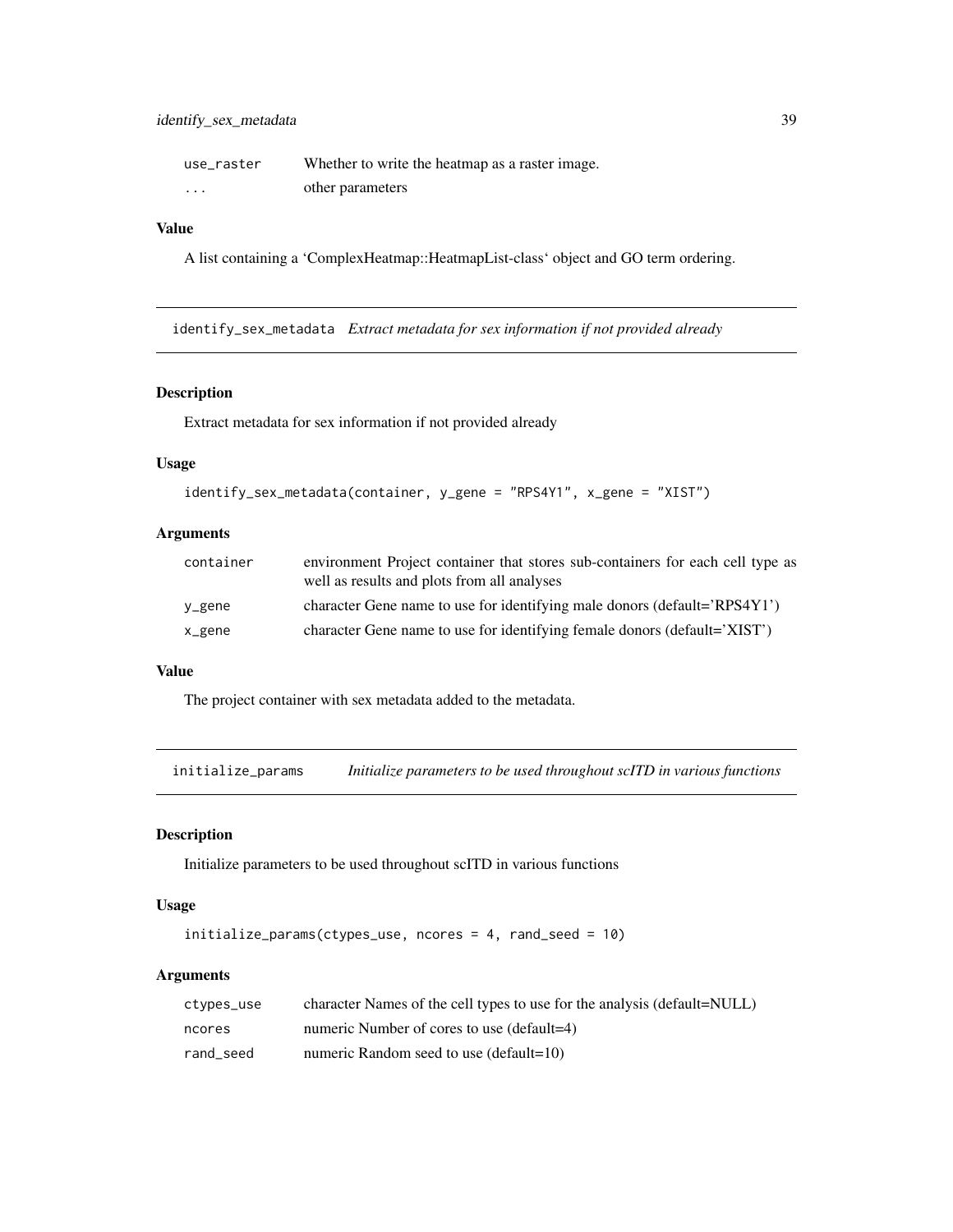## Value

A list of the experiment parameters to use.

#### Examples

```
param_list <- initialize_params(ctypes_use = c("CD4+ T", "CD8+ T"),
ncores = 1, rand\_seed = 10
```
instantiate\_scMinimal *Create an scMinimal object. Generally, this should be done through calling the make\_new\_container() wrapper function.*

#### Description

Create an scMinimal object. Generally, this should be done through calling the make\_new\_container() wrapper function.

## Usage

```
instantiate_scMinimal(
 count_data,
 meta_data,
 metadata_cols = NULL,
 metadata_col_nm = NULL
)
```
#### Arguments

| count_data      | sparseMatrix Matrix of raw counts with genes as rows and cells as columns                                                                                   |
|-----------------|-------------------------------------------------------------------------------------------------------------------------------------------------------------|
| meta data       | data.frame Metadata with cells as rows and variables as columns. Number of<br>rows in metadata should equal number of columns in count matrix.              |
|                 | metadata_cols character The names of the metadata columns to use (default=NULL)                                                                             |
| metadata_col_nm |                                                                                                                                                             |
|                 | character New names for the selected metadata columns if wish to change their<br>names. If NULL, then the preexisting column names are used. (default=NULL) |

#### Value

An scMinimal object holding counts and metadata for a project.

#### Examples

```
scMinimal <- instantiate_scMinimal(count_data=test_container$scMinimal_full$count_data,
meta_data=test_container$scMinimal_full$metadata)
```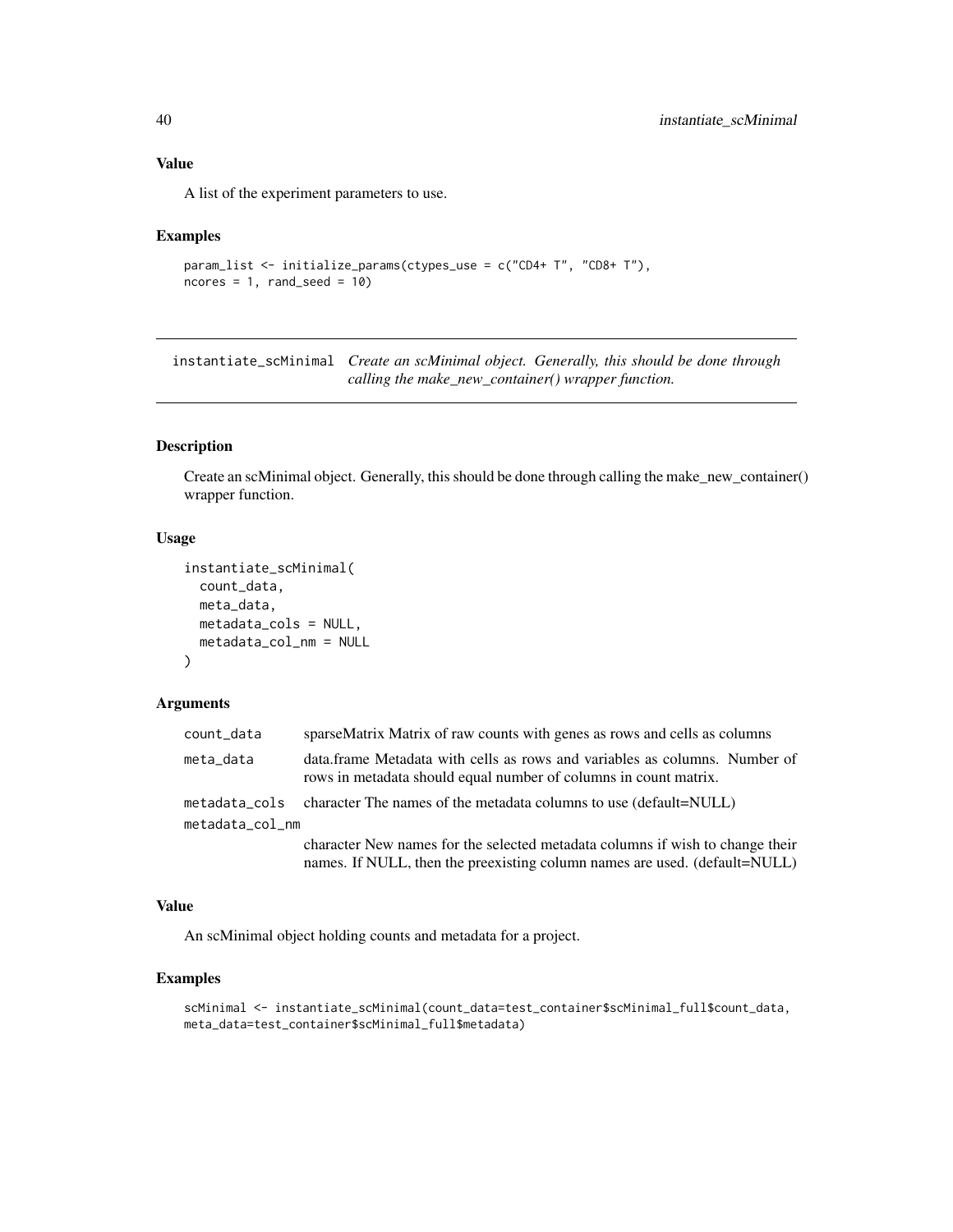make\_new\_container *Create a container to store all data and results for the project. You must provide a params list as generated by initialize\_params(). You also need to provide either a Seurat object or both a count\_data matrix and a meta\_data matrix.*

## Description

Create a container to store all data and results for the project. You must provide a params list as generated by initialize\_params(). You also need to provide either a Seurat object or both a count\_data matrix and a meta\_data matrix.

#### Usage

```
make_new_container(
  params,
  count_data = NULL,
  meta_data = NULL,
  seurat_obj = NULL,
  scMinimal = NULL,
  gn_convert = NULL,
  metadata_cols = NULL,
  metadata_col_nm = NULL,
  label_donor_sex = FALSE
)
```

| params     | list A list of the experiment params to use as generated by initialize_params()                                                                                                                                                                                                                                                                                                                                                 |
|------------|---------------------------------------------------------------------------------------------------------------------------------------------------------------------------------------------------------------------------------------------------------------------------------------------------------------------------------------------------------------------------------------------------------------------------------|
| count_data | dgCMatrix Matrix of raw counts with genes as rows and cells as columns (de-<br>fault=NULL)                                                                                                                                                                                                                                                                                                                                      |
| meta_data  | data.frame Metadata with cells as rows and variables as columns. Number of<br>rows in metadata should equal number of columns in count matrix (default=NULL)                                                                                                                                                                                                                                                                    |
| seurat_obj | Seurat object that has been cleaned and includes the normalized, log-transformed<br>counts. The meta.data should include a column with the header 'sex' and val-<br>ues of 'M' or 'F' if available. The metadata should also have a column with<br>the header 'ctypes' with the corresponding names of the cell types as well as<br>a column with header 'donors' that contains identifiers for each donor. (de-<br>fault=NULL) |
| scMinimal  | environment A sub-container for the project typically consisting of gene expres-<br>sion data in its raw and processed forms as well as metadata (default=NULL)                                                                                                                                                                                                                                                                 |
| gn_convert | data.frame Gene identifier -> gene name conversions table. Gene identifiers<br>used in counts matrices should appear in the first column and the corresponding<br>gene symbols should appear in the second column. Can remain NULL if the<br>identifiers are already gene symbols. (default=NULL)                                                                                                                               |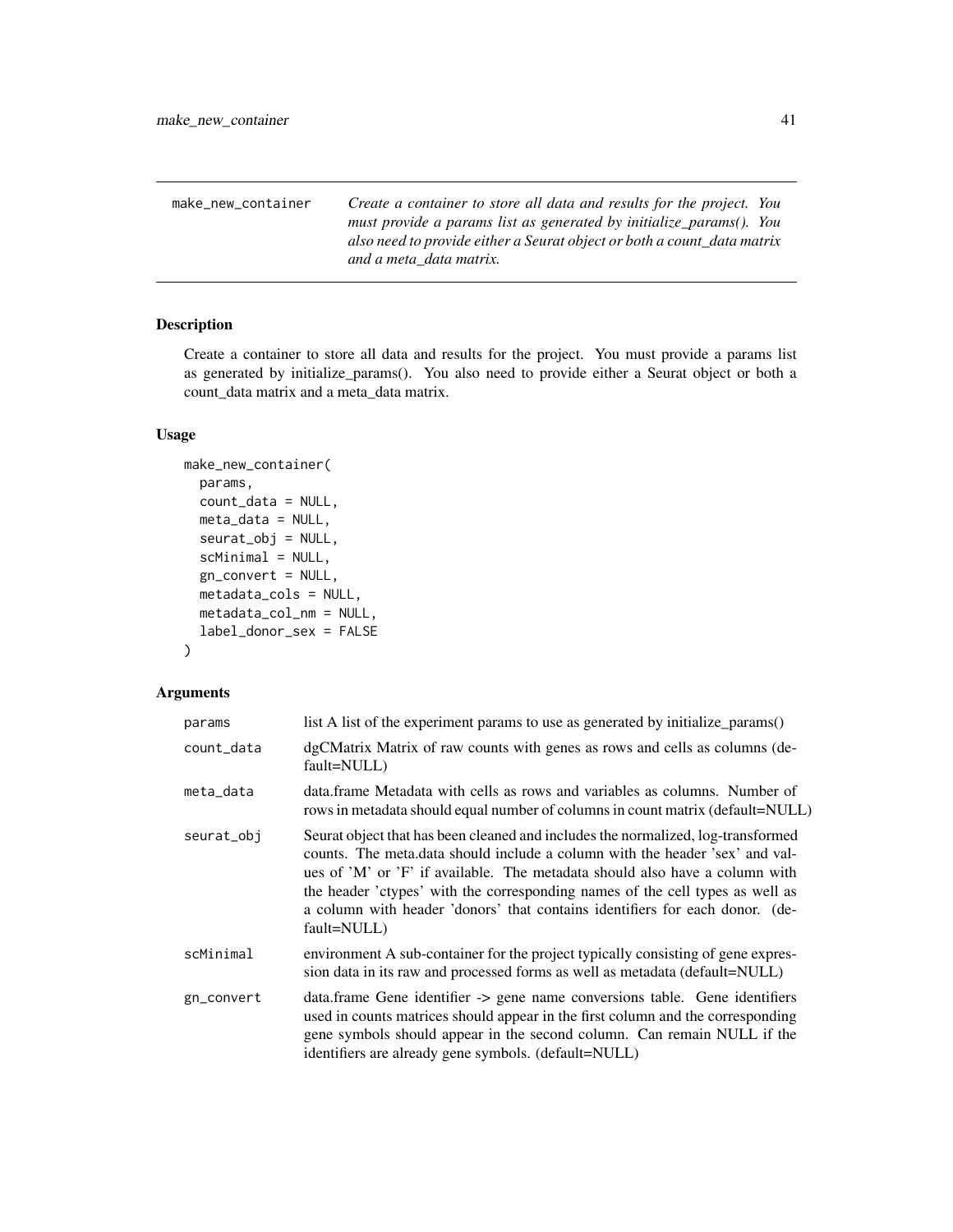| metadata_col_nm<br>label_donor_sex<br>sex-associated genes (default=FALSE) | metadata cols | character The names of the metadata columns to use (default=NULL)                                                                                           |
|----------------------------------------------------------------------------|---------------|-------------------------------------------------------------------------------------------------------------------------------------------------------------|
|                                                                            |               |                                                                                                                                                             |
|                                                                            |               | character New names for the selected metadata columns if wish to change their<br>names. If NULL, then the preexisting column names are used. (default=NULL) |
|                                                                            |               |                                                                                                                                                             |
|                                                                            |               | logical Set to TRUE to label donor sex in the meta data by using expressing of                                                                              |

#### Value

A project container of class environment that stores sub-containers for each cell type as well as results and plots from all analyses.

merge\_small\_clusts *Merge small subclusters into larger ones*

# Description

Merge small subclusters into larger ones

## Usage

```
merge_small_clusts(con, clusts, min_cells_group)
```
## Arguments

| con             | conos Object for the dataset with umap projection and groups as cell types |
|-----------------|----------------------------------------------------------------------------|
| clusts          | character The initially assigned subclusters by leiden clustering          |
| min_cells_group |                                                                            |
|                 | numeric The minimum allowable cluster size                                 |

#### Value

The subcluster labels with small clusters below the size threshold merged into the nearest larger cluster.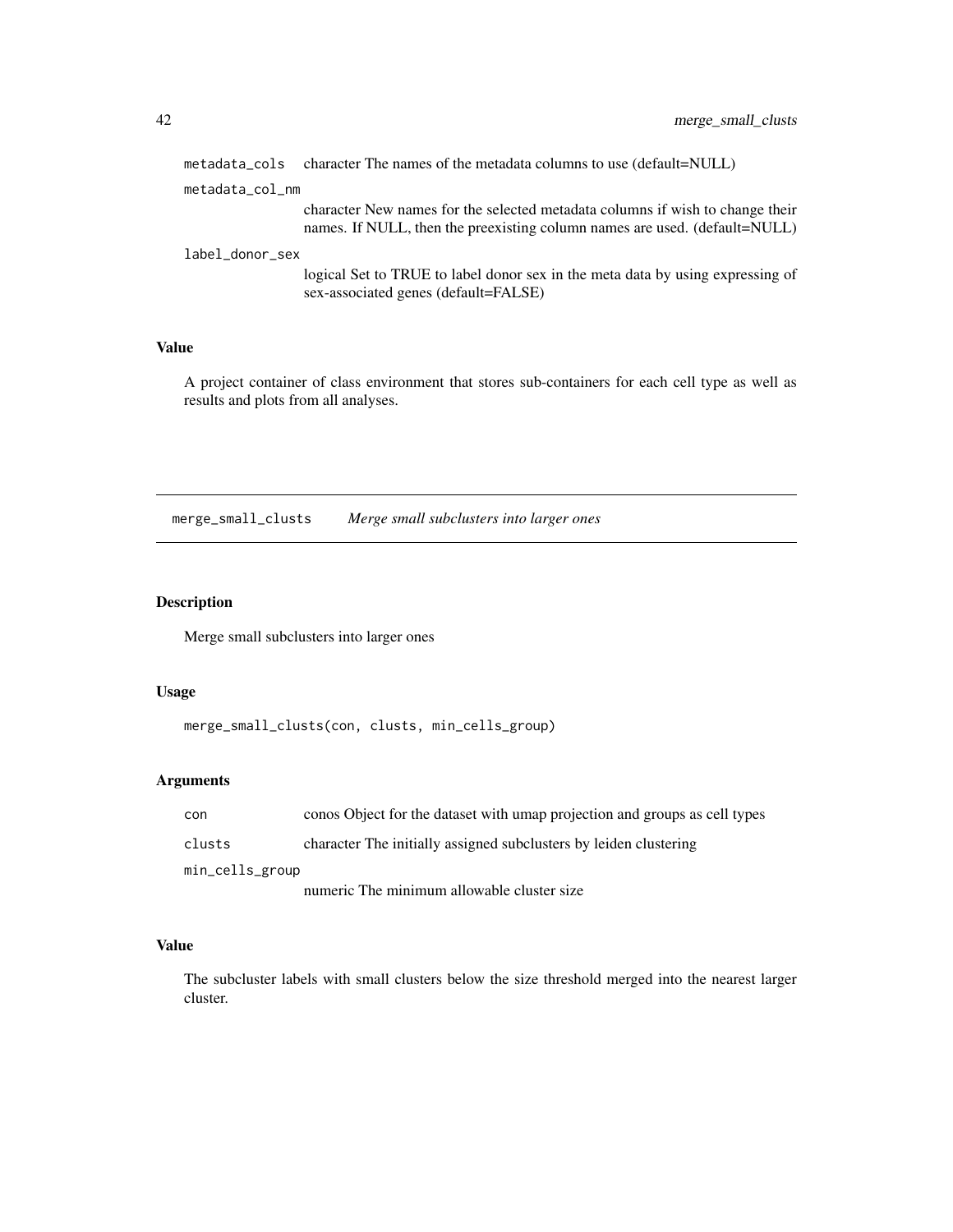#### Description

Computes non-negative matrix factorization on the tensor unfolded along the donor dimension

#### Usage

nmf\_unfolded(container, ranks)

#### Arguments

| container | environment Project container that stores sub-containers for each cell type as<br>well as results and plots from all analyses |
|-----------|-------------------------------------------------------------------------------------------------------------------------------|
| ranks     | numeric The number of factors to extract. Unlike with the Tucker decomposi-<br>tion, this should be a single number.          |

#### Value

The project container with results of the decomposition in container\$tucker\_results. The results object is a list with the donor scores matrix in the first element and the unfolded loadings matrix in the second element.

#### Examples

test\_container <- nmf\_unfolded(test\_container, 2)

normalize\_counts *Helper function to normalize and log-transform count data*

## Description

Helper function to normalize and log-transform count data

#### Usage

```
normalize_counts(count_data, scale_factor = 10000)
```

| count data   | matrix or sparse matrix Gene by cell matrix of counts                          |
|--------------|--------------------------------------------------------------------------------|
| scale factor | numeric The number that gets multiplied by fractional counts during normaliza- |
|              | tion of the pseudobulked data (default=10000)                                  |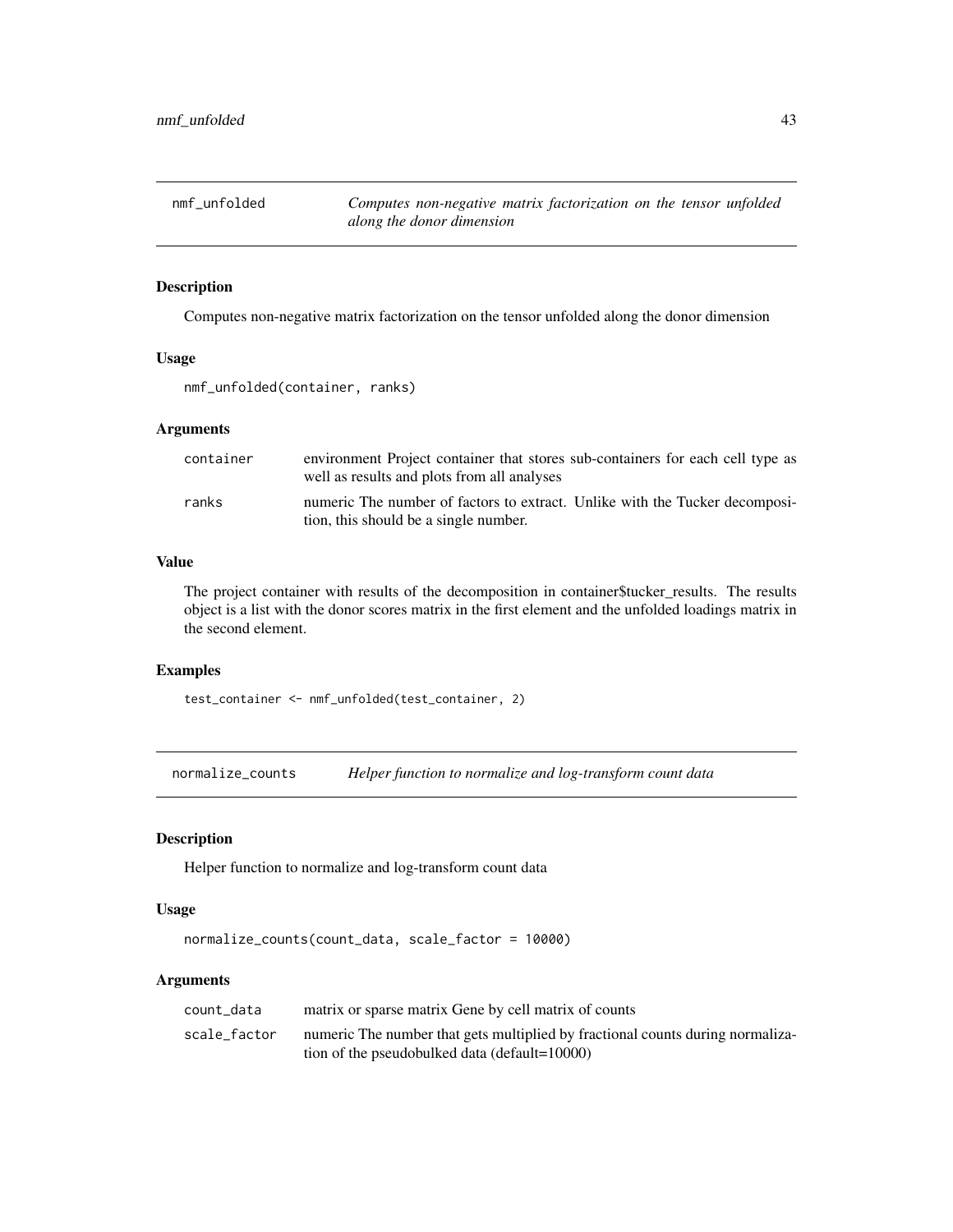The normalized, log-transformed matrix.

normalize\_pseudobulk *Normalize the pseudobulked counts matrices. Generally, this should be done through calling the form\_tensor() wrapper function.*

#### Description

Normalize the pseudobulked counts matrices. Generally, this should be done through calling the form\_tensor() wrapper function.

#### Usage

```
normalize_pseudobulk(container, method = "trim", scale_factor = 10000)
```
## Arguments

| container    | environment Project container that stores sub-containers for each cell type as<br>well as results and plots from all analyses                                                                                                                                                                               |
|--------------|-------------------------------------------------------------------------------------------------------------------------------------------------------------------------------------------------------------------------------------------------------------------------------------------------------------|
| method       | character The normalization method to use on the pseudobulked count data. Set<br>to 'regular' to do standard normalization of dividing by library size. Set to 'trim'<br>to use edgeR trim-mean normalization, whereby counts are divided by library<br>size times a normalization factor. (default='trim') |
| scale_factor | numeric The number that gets multiplied by fractional counts during normaliza-<br>tion of the pseudobulked data (default=10000)                                                                                                                                                                             |

# Value

The project container with normalized pseudobulk matrices in container\$scMinimal\_ctype\$<ctype>\$pseudobulk slots.

| norm_var_helper | Calculates                                                       | the |                    | normalized variance | for  | each     |
|-----------------|------------------------------------------------------------------|-----|--------------------|---------------------|------|----------|
|                 | gene.                                                            |     | <i>This</i><br>i s | adapted             | from | pagoda2. |
|                 | https://github.com/kharchenkolab/pagoda2/blob/main/R/Pagoda2.R   |     |                    |                     |      |          |
|                 | Generally, this should be done through calling the form tensor() |     |                    |                     |      |          |
|                 | <i>wrapper function.</i>                                         |     |                    |                     |      |          |

## Description

Calculates the normalized variance for each gene. This is adapted from pagoda2. https://github.com/kharchenkolab/pagoda2/ Generally, this should be done through calling the form\_tensor() wrapper function.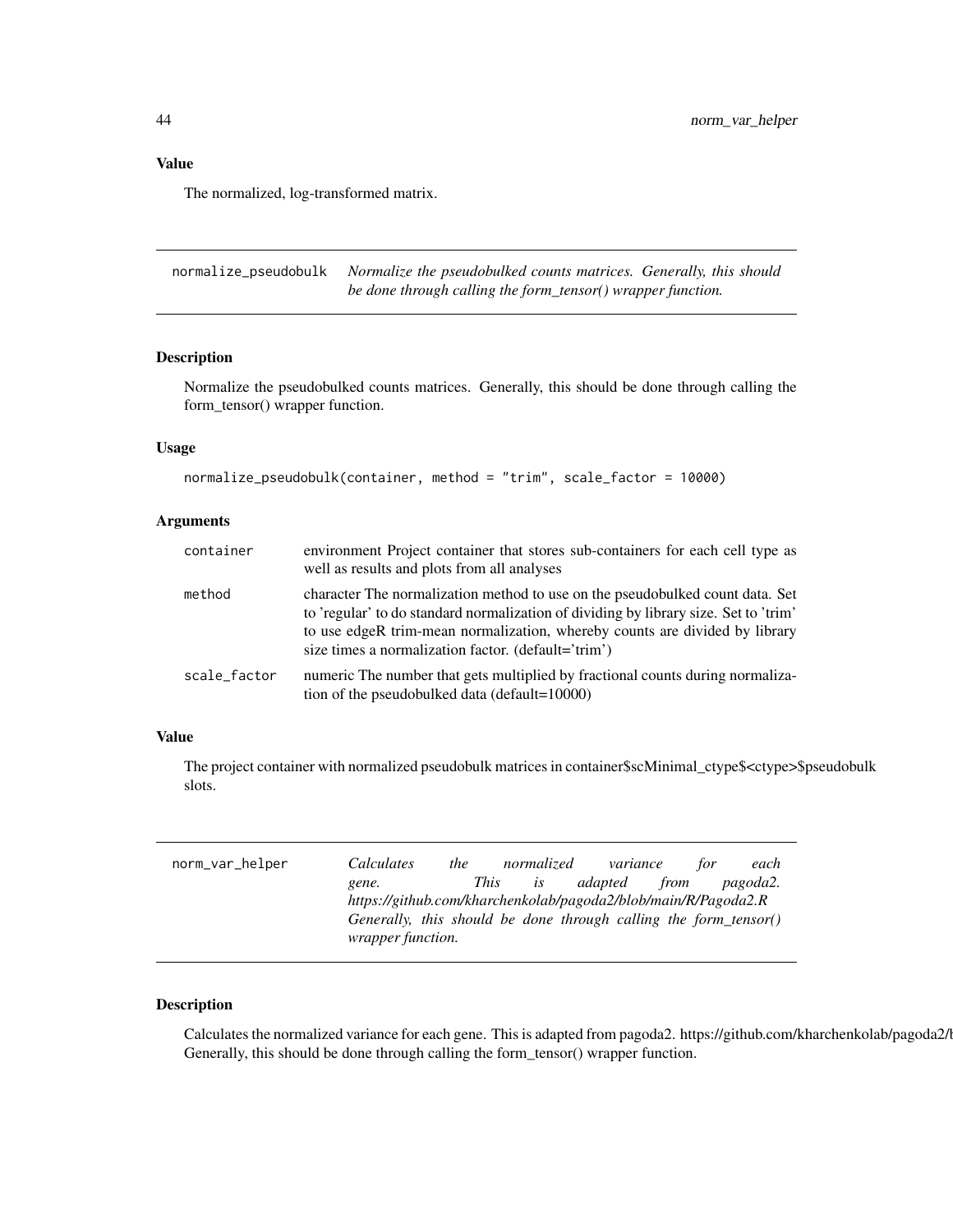```
parse_data_by_ctypes 45
```
## Usage

```
norm_var_helper(scMinimal)
```
#### Arguments

```
scMinimal environment A sub-container for the project typically consisting of gene expres-
                  sion data in its raw and processed forms as well as metadata
```
## Value

A list with the first element containing a vector of the normalized variance for each gene and the second element containing log-transformed adjusted p-values for the overdispersion of each gene.

| parse_data_by_ctypes Parse main counts matrix into per-celltype-matrices. Generally, this |  |
|-------------------------------------------------------------------------------------------|--|
| should be done through calling the form_tensor() wrapper function.                        |  |

#### Description

Parse main counts matrix into per-celltype-matrices. Generally, this should be done through calling the form\_tensor() wrapper function.

#### Usage

```
parse_data_by_ctypes(container)
```
#### Arguments

| container | environment Project container that stores sub-containers for each cell type as |
|-----------|--------------------------------------------------------------------------------|
|           | well as results and plots from all analyses                                    |

#### Value

The project container with separate scMinimal objects per cell type in the container\$scMinimal\_ctype slot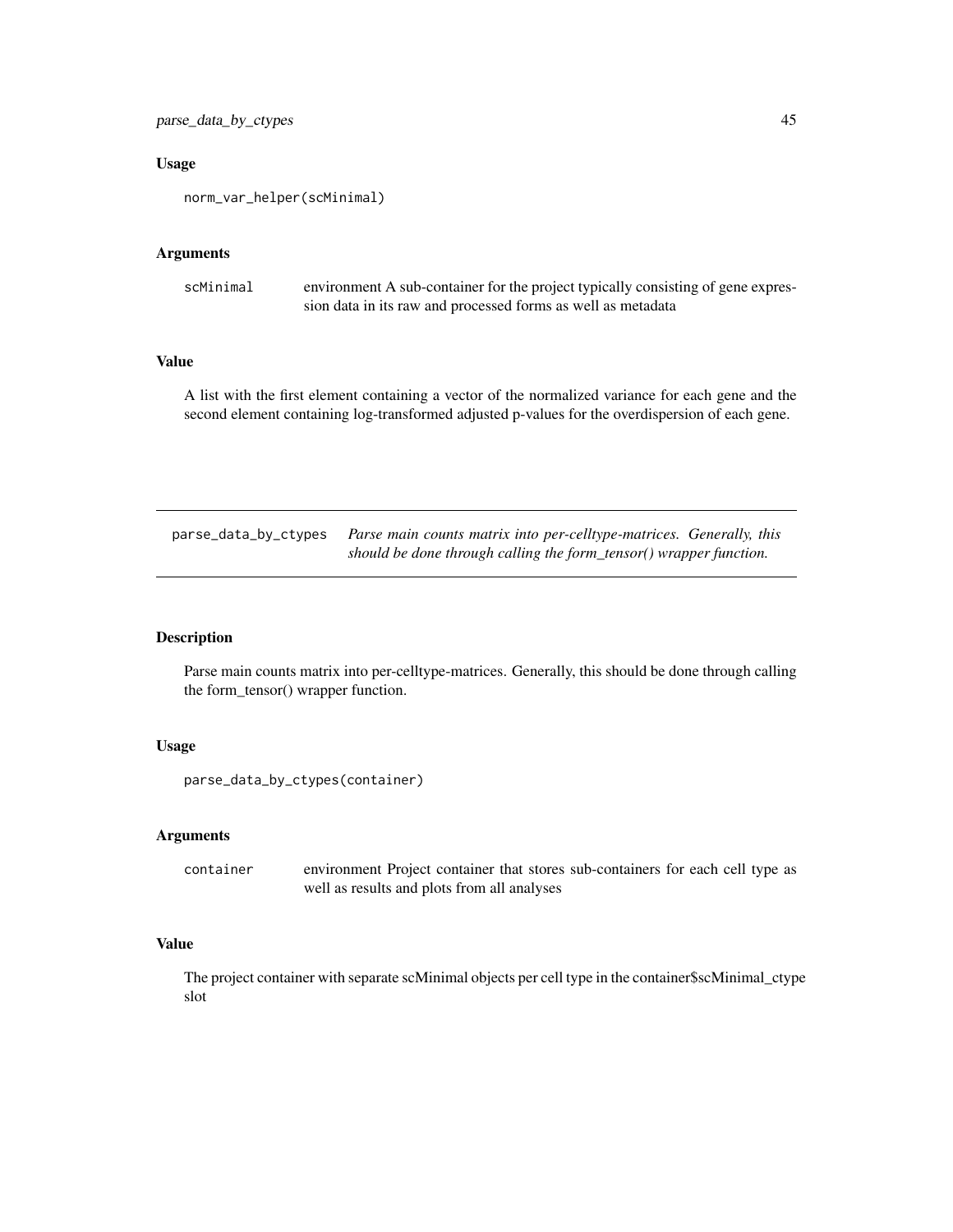## Description

Computes singular-value decomposition on the tensor unfolded along the donor dimension

#### Usage

pca\_unfolded(container, ranks)

#### Arguments

| container | environment Project container that stores sub-containers for each cell type as<br>well as results and plots from all analyses |
|-----------|-------------------------------------------------------------------------------------------------------------------------------|
| ranks     | numeric The number of factors to extract. Unlike with the Tucker decomposi-<br>tion, this should be a single number.          |

# Value

The project container with results of the decomposition in container\$tucker\_results. The results object is a list with the donor scores matrix in the first element and the unfolded loadings matrix in the second element.

#### Examples

test\_container <- pca\_unfolded(test\_container, 2)

| plotDEheatmap_conos | Plot | a   | heatmap | of   | differential                                                | genes.   |
|---------------------|------|-----|---------|------|-------------------------------------------------------------|----------|
|                     | Code | ĹS. | adapted | from | Conos                                                       | package. |
|                     |      |     |         |      | https://github.com/kharchenkolab/conos/blob/master/R/plot.R |          |

## Description

Plot a heatmap of differential genes. Code is adapted from Conos package. https://github.com/kharchenkolab/conos/blob/mas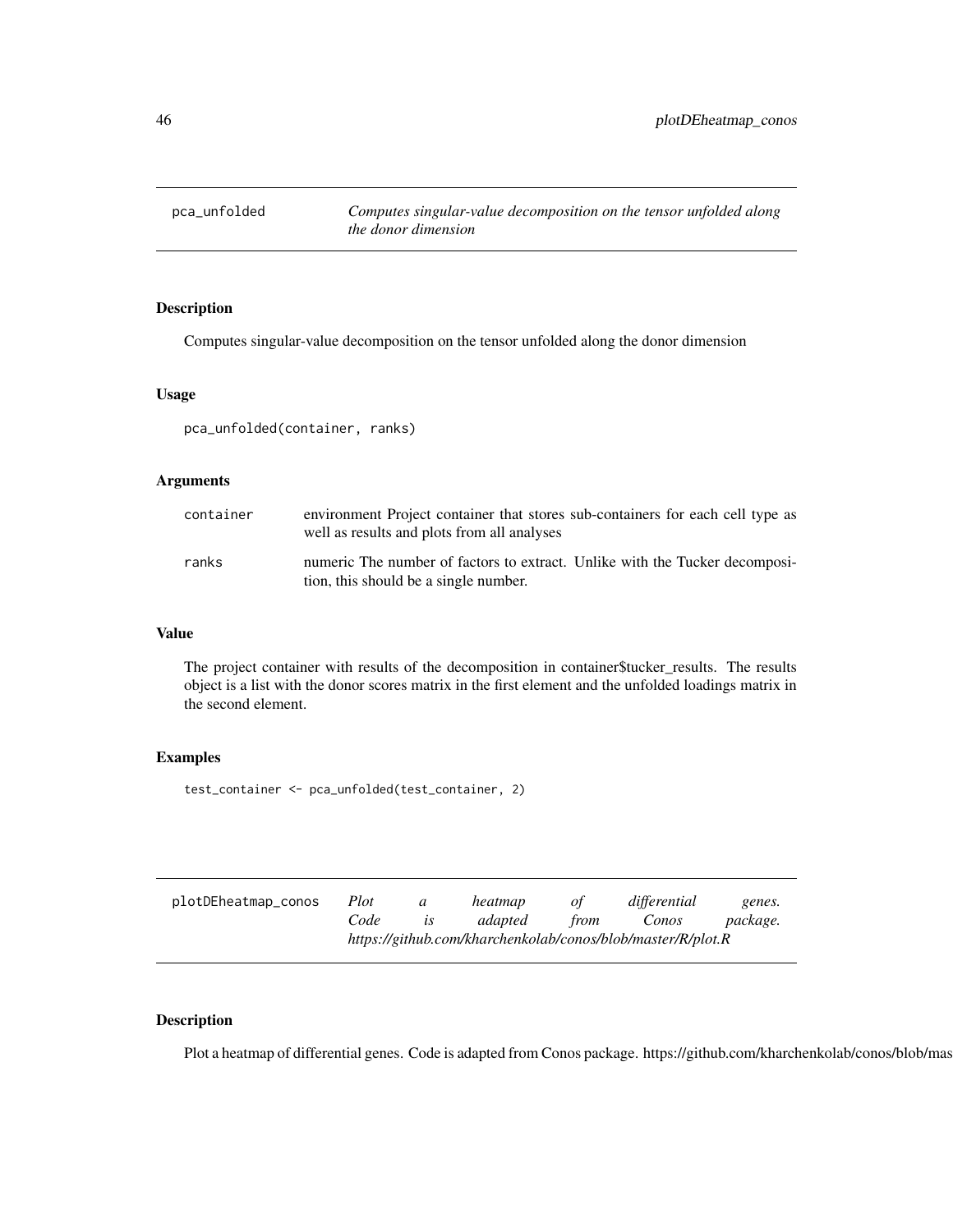## Usage

```
plotDEheatmap_conos(
  con,
  groups,
  container,
  de = NULL,min.auc = NULL,
 min.specificity = NULL,
 min.precision = NULL,
  n.genes.per.cluster = 10,
  additional.genes = NULL,
  exclude.genes = NULL,
  labeled.gene.subset = NULL,
  expression.quantile = 0.99,
 pal = (grDevices::colorRampPalette(c("dodgerblue1", "grey95", "indianred1")))(1024),
 ordering = "-AUC",
  column.metadata = NULL,
  show.gene.clusters = TRUE,
  remove.duplicates = TRUE,
  column.metadata.colors = NULL,
  show.cluster.legend = TRUE,
  show_heatmap_legend = FALSE,
  border = TRUE,return.details = FALSE,
  row.label.font.size = 10,
  order.clusters = FALSE,
  split = FALSE,
  split.gap = \theta,
  cell.order = NULL,
  averaging.window = 0,
  ...
\mathcal{L}
```

| con                 | conos (or p2) object                                                                                                          |
|---------------------|-------------------------------------------------------------------------------------------------------------------------------|
| groups              | groups in which the DE genes were determined (so that the cells can be ordered<br>correctly)                                  |
| container           | environment Project container that stores sub-containers for each cell type as<br>well as results and plots from all analyses |
| de                  | differential expression result (list of data frames)                                                                          |
| $min.$ auc          | optional minimum AUC threshold                                                                                                |
| min.specificity     |                                                                                                                               |
|                     | optional minimum specificity threshold                                                                                        |
| min.precision       | optional minimum precision threshold                                                                                          |
| n.genes.per.cluster |                                                                                                                               |
|                     | number of genes to show for each cluster                                                                                      |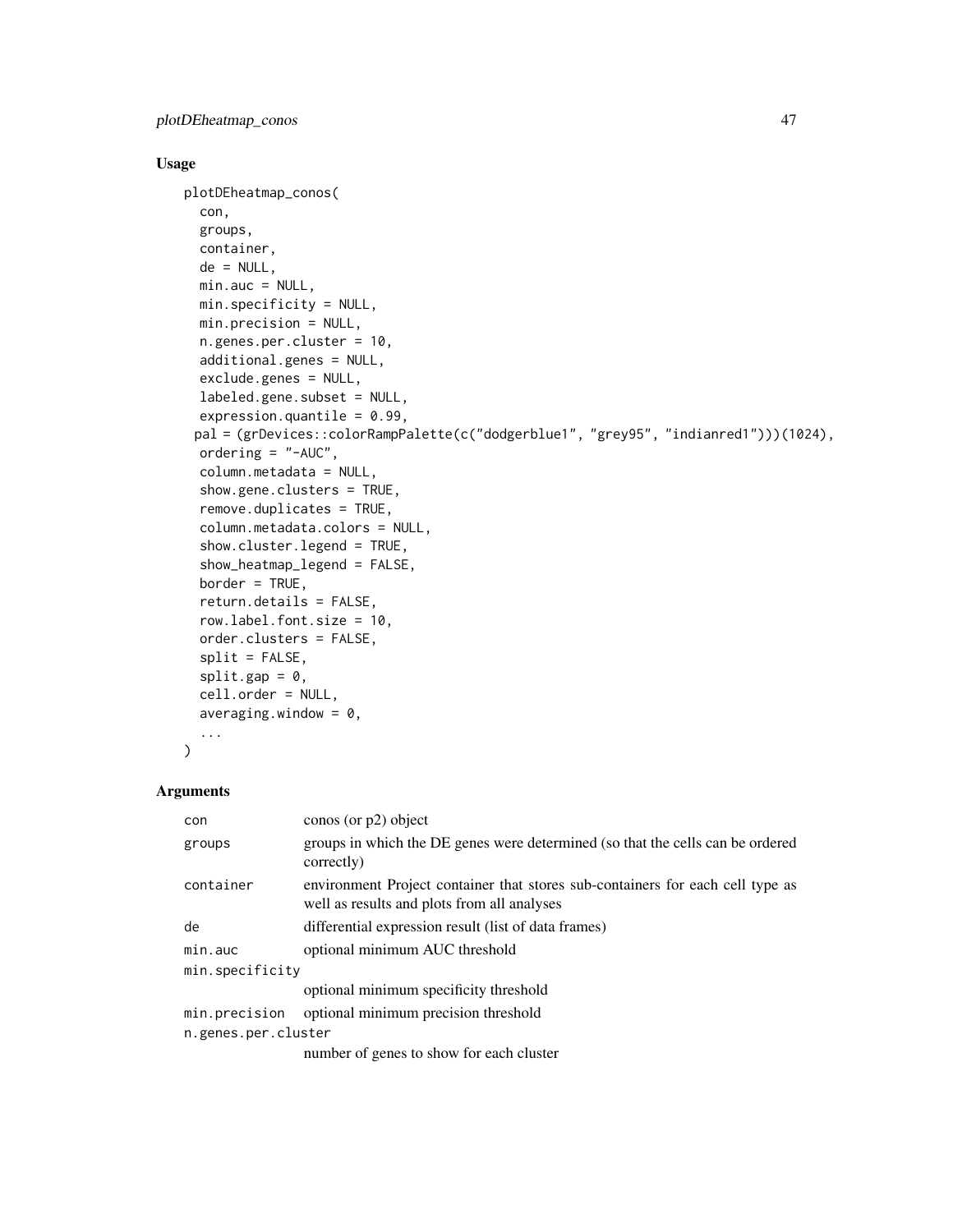| additional.genes                     |                                                                                                                                                                                 |  |
|--------------------------------------|---------------------------------------------------------------------------------------------------------------------------------------------------------------------------------|--|
|                                      | optional additional genes to include (the genes will be assigned to the closest<br>cluster)                                                                                     |  |
| exclude.genes<br>labeled.gene.subset | an optional list of genes to exclude from the heatmap                                                                                                                           |  |
|                                      | a subset of gene names to show (instead of all genes). Can be a vector of gene<br>names, or a number of top genes (in each cluster) to show the names for.                      |  |
| expression.quantile                  |                                                                                                                                                                                 |  |
|                                      | expression quantile to show (0.98 by default)                                                                                                                                   |  |
| pal                                  | palette to use for the main heatmap                                                                                                                                             |  |
| ordering<br>column.metadata          | order by which the top DE genes (to be shown) are determined (default "-AUC")                                                                                                   |  |
|                                      | additional column metadata, passed either as a data.frame with rows named as<br>cells, or as a list of named cell factors.                                                      |  |
| show.gene.clusters                   |                                                                                                                                                                                 |  |
|                                      | whether to show gene cluster color codes                                                                                                                                        |  |
| remove.duplicates                    |                                                                                                                                                                                 |  |
|                                      | remove duplicated genes (leaving them in just one of the clusters)                                                                                                              |  |
| column.metadata.colors               |                                                                                                                                                                                 |  |
|                                      | a list of color specifications for additional column metadata, specified according<br>to the HeatmapMetadata format. Use "clusters" slot to specify cluster colors.             |  |
| show.cluster.legend                  |                                                                                                                                                                                 |  |
|                                      | whether to show the cluster legend                                                                                                                                              |  |
| show_heatmap_legend                  |                                                                                                                                                                                 |  |
|                                      | whether to show the expression heatmap legend                                                                                                                                   |  |
| border                               | show borders around the heatmap and annotations                                                                                                                                 |  |
|                                      | return details if TRUE will return a list containing the heatmap (ha), but also raw matrix $(x)$ ,<br>expression list (expl) and other info to produce the heatmap on your own. |  |
| row.label.font.size                  |                                                                                                                                                                                 |  |
|                                      | font size for the row labels                                                                                                                                                    |  |
|                                      | order.clusters whether to re-order the clusters according to the similarity of the expression<br>patterns (of the genes being shown)                                            |  |
| split                                | logical If TRUE splits the heatmap by cell type (default=FALSE)                                                                                                                 |  |
| split.gap                            | numeric The distance to put in the gaps between split parts of the heatmap if<br>split=TRUE (default=0)                                                                         |  |
| cell.order                           | explicitly supply cell order                                                                                                                                                    |  |
| averaging.window                     |                                                                                                                                                                                 |  |
|                                      | optional window averaging between neighboring cells within each group (turned<br>off by default) - useful when very large number of cells shown (requires zoo<br>package)       |  |
|                                      | extra parameters are passed to pheatmap                                                                                                                                         |  |

# Value

ComplexHeatmap::Heatmap object (see return.details param for other output)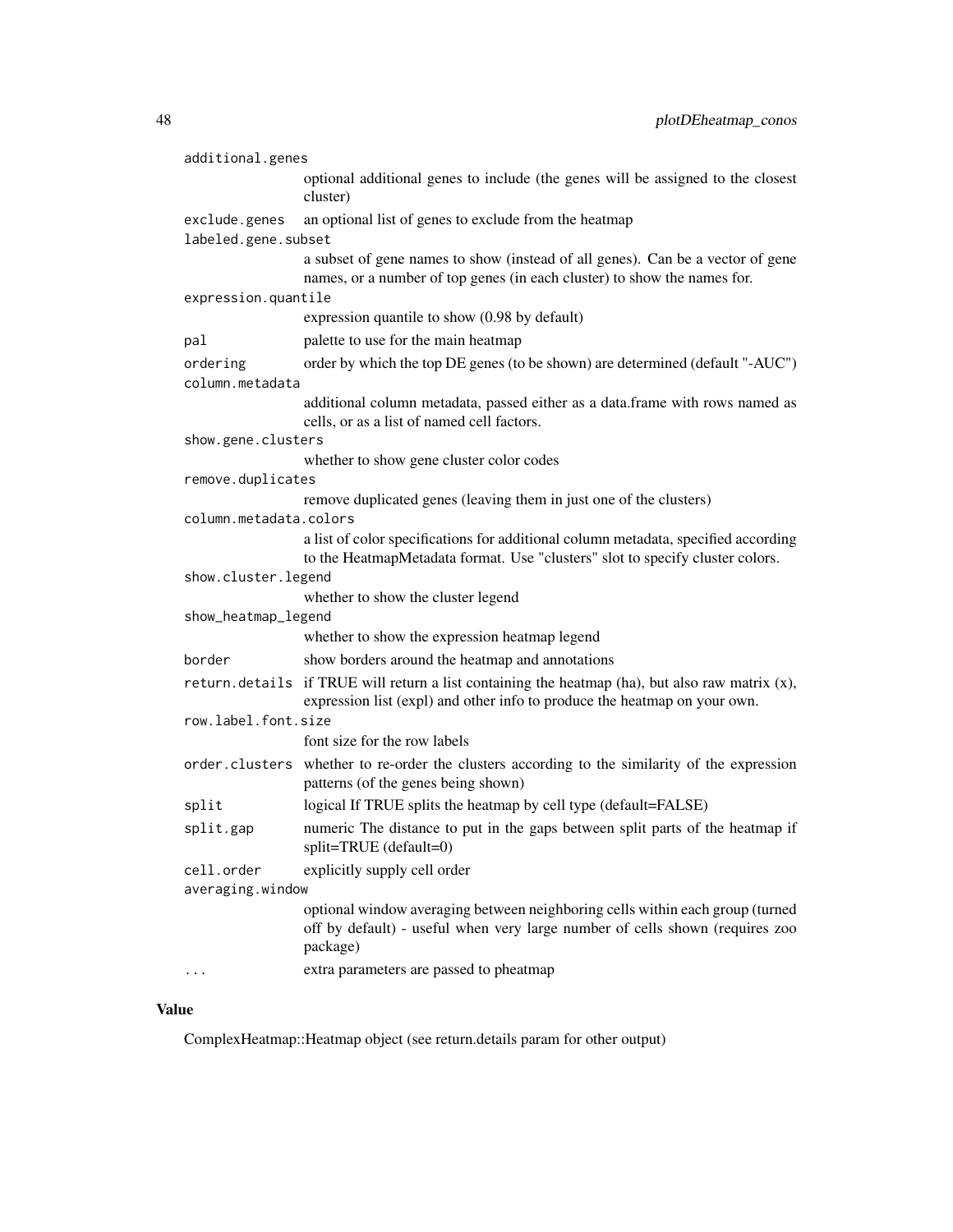plot\_donor\_matrix *Plot matrix of donor scores extracted from Tucker decomposition*

#### Description

Plot matrix of donor scores extracted from Tucker decomposition

## Usage

```
plot_donor_matrix(
 container,
 meta_vars = NULL,
 cluster_by_meta = NULL,
  show_donor_ids = FALSE,
  add_meta_associations = NULL,
  show_var_explained = TRUE,
  donors_sel = NULL,
 h_w = NULL)
```
#### Arguments

| environment Project container that stores sub-containers for each cell type as<br>well as results and plots from all analyses                                                                                                                                                         |
|---------------------------------------------------------------------------------------------------------------------------------------------------------------------------------------------------------------------------------------------------------------------------------------|
| character Names of metadata variables to plot alongside the donor scores. Can<br>include more than one variable. (default=NULL)                                                                                                                                                       |
| cluster_by_meta                                                                                                                                                                                                                                                                       |
| character One metadata variable to cluster the heatmap by. If NULL, donor<br>clustering is done using donor scores. (default=NULL)                                                                                                                                                    |
| show_donor_ids logical Set to TRUE to show donor id as row name on the heamap (default=FALSE)                                                                                                                                                                                         |
| add_meta_associations                                                                                                                                                                                                                                                                 |
| character Adds meta data associations with each factor as top annotation. These<br>should be generated first with plot_meta_associations(). Set to 'pval' if used<br>'pval' in plot_meta_associations(), otherwise set to 'rsq'. If NULL, no annota-<br>tion is added. (default=NULL) |
| show_var_explained                                                                                                                                                                                                                                                                    |
| logical Set to TRUE to display the explained variance for each factor (default=TRUE)                                                                                                                                                                                                  |
| character A vector of a subset of donors to include in the plot (default=NULL)                                                                                                                                                                                                        |
| numeric Vector specifying height and width (defualt=NULL)                                                                                                                                                                                                                             |
|                                                                                                                                                                                                                                                                                       |

#### Value

The project container with a heatmap plot of donor scores in container\$plots\$donor\_matrix.

#### Examples

```
test_container <- plot_donor_matrix(test_container, show_donor_ids = TRUE)
```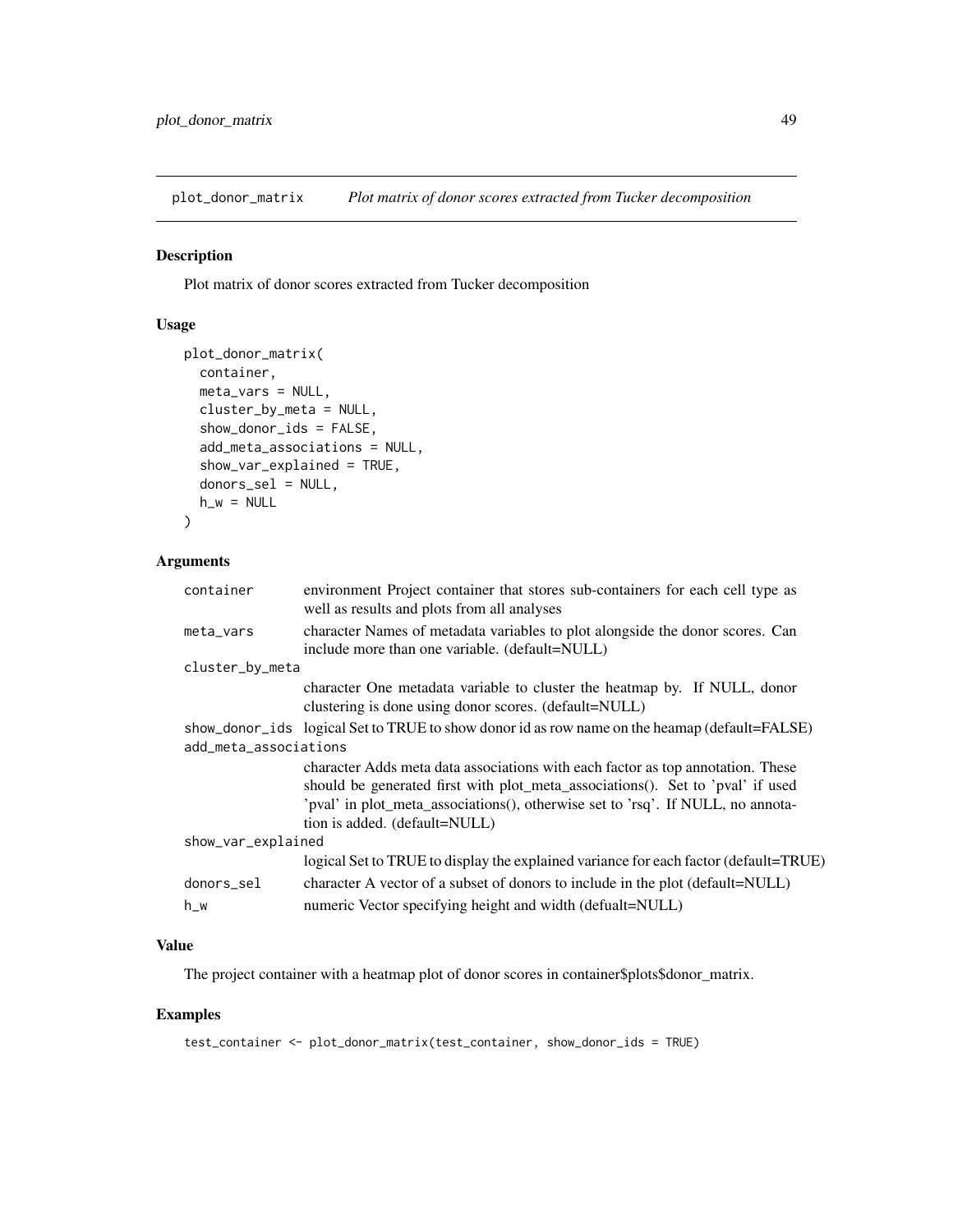#### Description

Plot donor celltype/subtype proportions against each factor

## Usage

```
plot_donor_props(
  donor_props,
  donor_scores,
  significance,
  ctype_mapping = NULL,
  stat_type = "adj_pval",
 n_{col} = 2)
```
## Arguments

| donor_props   | data.frame Donor proportions as output from compute_donor_props()                                                                                       |
|---------------|---------------------------------------------------------------------------------------------------------------------------------------------------------|
| donor_scores  | data.frame Donor scores from tucker results                                                                                                             |
| significance  | numeric F-Statistics as output from compute associations()                                                                                              |
| ctype_mapping | character The cell types corresponding with columns of donor props (default=NULL)                                                                       |
| stat_type     | character Either "fstat" to get F-Statistics, "adj_rsq" to get adjusted R-squared<br>values, or "adj_pval" to get adjusted pvalues (default='adj_pval') |
| $n\_{col}$    | numeric The number of columns to organize the plots into (default=2)                                                                                    |

#### Value

A cowplot figure of ggplot objects for proportions of each cell type against donor factor scores for each factor.

plot\_donor\_sig\_genes *Generate a gene by donor heatmap showing scaled expression of top loading genes for a given factor*

## Description

Generate a gene by donor heatmap showing scaled expression of top loading genes for a given factor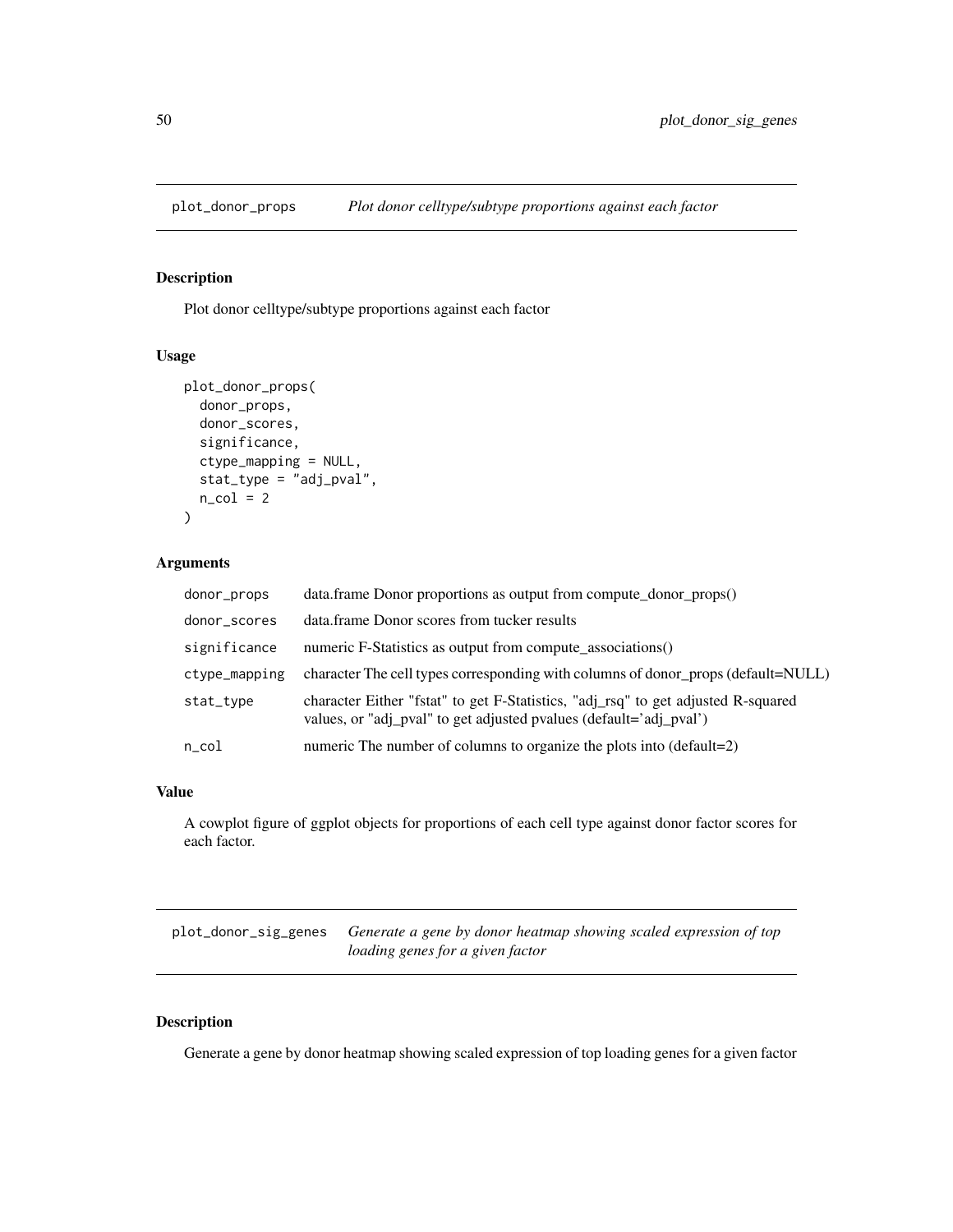plot\_dscore\_enr 51

#### Usage

```
plot_donor_sig_genes(
 container,
  factor_select,
  top_n_per_ctype,
  ctypes_use = NULL,
  show_donor_labels = FALSE,
  additional_meta = NULL,
  add_genes = NULL
)
```
#### Arguments

| container         | environment Project container that stores sub-containers for each cell type as<br>well as results and plots from all analyses     |
|-------------------|-----------------------------------------------------------------------------------------------------------------------------------|
| factor_select     | numeric The factor to query                                                                                                       |
| top_n_per_ctype   |                                                                                                                                   |
|                   | numeric Vector of the number of top genes from each cell type to plot                                                             |
| ctypes_use        | character The cell types for which to get the top genes to make callouts for. If<br>NULL then uses all cell types. (default=NULL) |
| show_donor_labels |                                                                                                                                   |
|                   | logical Set to TRUE to display donor labels (default=FALSE)                                                                       |
| additional_meta   |                                                                                                                                   |
|                   | character Another meta variable to plot (default=NULL)                                                                            |
| add_genes         | character Additional genes to plot for all ctypes (default=NULL)                                                                  |

#### Value

The project container with a heatmap plot in the slot container\$plots\$donor\_sig\_genes\$<Factor#>. This heatmap shows scaled expression of top loading genes in each cell type for a selected factor.

## Examples

```
test_container <- plot_donor_sig_genes(test_container, factor_select=1,
top_n_per_ctype=2)
```

| plot_dscore_enr |                        |  | Compute enrichment of donor metadata categorical variables at |  |
|-----------------|------------------------|--|---------------------------------------------------------------|--|
|                 | high/low factor scores |  |                                                               |  |

# Description

Compute enrichment of donor metadata categorical variables at high/low factor scores

## Usage

```
plot_dscore_enr(container, factor_use, meta_var)
```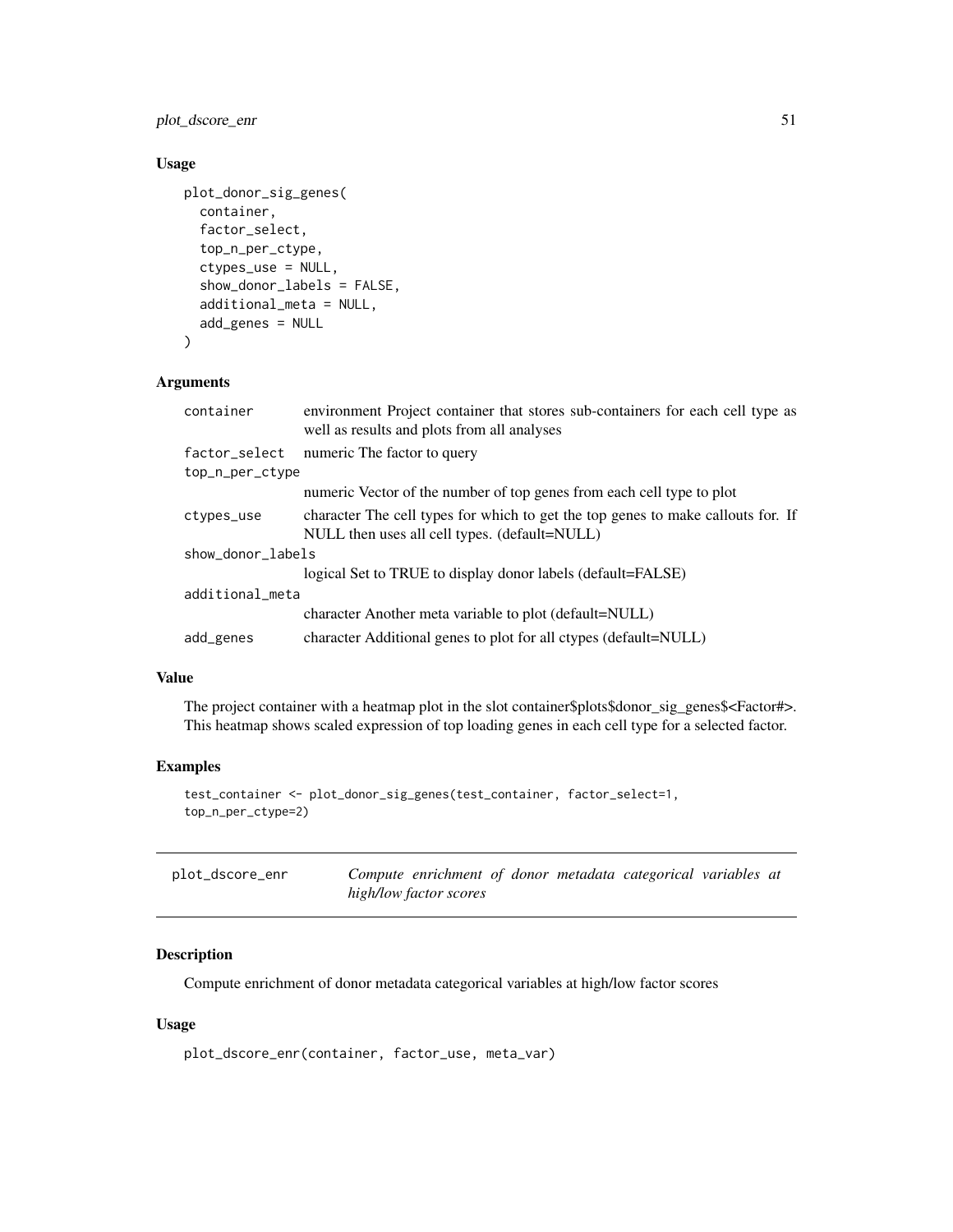# Arguments

| container  | environment Project container that stores sub-containers for each cell type as<br>well as results and plots from all analyses |
|------------|-------------------------------------------------------------------------------------------------------------------------------|
| factor use | numeric The factor to test                                                                                                    |
| meta var   | character The name of the metadata variable to test                                                                           |

# Value

A cowplot figure of enrichment plots.

# Examples

```
fig <- plot_dscore_enr(test_container, factor_use=1, meta_var='lanes')
```
plot\_gsea\_hmap *Plot enriched gene sets from all cell types in a heatmap*

# Description

Plot enriched gene sets from all cell types in a heatmap

## Usage

```
plot_gsea_hmap(container, factor_select, thresh)
```
# Arguments

| container | environment Project container that stores sub-containers for each cell type as<br>well as results and plots from all analyses |
|-----------|-------------------------------------------------------------------------------------------------------------------------------|
|           | factor_select numeric The factor to plot                                                                                      |
| thresh    | numeric Pvalue threshold to use for including gene sets in the heatmap                                                        |

## Value

A stacked heatmap object from ComplexHeatmap.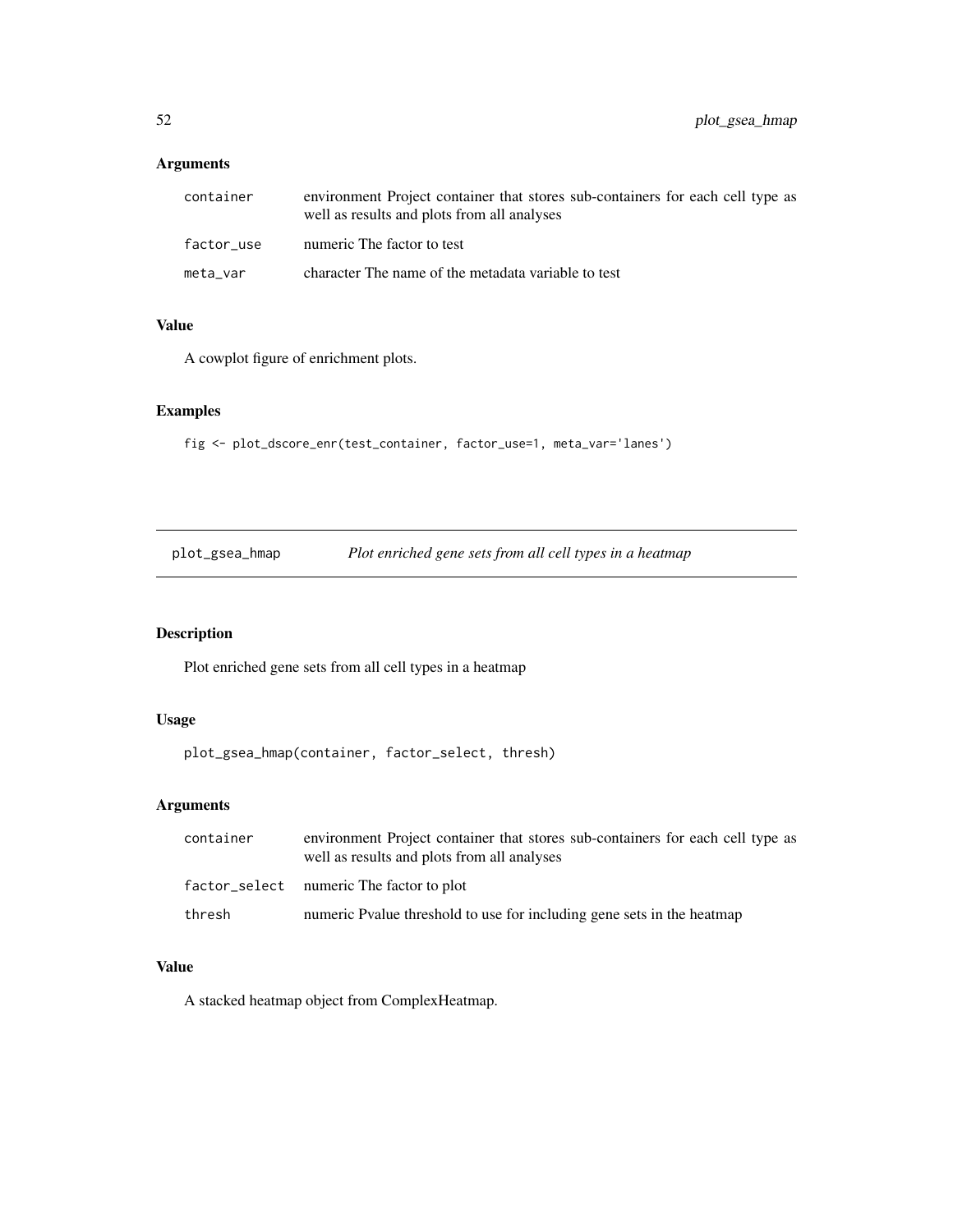```
plot_gsea_hmap_w_similarity
```
*Plot already computed enriched gene sets to show semantic similarity between sets*

## Description

Plot already computed enriched gene sets to show semantic similarity between sets

## Usage

```
plot_gsea_hmap_w_similarity(
  container,
  factor_select,
 direc,
  thresh,
  exclude_words = character(0)
)
```
#### Arguments

| container     | environment Project container that stores sub-containers for each cell type as<br>well as results and plots from all analyses |
|---------------|-------------------------------------------------------------------------------------------------------------------------------|
| factor_select | numeric The factor to plot                                                                                                    |
| direc         | character Set to either 'up' or 'down' to use the appropriate sets                                                            |
| thresh        | numeric Pvalue threshold to use for including gene sets in the heatmap                                                        |
| exclude_words | character Vector of words to exclude from word cloud (default=character(0))                                                   |

# Value

No value is returned. A heatmap showing enriched gene sets clustered by semantic similarity is drawn.

| plot_gsea_sub |                                     | Look at enriched gene sets from a cluster of semantically |
|---------------|-------------------------------------|-----------------------------------------------------------|
|               | $plot\_gsea\_hmap\_w\_similarity()$ | similar gene sets. Uses the results from previous run of  |

## Description

Look at enriched gene sets from a cluster of semantically similar gene sets. Uses the results from previous run of plot\_gsea\_hmap\_w\_similarity()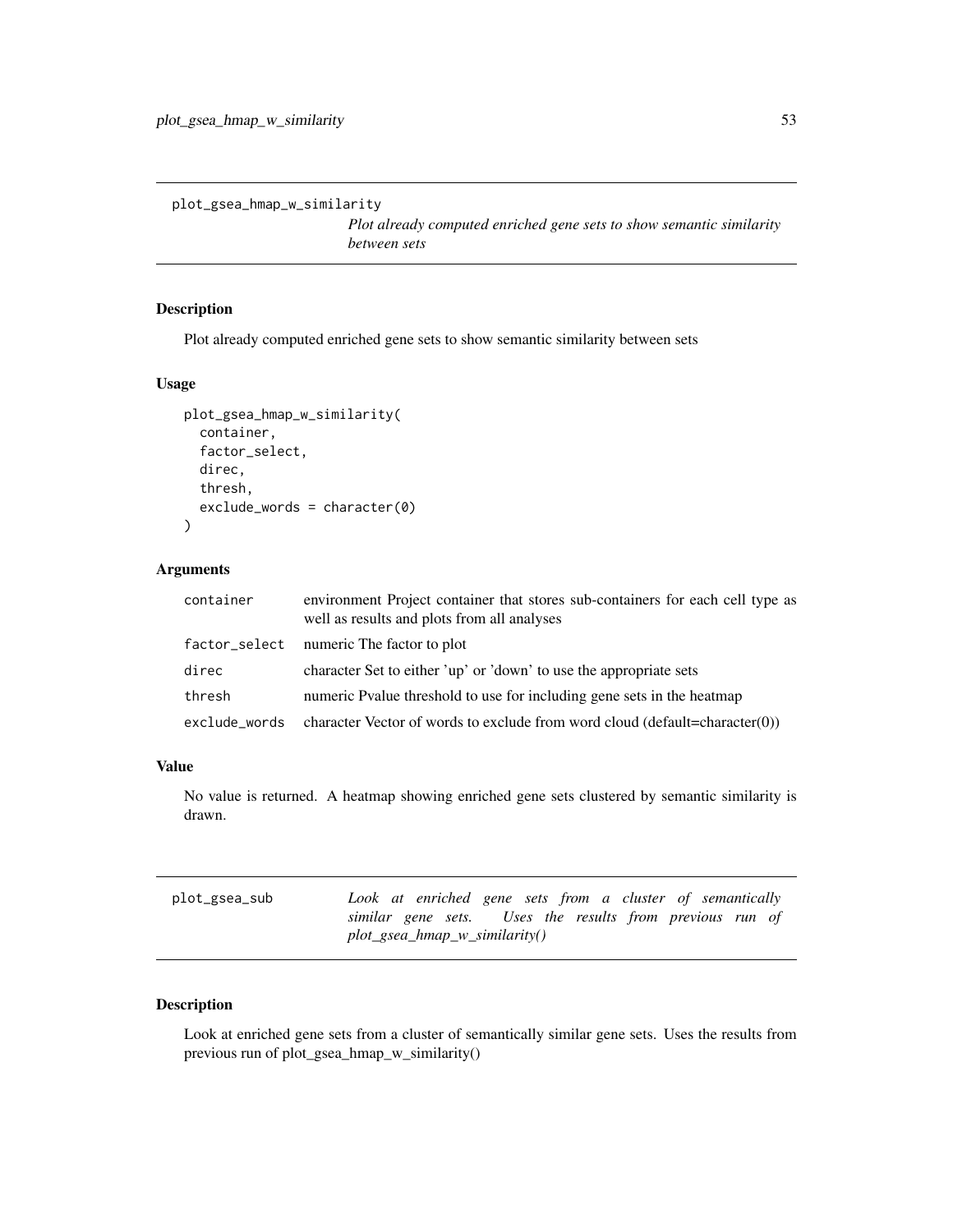```
plot_gsea_sub(container, clust_select, thresh = 0.05)
```
#### **Arguments**

| container    | environment Project container that stores sub-containers for each cell type as<br>well as results and plots from all analyses        |
|--------------|--------------------------------------------------------------------------------------------------------------------------------------|
| clust_select | numeric The cluster to plot gene sets from. On the previous semantic similarity<br>plot, cluster numbering starts from the top as 1. |
| thresh       | numeric Color threshold to use for showing significance (default=0.05)                                                               |

#### Value

A heatmap plot from ComplexHeatmap showing one semantic similarity cluster of enriched gene sets with adjusted p-values for each cell type.

plot\_loadings\_annot *Plot the gene by celltype loadings for a factor*

#### Description

Plot the gene by celltype loadings for a factor

#### Usage

```
plot_loadings_annot(
  container,
  factor_select,
  use_sig_only = FALSE,
  nonsig_to_zero = FALSE,
  annot = "none",pathways = NULL,
  sim_de_donor_group = NULL,
  sig_thresh = 0.05,display_genes = FALSE,
  gene_callouts = FALSE,
  callout_n_gene_per_ctype = 5,
  callout_ctypes = NULL,
  specific_callouts = NULL,
  le_set_callouts = NULL,
  le_set_colormap = NULL,
  le\_set\_num\_per = 5,
  show_le_legend = FALSE,
  show_xlab = TRUE,show_var_explained = TRUE,
  clust_method = "median",
```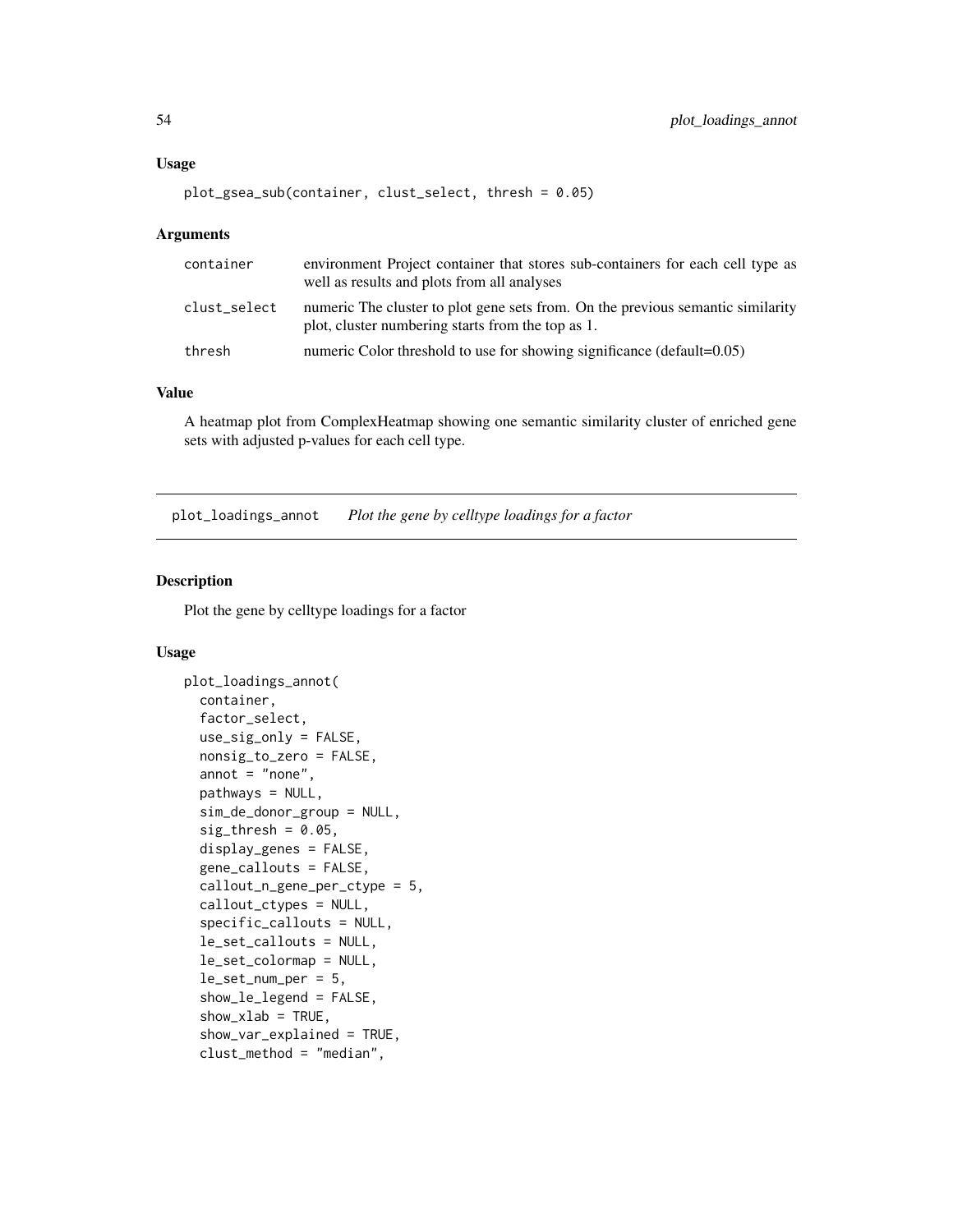```
h_w = NULL,reset_other_factor_plots = FALSE,
 draw_plot = TRUE
\mathcal{L}
```

| container                | environment Project container that stores sub-containers for each cell type as<br>well as results and plots from all analyses                                                                                                                                                                     |
|--------------------------|---------------------------------------------------------------------------------------------------------------------------------------------------------------------------------------------------------------------------------------------------------------------------------------------------|
| factor_select            | numeric The factor to plot                                                                                                                                                                                                                                                                        |
| use_sig_only             | logical If TRUE, includes only significant genes from jackstraw in the heatmap.<br>If FALSE, includes all the variable genes. (default = FALSE)                                                                                                                                                   |
| nonsig_to_zero           | logical If TRUE, makes the loadings of all nonsignificant genes 0 (default=FALSE)                                                                                                                                                                                                                 |
| annot                    | character If set to "pathways" then creates an adjacent heatmap showing which<br>genes are in which pathways. If set to "sig_genes" then creates an adjacent<br>heatmap showing which genes were significant from jackstraw. If set to "none"<br>no adjacent heatmap is plotted. (default="none") |
| pathways                 | character Gene sets to plot if annot is set to "pathways" (default=NULL)                                                                                                                                                                                                                          |
| sim_de_donor_group       |                                                                                                                                                                                                                                                                                                   |
|                          | numeric To plot the ground truth significant genes from a simulation next to the<br>heatmap, put the number of the donor group that corresponds to the factor being<br>plotted (default=NULL)                                                                                                     |
| sig_thresh               | numeric Pvalue significance threshold to use. If use_sig_only is TRUE the<br>threshold is used as a cutoff for genes to include. If annot is "sig_genes" this<br>value is used in the gene significance colormap as a minimum threshold. (de-<br>fault= $0.05$ )                                  |
| display_genes            | logical If TRUE, displays the names of gene names (default=FALSE)                                                                                                                                                                                                                                 |
| gene_callouts            | logical If TRUE, then adds gene callout annotations to the heatmap (default=FALSE)                                                                                                                                                                                                                |
| callout_n_gene_per_ctype |                                                                                                                                                                                                                                                                                                   |
|                          | numeric To use if gene_callouts is TRUE. Sets the number of largest magnitude<br>significant genes from each cell type to include in gene callouts. (default=5)                                                                                                                                   |
|                          | callout_ctypes character To use if gene_callouts is TRUE. Specifies which cell types to get gene<br>callouts for. If NULL, then gets gene callouts for largest magnitude significant<br>genes for all cell types. (default=NULL)                                                                  |
| specific_callouts        |                                                                                                                                                                                                                                                                                                   |
|                          | character A vector of gene names to show callouts for (default=NULL)                                                                                                                                                                                                                              |
| le_set_callouts          |                                                                                                                                                                                                                                                                                                   |
|                          | character Pass a vector of gene set names to show leading edge genes for a select<br>set of gene sets (default=NULL)                                                                                                                                                                              |
| le_set_colormap          |                                                                                                                                                                                                                                                                                                   |
|                          | character A named vector with names as gene sets and values as colors. If<br>NULL, then selects first n colors of Set3 color palette. (default=NULL)                                                                                                                                              |
| le_set_num_per           | numeric The number of leading edge genes to show for each gene set (default=5)                                                                                                                                                                                                                    |
| show_le_legend           | logical Set to TRUE to show the color map legend for leading edge genes (de-<br>fault=FALSE)                                                                                                                                                                                                      |
|                          |                                                                                                                                                                                                                                                                                                   |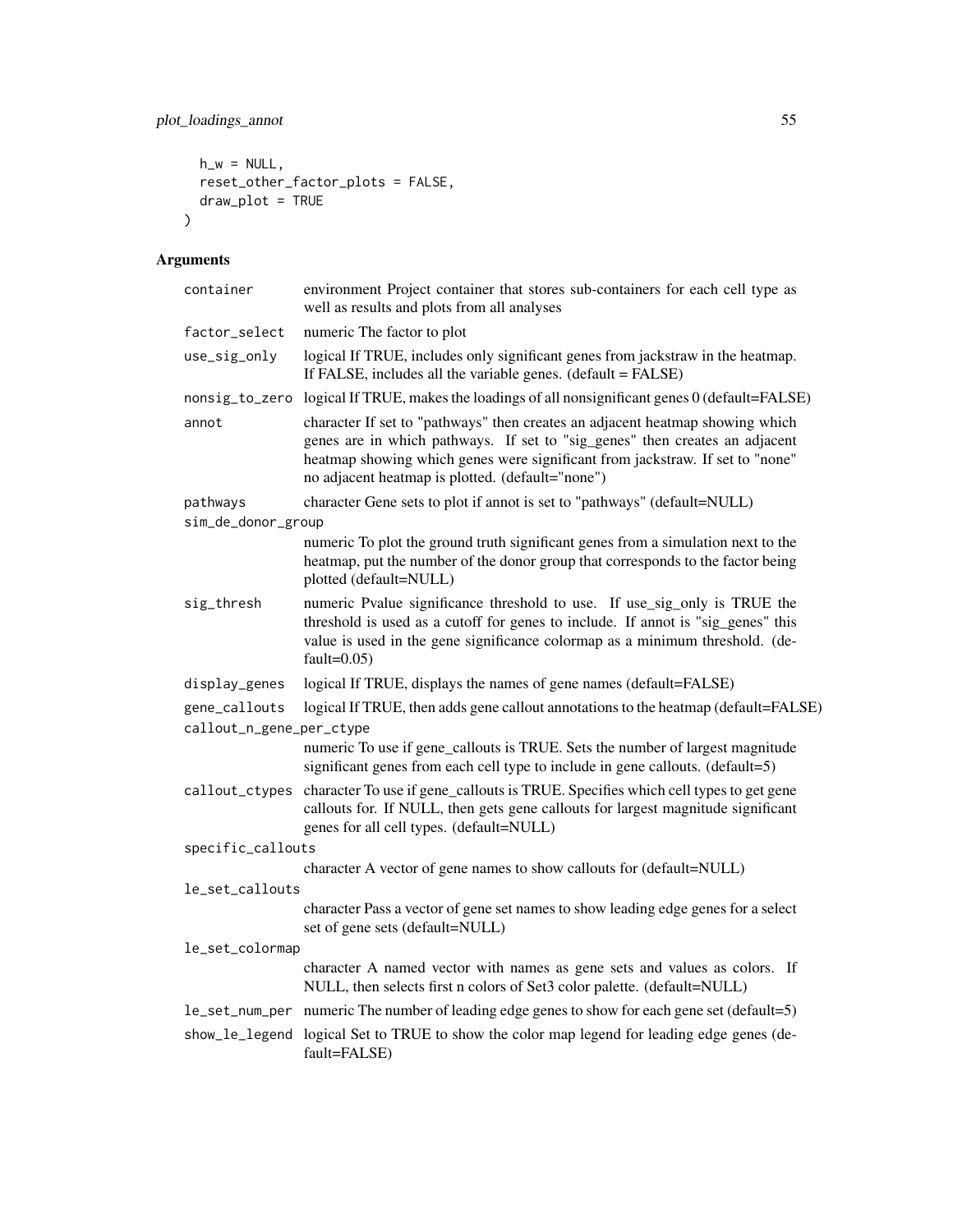| show_xlab                | logical If TRUE, displays the xlabel 'genes' (default=TRUE)                                                                                                              |
|--------------------------|--------------------------------------------------------------------------------------------------------------------------------------------------------------------------|
| show_var_explained       |                                                                                                                                                                          |
|                          | logical If TRUE then shows an anotation with the explained variance for each<br>cell type (default=TRUE)                                                                 |
| clust_method             | character The holust method to use for clustering rows (default='median')                                                                                                |
| h w                      | numeric Vector specifying height and width (defualt=NULL)                                                                                                                |
| reset_other_factor_plots |                                                                                                                                                                          |
|                          | logical Set to TRUE to set all other loadings plots to NULL. Useful if run<br>get_all_lds_factor_plots but then only want to show one or two plots. (de-<br>fault=FALSE) |
| draw_plot                | logical Set to TRUE to show the plot. Plot is stored regardless. (default=TRUE)                                                                                          |

# Value

The project container with a heatmap of loadings for one factor put in container\$plots\$all\_lds\_plots. The legend for the heatmap is put in container\$plots\$all\_legends. Use draw(<hmap obj>,annotation\_legend\_list = <hmap legend obj>) to re-render the plot with legend.

## Examples

```
test_container <- plot_loadings_annot(test_container, 1, display_genes=FALSE,
show_var_explained = TRUE)
```

| plot_mod_and_lig | Plot trio of associations between ligand expression, module eigen- |  |  |  |
|------------------|--------------------------------------------------------------------|--|--|--|
|                  | genes, and factor scores                                           |  |  |  |

# Description

Plot trio of associations between ligand expression, module eigengenes, and factor scores

#### Usage

```
plot_mod_and_lig(container, factor_select, mod_ct, mod, lig_ct, lig)
```

| environment Project container that stores sub-containers for each cell type as<br>well as results and plots from all analyses |
|-------------------------------------------------------------------------------------------------------------------------------|
| numeric The factor to use                                                                                                     |
| character The name of the cell type for the corresponding module                                                              |
| numeric The number of the corresponding module                                                                                |
| character The name of the cell type where the ligand is expressed                                                             |
| character The name of the ligand to use                                                                                       |
|                                                                                                                               |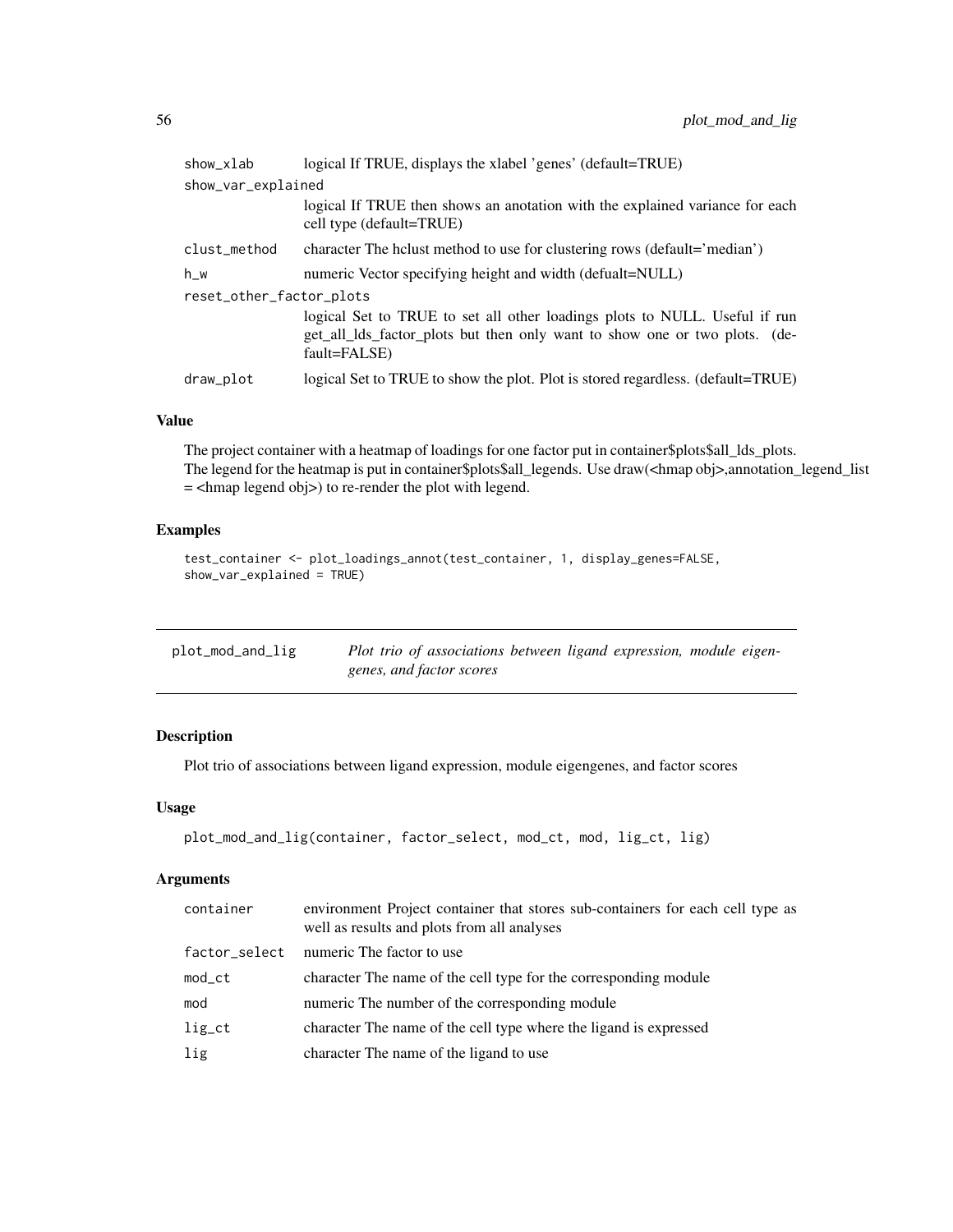# Value

A cowplot figure of ggplot objects for the three associations scatter plots.

plot\_multi\_module\_enr *Generate gene set x ct\_module heatmap showing co-expression module gene set enrichment results*

## Description

Generate gene set x ct\_module heatmap showing co-expression module gene set enrichment results

## Usage

```
plot_multi_module_enr(
 container,
 ctypes,
 modules,
 sig_thresh = 0.05,
 db\_use = "TF",max_p1t_pval = 0.1,
 h_w = NULL)
```
## Arguments

## Value

A ComplexHeatmap object of enrichment results.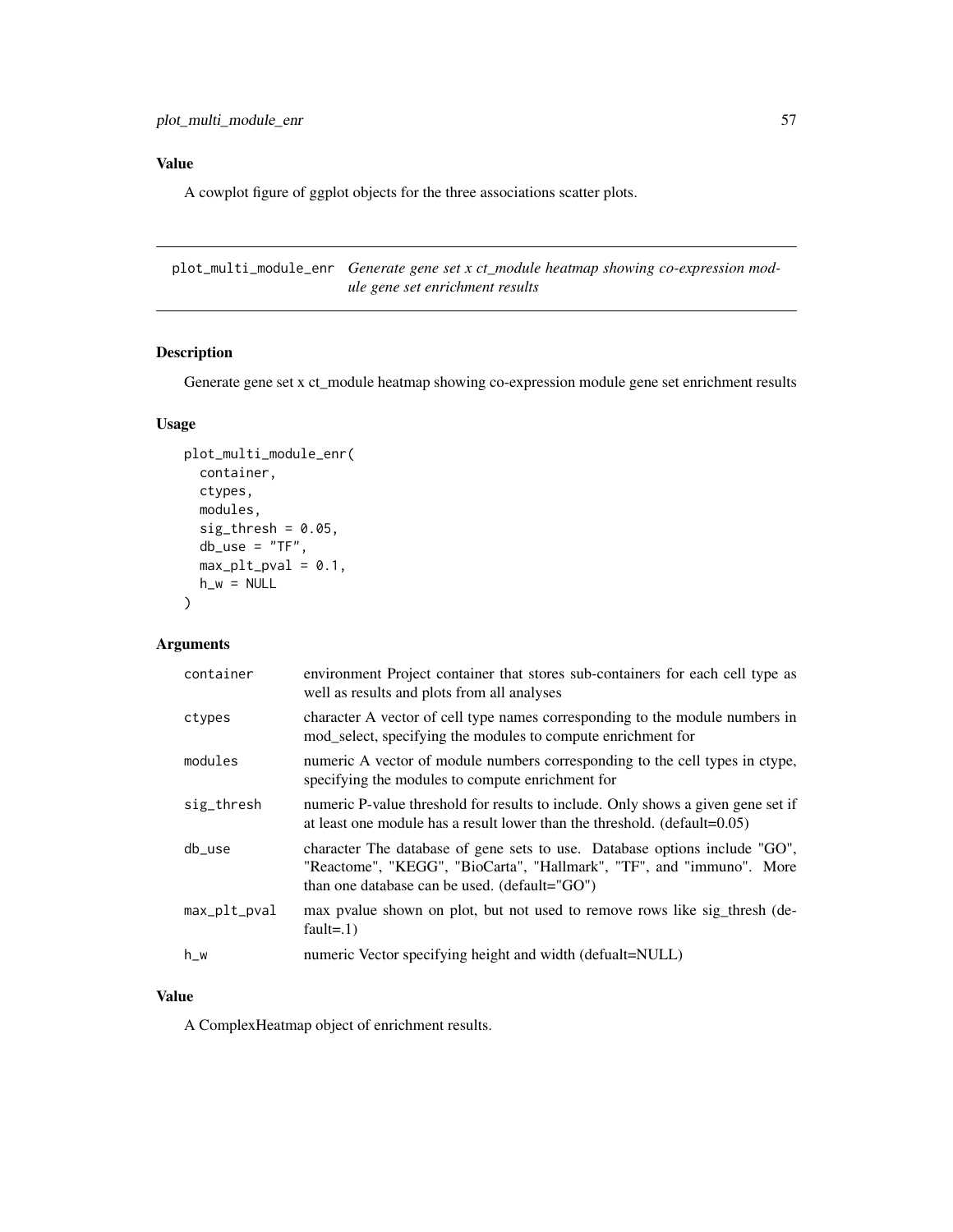```
plot_rec_errors_bar_svd
```
*Plot reconstruction errors as bar plot for svd method*

## Description

Plot reconstruction errors as bar plot for svd method

## Usage

plot\_rec\_errors\_bar\_svd(real, shuffled, mode\_to\_show)

#### Arguments

| real         | list The real reconstruction errors             |
|--------------|-------------------------------------------------|
| shuffled     | list The reconstruction errors under null model |
| mode to show | numeric The mode to plot the results for        |

#### Value

A ggplot object showing the difference in reconstruction errors for successive factors.

```
plot_rec_errors_line_svd
```
*Plot reconstruction errors as line plot for svd method*

# Description

Plot reconstruction errors as line plot for svd method

#### Usage

```
plot_rec_errors_line_svd(real, shuffled, mode_to_show)
```
#### Arguments

| real         | list The real reconstruction errors             |
|--------------|-------------------------------------------------|
| shuffled     | list The reconstruction errors under null model |
| mode to show | numeric The mode to plot the results for        |

#### Value

A ggplot object showing relative reconstruction errors.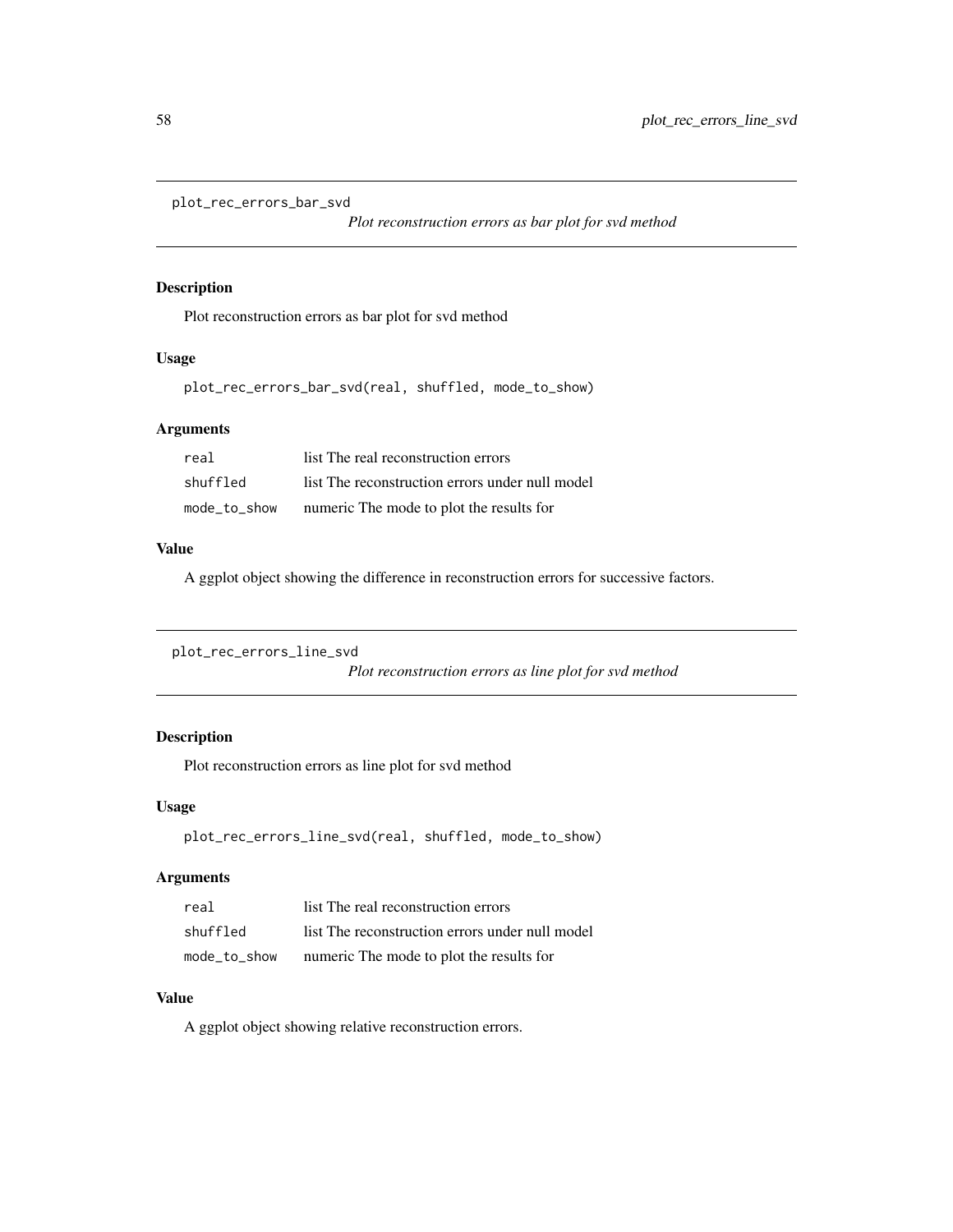plot\_scores\_by\_meta *Plot dotplots for each factor to compare donor scores between metadata groups*

## Description

Plot dotplots for each factor to compare donor scores between metadata groups

#### Usage

```
plot_scores_by_meta(container, meta_var)
```
## Arguments

| container | environment Project container that stores sub-containers for each cell type as |
|-----------|--------------------------------------------------------------------------------|
|           | well as results and plots from all analyses                                    |
| meta var  | character The meta data variable to compare groups for                         |

#### Value

The project container with a figure of comparison plots (one for each factor) placed in container\$plots\$indv\_meta\_scores\_asso

plot\_select\_sets *Plot enrichment results for hand picked gene sets*

#### Description

Plot enrichment results for hand picked gene sets

## Usage

```
plot_select_sets(
  container,
  factors_all,
  sets_plot,
 color_sets = NULL,
 cl_rows = FALSE,
 h_w = NULL,myfontsize = 8)
```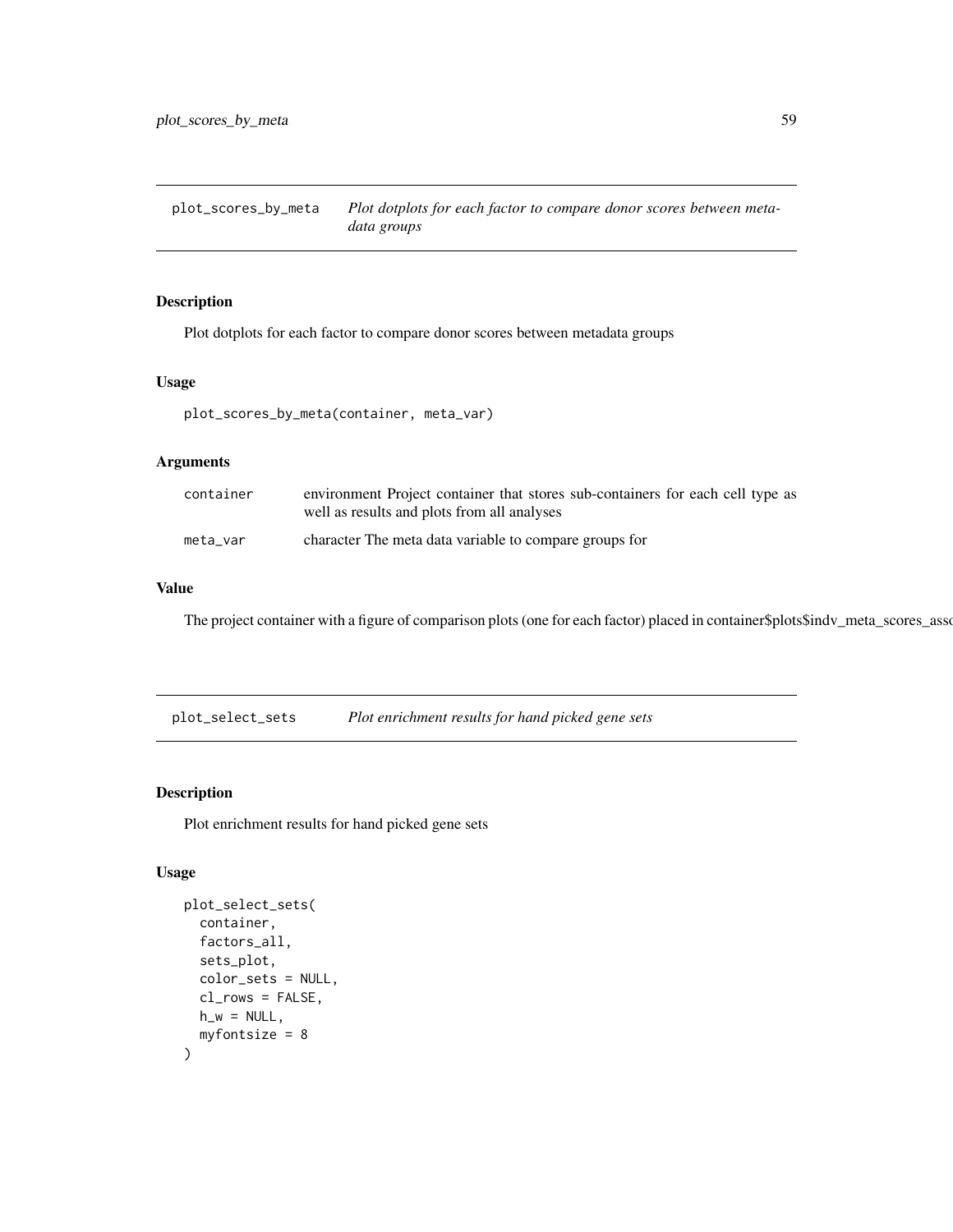# Arguments

| container    | environment Project container that stores sub-containers for each cell type as<br>well as results and plots from all analyses |
|--------------|-------------------------------------------------------------------------------------------------------------------------------|
| factors_all  | numeric Vector of one or more factor numbers to get plots for                                                                 |
| sets_plot    | character Vector of gene set names to show enrichment values for                                                              |
| color_sets   | named character Values are colors corresponding to each set, with names as the<br>gene set names (default=NULL)               |
| $cl_{r}$ ows | logical Set to TRUE to cluster gene set results (default=FALSE)                                                               |
| h w          | numeric Vector specifying height and width (defualt=NULL)                                                                     |
| myfontsize   | numeric Gene set label fontsize (default=8)                                                                                   |

# Value

A list with a ComplexHeatmap object of select enriched gene sets as the first element and with a legend object as the second element.

plot\_stability\_results

*Generate a plot for either the donor scores or loadings stability test*

## Description

Generate a plot for either the donor scores or loadings stability test

# Usage

plot\_stability\_results(container, plt\_data)

## Arguments

| container | environment Project container that stores sub-containers for each cell type as<br>well as results and plots from all analyses |
|-----------|-------------------------------------------------------------------------------------------------------------------------------|
| plt_data  | character Either 'lds' or 'dsc' and indicates which plot to make                                                              |

## Value

the plot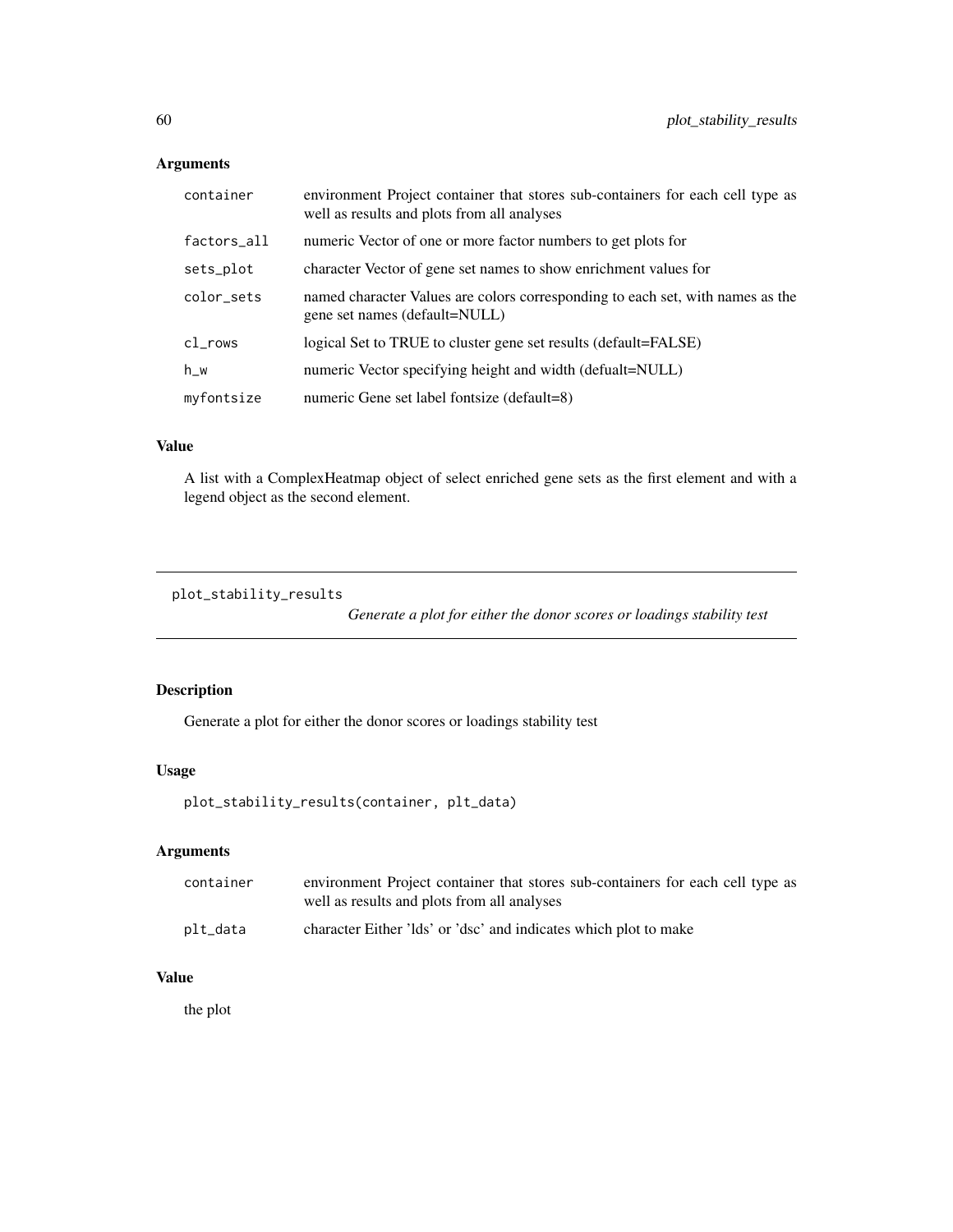plot\_subclust\_associations

*Plot association significances for varying clustering resolutions*

## Description

Plot association significances for varying clustering resolutions

#### Usage

```
plot_subclust_associations(res, n_col = 2)
```
#### Arguments

| res   | data.frame Regression statistics for each subcluster analysis        |
|-------|----------------------------------------------------------------------|
| n col | numeric The number of columns to organize the plots into (default=2) |

#### Value

A cowplot of ggplot objects showing statistics for regressions of proportions of each cell subtype (at varying clustering resolutions) against each factor.

| prep_LR_interact | Prepare data for LR analysis and get soft thresholds to use for gene |
|------------------|----------------------------------------------------------------------|
|                  | modules                                                              |

## Description

Prepare data for LR analysis and get soft thresholds to use for gene modules

## Usage

```
prep_LR_interact(
  container,
  lr_pairs,
 norm_method = "trim",
  scale_factor = 10000,
 var_scale_power = 0.5,
 batch_var = NULL
)
```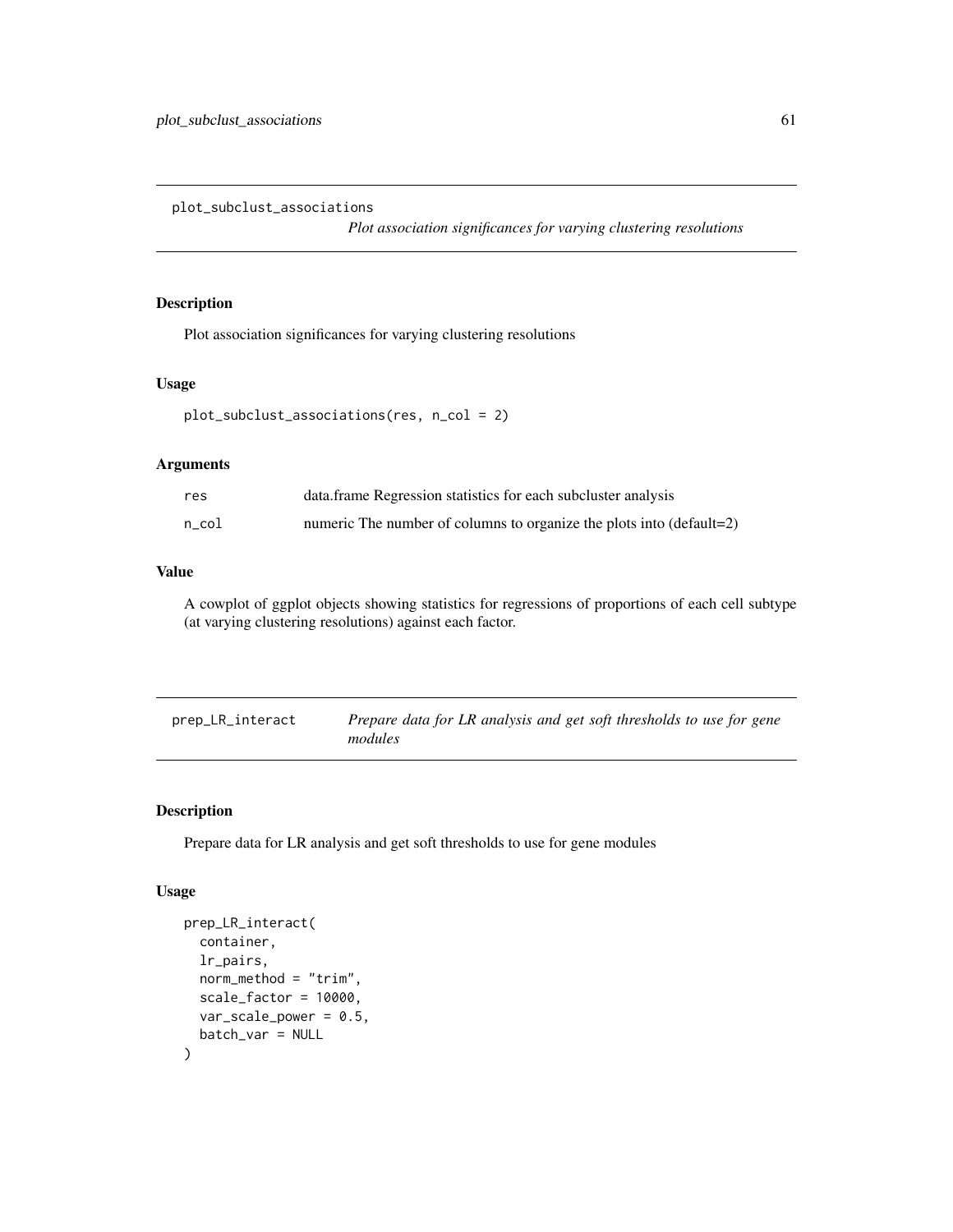# Arguments

| container       | environment Project container that stores sub-containers for each cell type as<br>well as results and plots from all analyses                                                                                                                                                                                                                                                                                                                                                                       |
|-----------------|-----------------------------------------------------------------------------------------------------------------------------------------------------------------------------------------------------------------------------------------------------------------------------------------------------------------------------------------------------------------------------------------------------------------------------------------------------------------------------------------------------|
| lr_pairs        | data.frame Data of ligand-receptor pairs. First column should be ligands and<br>second column should be one or more receptors separated by an underscore<br>such as receptor1_receptor2 in the case that multiple receptors are required for<br>signaling.                                                                                                                                                                                                                                          |
| norm_method     | character The normalization method to use on the pseudobulked count data. Set<br>to 'regular' to do standard normalization of dividing by library size. Set to 'trim'<br>to use edgeR trim-mean normalization, whereby counts are divided by library<br>size times a normalization factor. (default='trim')                                                                                                                                                                                         |
| scale_factor    | numeric The number that gets multiplied by fractional counts during normaliza-<br>tion of the pseudobulked data (default=10000)                                                                                                                                                                                                                                                                                                                                                                     |
| var_scale_power |                                                                                                                                                                                                                                                                                                                                                                                                                                                                                                     |
|                 | numeric Exponent of normalized variance that is used for variance scaling. Vari-<br>ance for each gene is initially set to unit variance across donors (for a given cell<br>type). Variance for each gene is then scaled by multiplying the unit scaled val-<br>ues by each gene's normalized variance (where the effect of the mean-variance<br>dependence is taken into account) to the exponent specified here. If NULL, uses<br>var_scale_power from container\$experiment_params. (default=.5) |
|                 |                                                                                                                                                                                                                                                                                                                                                                                                                                                                                                     |

## Value

The project container with added container\$scale\_pb\_extra slot that contains the tensor with additional ligands and receptors. Also has container\$no\_scale\_pb\_extra slot with pseudobulked, normalized data that is not scaled.

project\_new\_data *Project multicellular patterns to get scores on new data*

## Description

Project multicellular patterns to get scores on new data

#### Usage

```
project_new_data(new_container, old_container)
```

| new_container | environment A project container with new data to project scores for. The form tensor()<br>function should be run.                                                             |
|---------------|-------------------------------------------------------------------------------------------------------------------------------------------------------------------------------|
| old container | environment The original project container that has the multicellular gene ex-<br>pression patterns already extracted. These patterns will be projected onto the<br>new data. |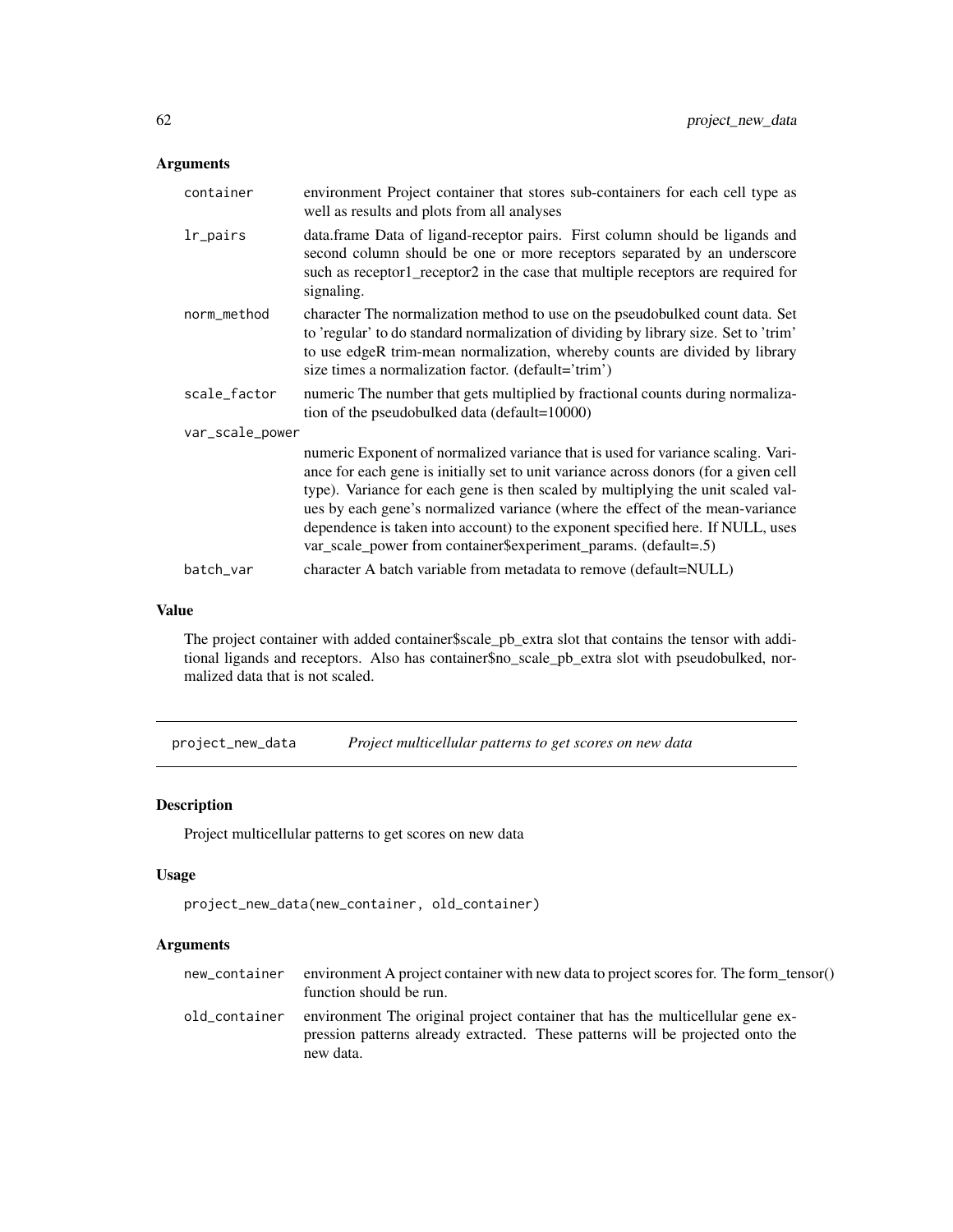#### Value

The new container environment object with projected scores in new\_container\$projected\_scores. The factors will be ordered the same as the factors in old\_container.

| reduce dimensions | Gets a conos object of the data, aligning datasets across a specified |
|-------------------|-----------------------------------------------------------------------|
|                   | variable such as batch or donors. This can be run independently or    |
|                   | <i>through get_subtype_prop_associations().</i>                       |

#### Description

Gets a conos object of the data, aligning datasets across a specified variable such as batch or donors. This can be run independently or through get\_subtype\_prop\_associations().

#### Usage

```
reduce_dimensions(
  container,
  integration_var,
  ncores = container$experiment_params$ncores
\mathcal{E}
```
## Arguments

| container       | environment Project container that stores sub-containers for each cell type as    |
|-----------------|-----------------------------------------------------------------------------------|
|                 | well as results and plots from all analyses                                       |
| integration_var |                                                                                   |
|                 | character The meta data variable to use for creating the joint embedding with     |
|                 | Conos.                                                                            |
| ncores          | numeric The number of cores to use (default=container\$experiment_params\$ncores) |

# Value

The project container with a conos object in container\$embedding.

| reduce_to_vargenes | Reduce each cell type's expression matrix to just the significantly                                   |
|--------------------|-------------------------------------------------------------------------------------------------------|
|                    | variable genes. Generally, this should be done through calling the<br>form tensor() wrapper function. |

#### Description

Reduce each cell type's expression matrix to just the significantly variable genes. Generally, this should be done through calling the form\_tensor() wrapper function.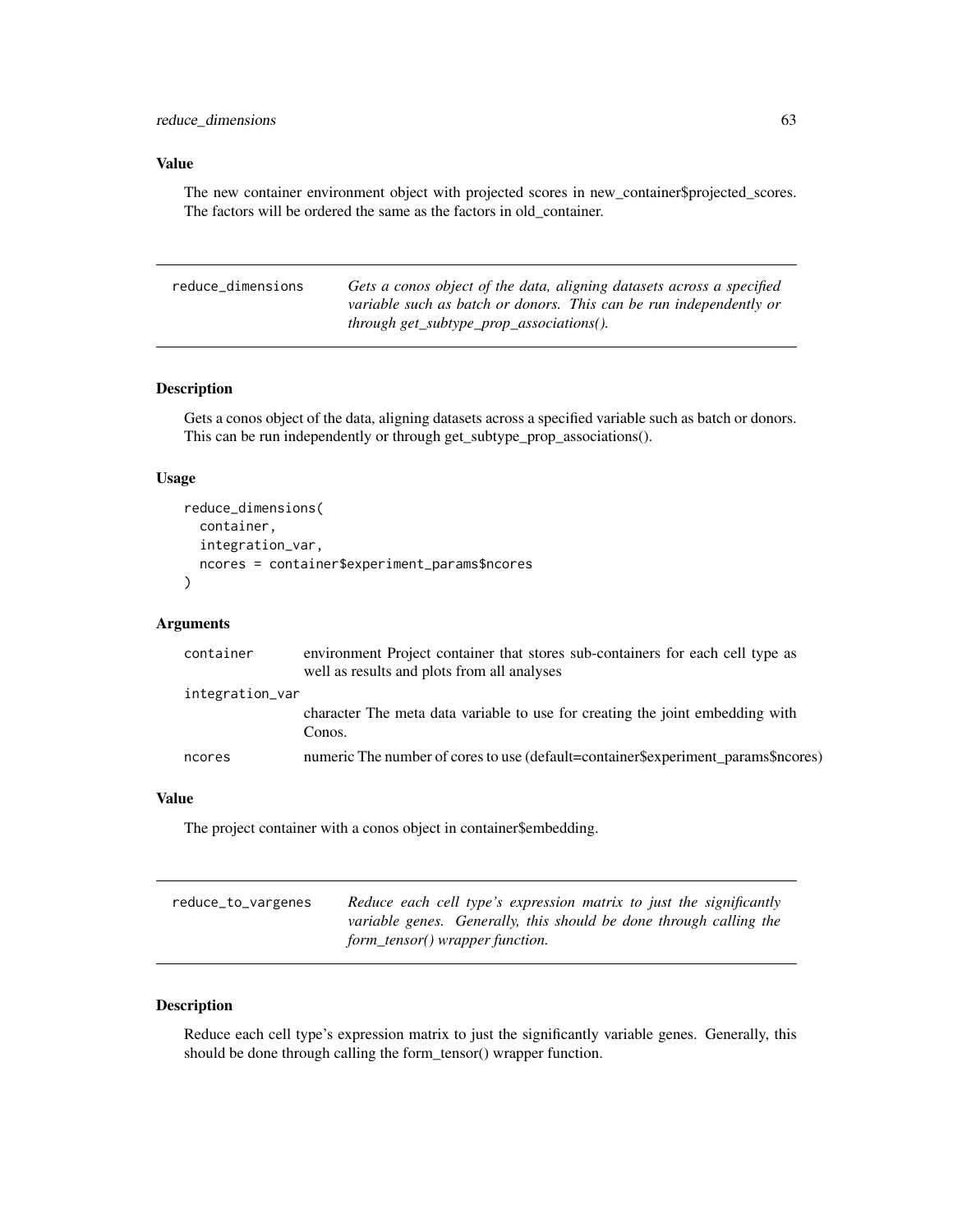#### Usage

reduce\_to\_vargenes(container)

## Arguments

| container | environment Project container that stores sub-containers for each cell type as |
|-----------|--------------------------------------------------------------------------------|
|           | well as results and plots from all analyses                                    |

#### Value

The project container with pseudobulked matrices reduced to only the most variable genes.

render\_multi\_plots *Create a figure of all loadings plots arranged*

# Description

Create a figure of all loadings plots arranged

#### Usage

```
render_multi_plots(container, data_type, max_cols = 3)
```
## Arguments

| container   | environment Project container that stores sub-containers for each cell type as<br>well as results and plots from all analyses   |
|-------------|---------------------------------------------------------------------------------------------------------------------------------|
| data_type   | character Can be either "loadings", "gsea", or "dgenes". This determines which<br>list of heatmaps to organize into the figure. |
| $max\_cols$ | numeric The max number of columns to plot. Can only either be 2 or 3 since<br>these are large plots. (default=3)                |

#### Value

The multi-plot figure.

## Examples

```
test_container <- get_all_lds_factor_plots(test_container)
fig <- render_multi_plots(test_container, data_type='loadings')
```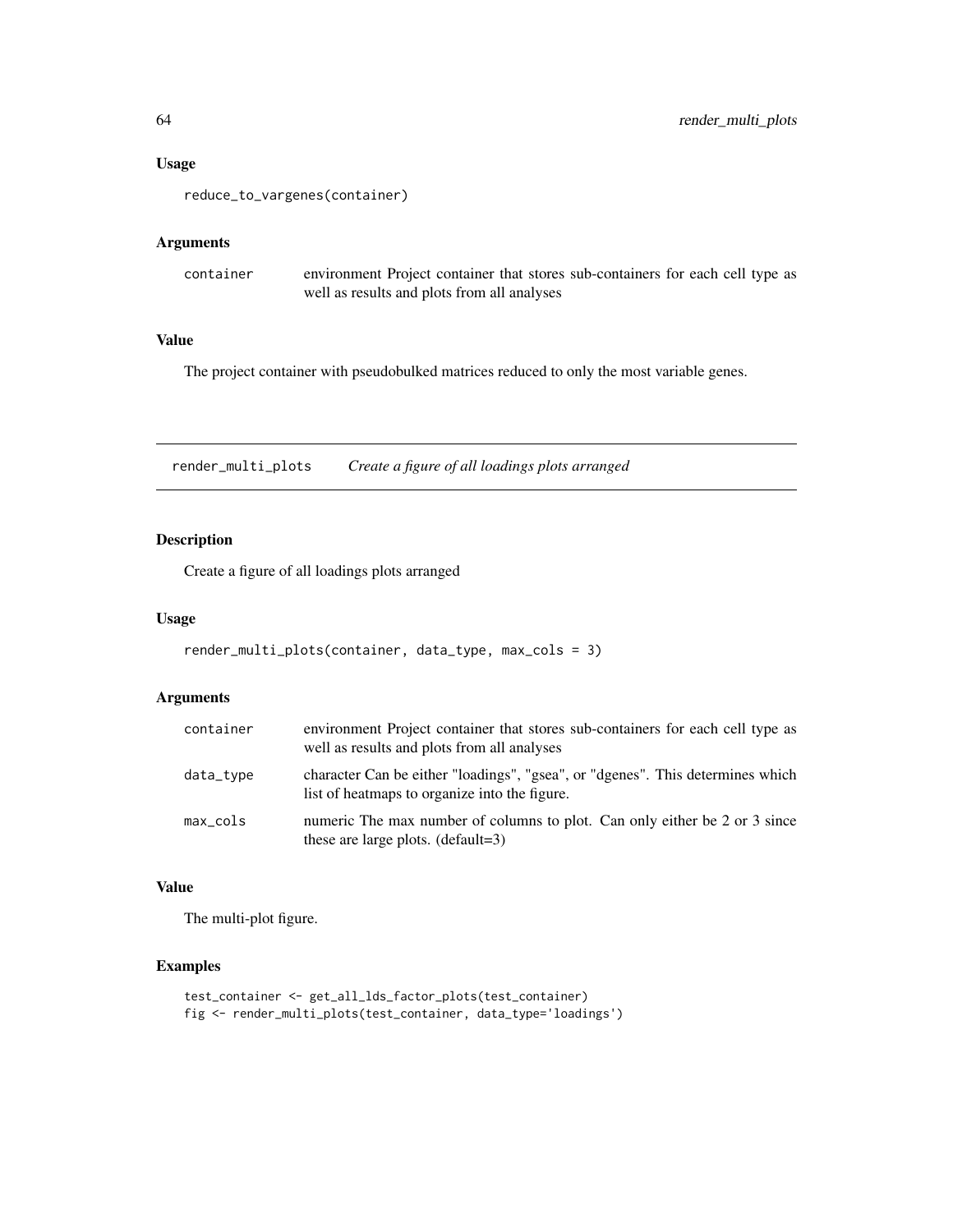reshape\_loadings *Reshape loadings for a factor from linearized to matrix form*

# Description

Reshape loadings for a factor from linearized to matrix form

#### Usage

```
reshape_loadings(ldngs_row, genes, ctypes)
```
## Arguments

| ldngs_row | numeric A vector of loadings values for one factor           |
|-----------|--------------------------------------------------------------|
| genes     | character The gene identifiers corresponding to each loading |
| ctypes    | character The cell type corresponding to each loading        |

## Value

A loadings matrix with dimensions of genes by cell types.

run\_fgsea *Run fgsea for one cell type of one factor*

#### Description

Run fgsea for one cell type of one factor

## Usage

```
run_fgsea(
 container,
  factor_select,
  ctype,
  db_use = "GO",
  signed = TRUE,
 min_g s<sub>size</sub> = 15,
 max_gsize = 500,
 ncores = container$experiment_params$ncores
\mathcal{E}
```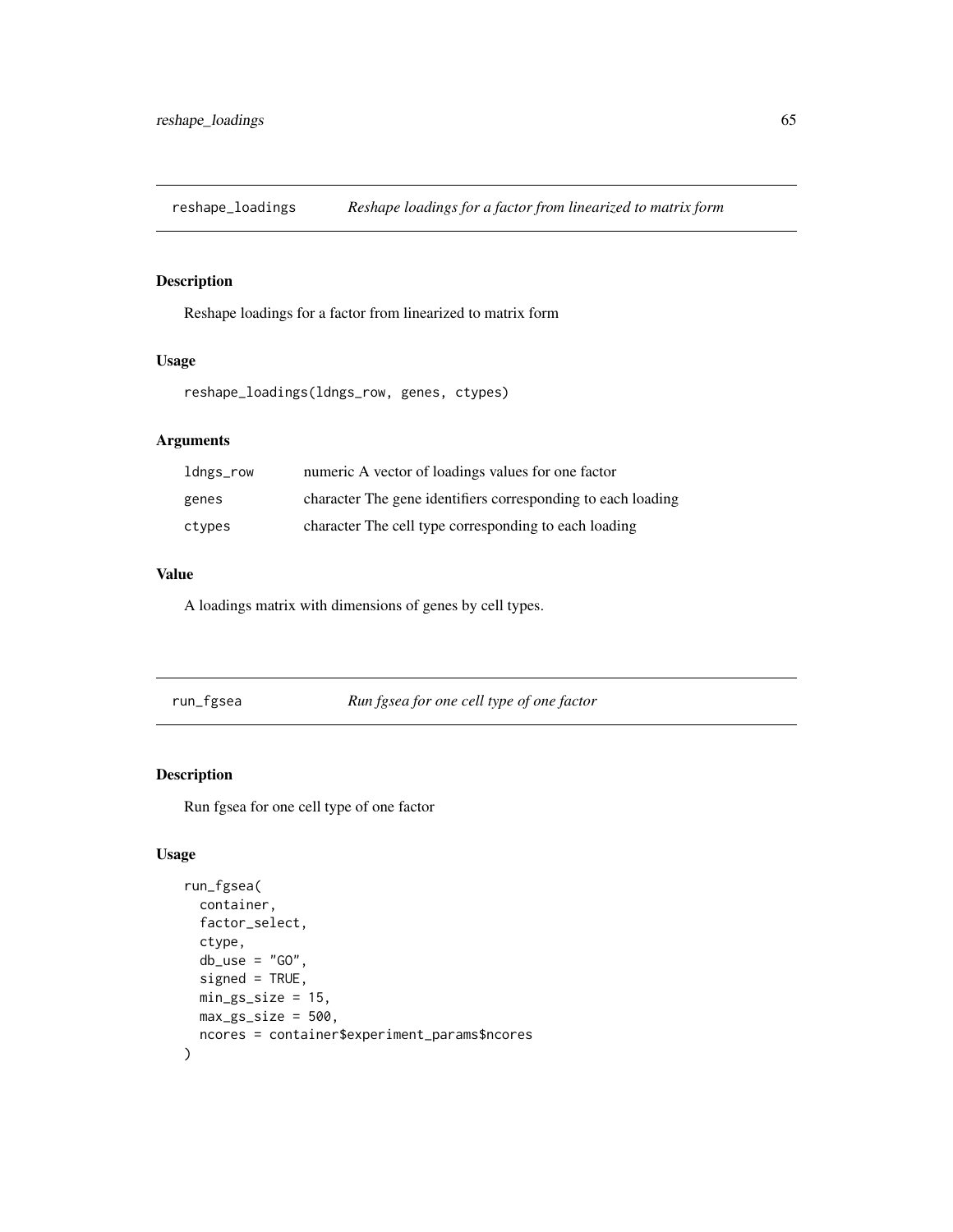#### Arguments

| container     | environment Project container that stores sub-containers for each cell type as<br>well as results and plots from all analyses                                                       |  |  |  |  |  |
|---------------|-------------------------------------------------------------------------------------------------------------------------------------------------------------------------------------|--|--|--|--|--|
| factor_select | numeric The factor of interest                                                                                                                                                      |  |  |  |  |  |
| ctype         | character The cell type of interest                                                                                                                                                 |  |  |  |  |  |
| db_use        | character The database of gene sets to use. Database options include "GO",<br>"Reactome", "KEGG", "BioCarta", and "Hallmark". More than one database<br>can be used. (default="GO") |  |  |  |  |  |
| signed        | logical If TRUE, uses signed gsea. If FALSE, uses unsigned gsea. Currently<br>only works with fgsea method. (default=TRUE)                                                          |  |  |  |  |  |
| min_gs_size   | numeric Minimum gene set size (default=15)                                                                                                                                          |  |  |  |  |  |
| max_gs_size   | numeric Maximum gene set size (default=500)                                                                                                                                         |  |  |  |  |  |
| ncores        | numeric The number of cores to use (default=container\$experiment_params\$ncores)                                                                                                   |  |  |  |  |  |

#### Value

A data.frame of the fgsea results for enrichment of gene sets in a given cell type for a given factor. The results contain adjusted p-values, normalized enrichment scores, leading edge genes, and other information output by fgsea.

| run_gsea_one_factor | Run gsea separately for all cell types of one specified factor and plot |
|---------------------|-------------------------------------------------------------------------|
|                     | results                                                                 |

## Description

Run gsea separately for all cell types of one specified factor and plot results

#### Usage

```
run_gsea_one_factor(
 container,
  factor_select,
  method = "fgsea",
  thresh = 0.05,
  db\_use = "GO",signed = TRUE,
 min_g s<sub>size</sub> = 15,
 max_gs_size = 500,
 reset_other_factor_plots = FALSE,
  draw_plot = TRUE,
  ncores = container$experiment_params$ncores
)
```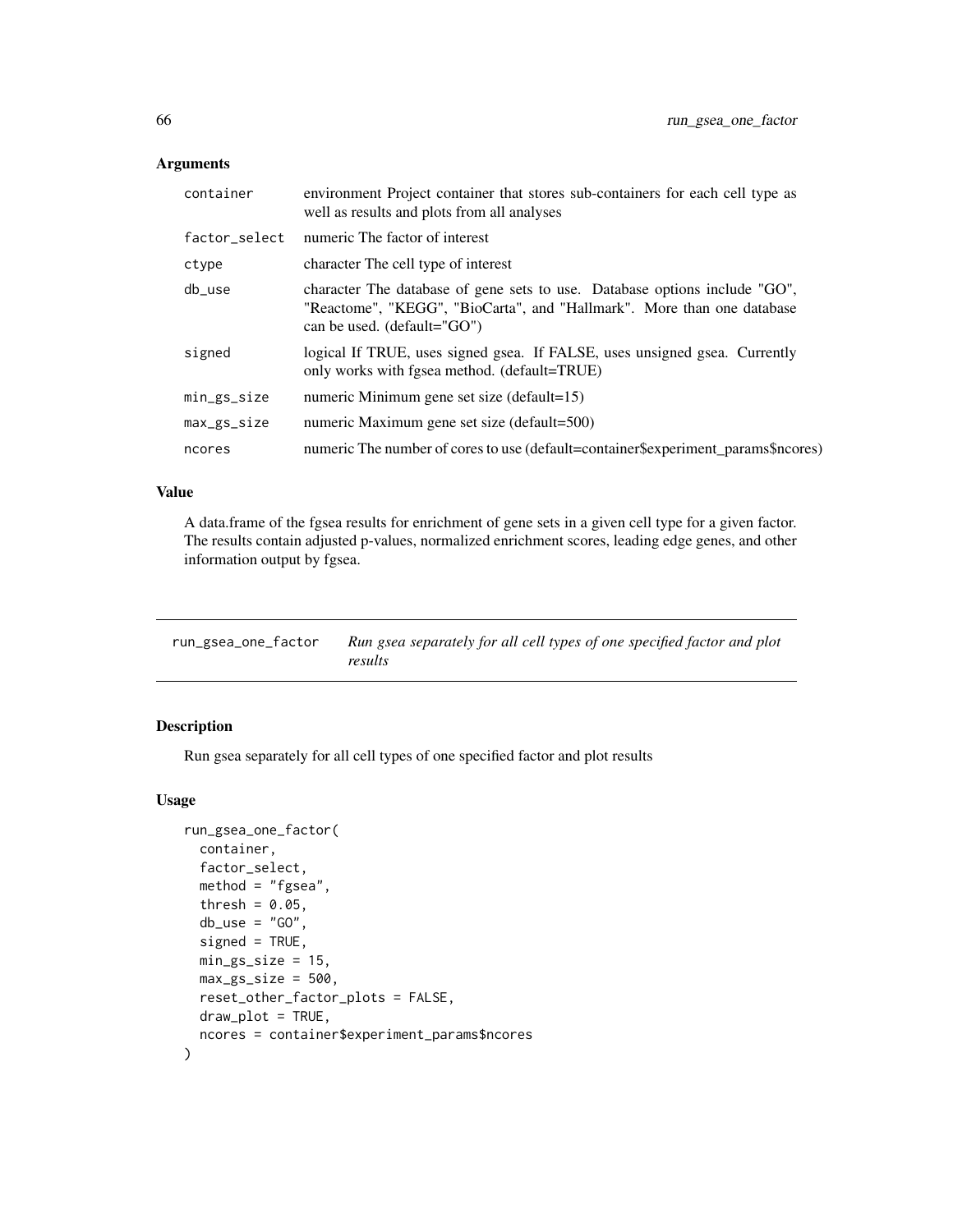#### Arguments

| container                | environment Project container that stores sub-containers for each cell type as<br>well as results and plots from all analyses                                             |  |  |  |
|--------------------------|---------------------------------------------------------------------------------------------------------------------------------------------------------------------------|--|--|--|
| factor_select            | numeric The factor of interest                                                                                                                                            |  |  |  |
| method                   | character The method of gsea to use. Can either be "fgsea", "fgsea_special or<br>"hypergeometric". (default="fgsea")                                                      |  |  |  |
| thresh                   | numeric Pvalue significance threshold to use. Will include gene sets in resulting<br>heatmap if pvalue is below this threshold for at least one cell type. (default=0.05) |  |  |  |
| db_use                   | character The database of gene sets to use. Database options include "GO",<br>"Reactome", "KEGG", and "BioCarta". More than one database can be used.<br>$(detault="GO")$ |  |  |  |
| signed                   | logical If TRUE, uses signed gsea. If FALSE, uses unsigned gsea. Currently<br>only works with fgsea method (default=TRUE)                                                 |  |  |  |
| min_gs_size              | numeric Minimum gene set size (default=15)                                                                                                                                |  |  |  |
| max_gs_size              | numeric Maximum gene set size (default=500)                                                                                                                               |  |  |  |
| reset_other_factor_plots |                                                                                                                                                                           |  |  |  |
|                          | logical Set to TRUE to set all other gsea plots to NULL (default=FALSE)                                                                                                   |  |  |  |
| draw_plot                | logical Set to TRUE to show the plot. Plot is stored regardless. (default=TRUE)                                                                                           |  |  |  |
| ncores                   | numeric The number of cores to use (default=container\$experiment_params\$ncores)                                                                                         |  |  |  |

#### Value

A stacked heatmap plot of the gsea results in the slot container\$plots\$gsea\$<Factor#>. The heatmaps show adjusted p-values for the enrichment of each gene set in each cell type for the selected factor. The top heatmap shows enriched gene sets among the positive loading genes and the bottom heatmap shows enriched gene sets among the negative loading genes for the factor.

#### Examples

test\_container <- run\_gsea\_one\_factor(test\_container, factor\_select=1, method="fgsea", thresh=0.05, db\_use="Hallmark", signed=TRUE)

run\_hypergeometric\_gsea

*Compute enriched gene sets among significant genes in a cell type for a factor using hypergeometric test*

#### Description

Compute enriched gene sets among significant genes in a cell type for a factor using hypergeometric test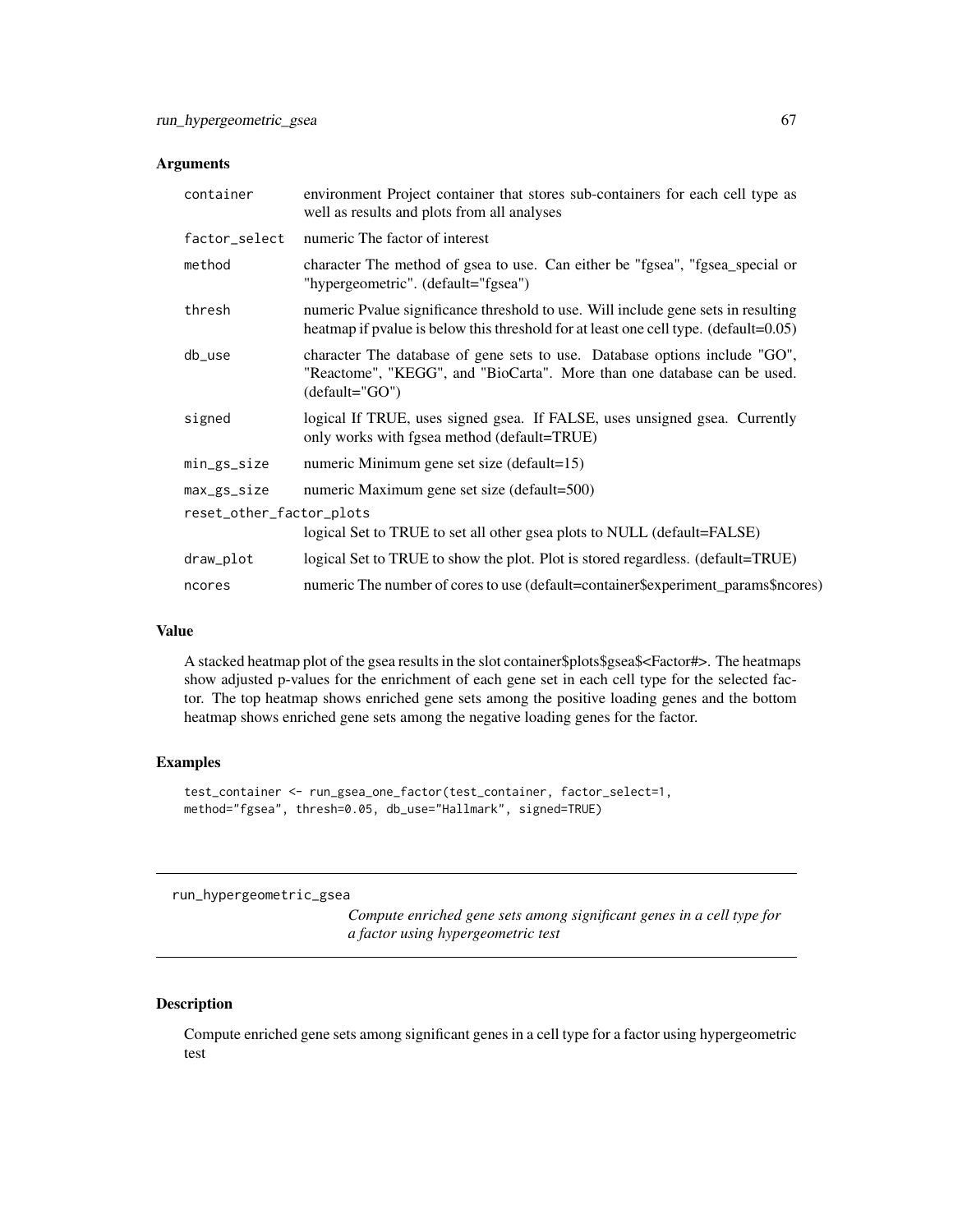# Usage

```
run_hypergeometric_gsea(
 container,
 factor_select,
 ctype,
 up_down,
 thresh = 0.05,
 min_gs_size = 15,
 max_gs_size = 500,
 db\_use = "GO"\mathcal{E}
```
## Arguments

| environment Project container that stores sub-containers for each cell type as<br>well as results and plots from all analyses                                                |  |  |  |  |
|------------------------------------------------------------------------------------------------------------------------------------------------------------------------------|--|--|--|--|
| numeric The factor of interest                                                                                                                                               |  |  |  |  |
| character The cell type of interest                                                                                                                                          |  |  |  |  |
| character Either "up" to compute enrichment among the significant positive<br>loading genes or "down" to compute enrichment among the significant negative<br>loading genes. |  |  |  |  |
| numeric Pvalue significance threshold. Used as cutoff for calling genes as sig-<br>nificant to use for enrichment tests. (default= $0.05$ )                                  |  |  |  |  |
| numeric Minimum gene set size (default=15)                                                                                                                                   |  |  |  |  |
| numeric Maximum gene set size (default=500)                                                                                                                                  |  |  |  |  |
| character The database of gene sets to use. Database options include "GO",<br>"Reactome", "KEGG", and "BioCarta". More than one database can be used.<br>$(detault="GO")$    |  |  |  |  |
|                                                                                                                                                                              |  |  |  |  |

# Value

A vector of adjusted p-values for enrichment of gene sets in the significant genes of a given cell type in a given factor.

| run_jackstraw | Run jackstraw to get genes that are significantly associated with donor |
|---------------|-------------------------------------------------------------------------|
|               | scores for factors extracted by Tucker decomposition                    |

# Description

Run jackstraw to get genes that are significantly associated with donor scores for factors extracted by Tucker decomposition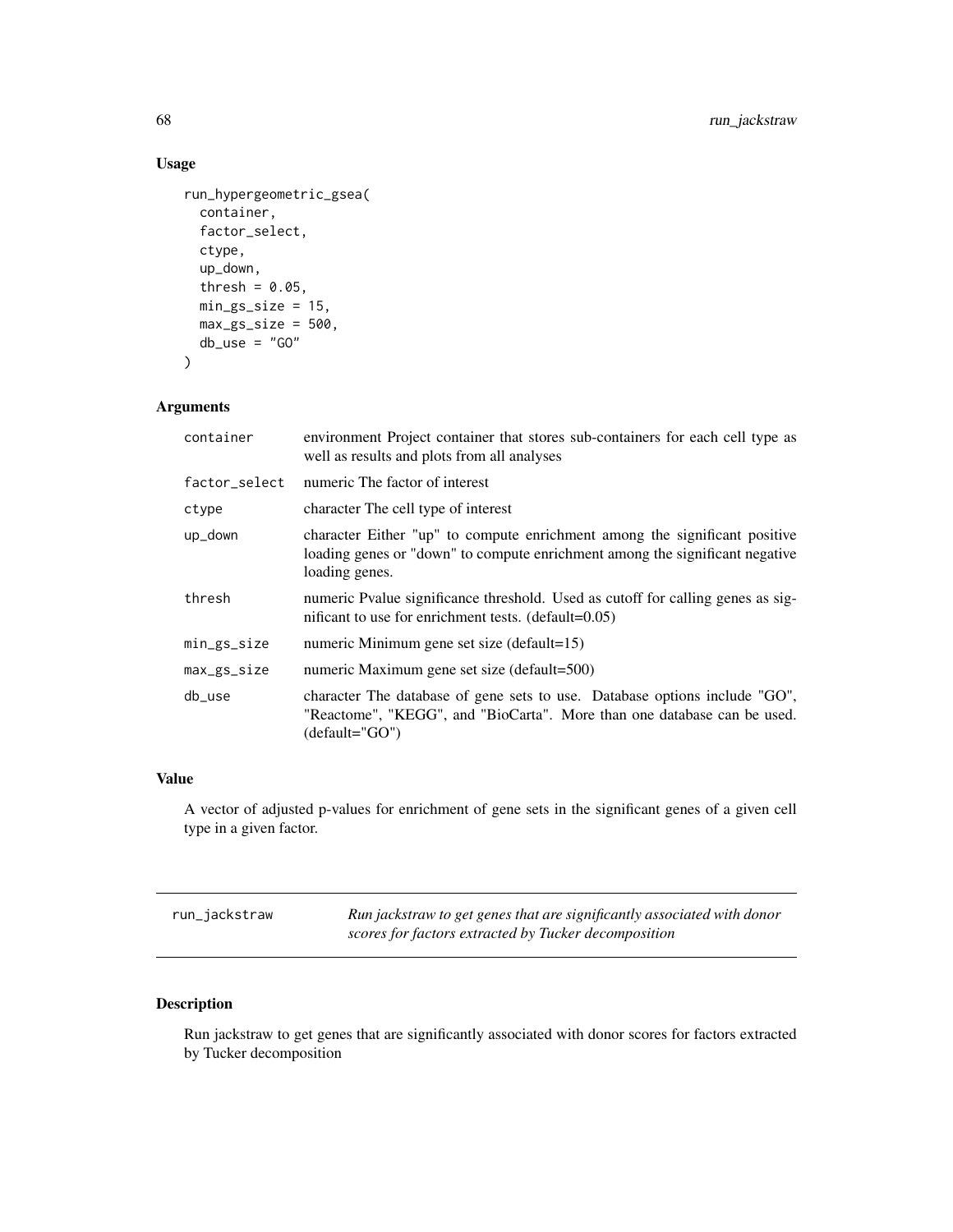run\_stability\_analysis 69

#### Usage

```
run_jackstraw(
  container,
 ranks,
 n_fibers = 100,n_iter = 500,
  tucker_type = "regular",
  rotation_type = "hybrid",
 seed = container$experiment_params$rand_seed,
 ncores = container$experiment_params$ncores
)
```
#### Arguments

| container     | environment Project container that stores sub-containers for each cell type as<br>well as results and plots from all analyses                                                                                                            |
|---------------|------------------------------------------------------------------------------------------------------------------------------------------------------------------------------------------------------------------------------------------|
| ranks         | numeric The number of donor ranks and gene ranks to decompose to using<br>Tucker decomposition                                                                                                                                           |
| n_fibers      | numeric The number of fibers the randomly shuffle in each iteration (default=100)                                                                                                                                                        |
| $n$ _iter     | numeric The number of shuffling iterations to complete (default=500)                                                                                                                                                                     |
| tucker_type   | character Set to 'regular' to run regular tucker or to 'sparse' to run tucker with<br>sparsity constraints (default='regular')                                                                                                           |
| rotation_type | character Set to 'hybrid' to perform hybrid rotation on resulting donor factor ma-<br>trix and loadings. Otherwise set to 'ica_lds' to perform ica rotation on loadings<br>or ica_dsc to perform ica on donor scores. (default='hybrid') |
| seed          | numeric Seed passed to set.seed() (default=container\$experiment_params\$rand_seed)                                                                                                                                                      |
| ncores        | numeric The number of cores to use (default=container\$experiment_params\$ncores)                                                                                                                                                        |

## Value

The project container with a vector of adjusted pvalues in container\$gene\_score\_associations.

#### Examples

```
test_container <- run_jackstraw(test_container, ranks=c(2,4), n_fibers=2, n_iter=10,
tucker_type='regular', rotation_type='hybrid', ncores=1)
```
run\_stability\_analysis

*Test stability of a decomposition by subsampling or bootstrapping donors. Note that running this function will replace the decomposition in the project container with one resulting from the tucker parameters entered here.*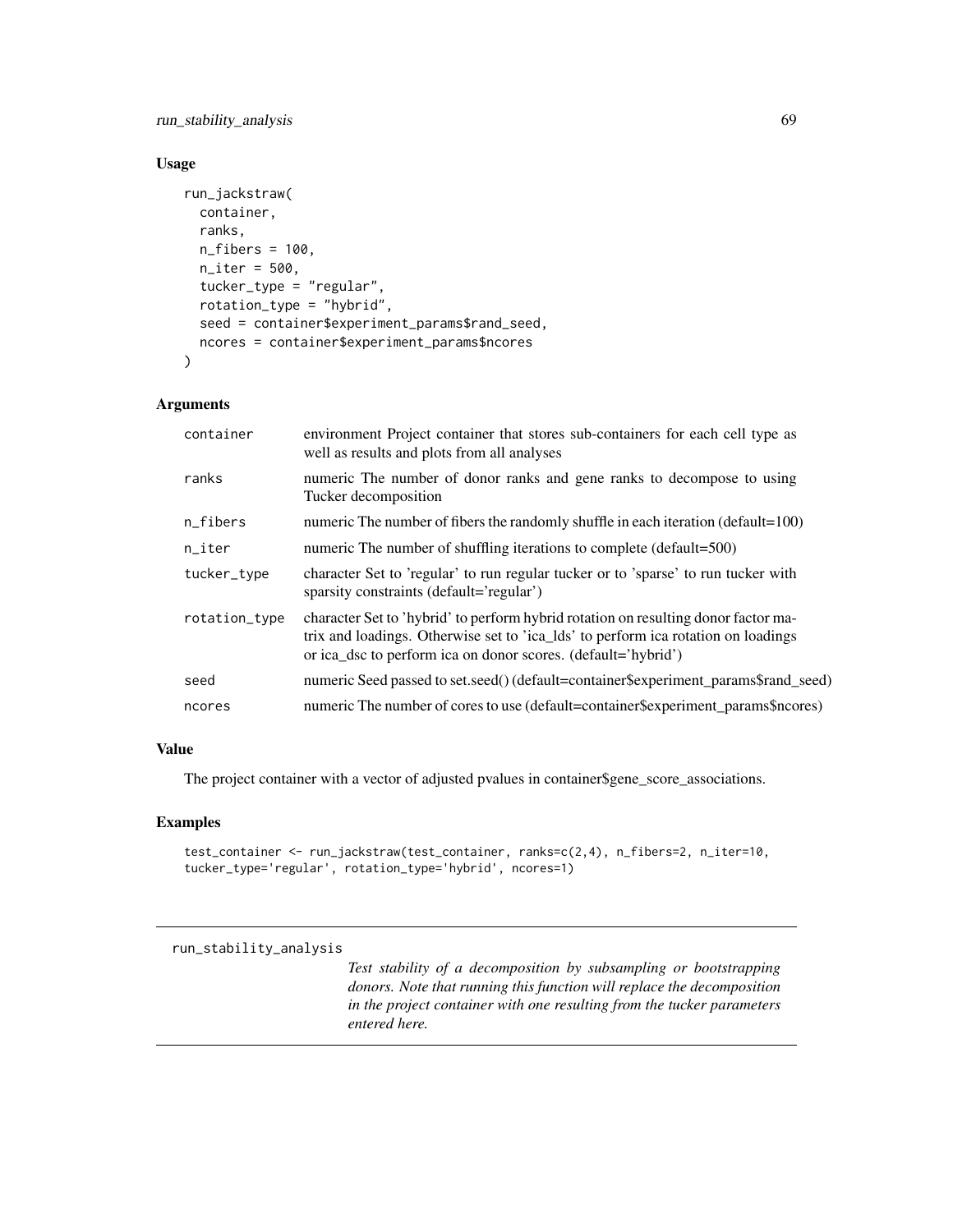#### Description

Test stability of a decomposition by subsampling or bootstrapping donors. Note that running this function will replace the decomposition in the project container with one resulting from the tucker parameters entered here.

## Usage

```
run_stability_analysis(
  container,
  ranks,
  tucker_type = "regular",
  rotation_type = "hybrid",
  sparsity = sqrt(2),
  subset_type = "subset",
  sub\_prop = 0.75,
 n_iterations = 100,
 ncores = container$experiment_params$ncores
)
```
# Arguments

| container     | environment Project container that stores sub-containers for each cell type as<br>well as results and plots from all analyses                                                                                                                                       |  |  |  |
|---------------|---------------------------------------------------------------------------------------------------------------------------------------------------------------------------------------------------------------------------------------------------------------------|--|--|--|
| ranks         | numeric The number of donor, gene, and cell type ranks, respectively, to decom-<br>pose to using Tucker decomposition.                                                                                                                                              |  |  |  |
| tucker_type   | character Set to 'regular' to run regular tucker or to 'sparse' to run tucker with<br>sparsity constraints (default='regular')                                                                                                                                      |  |  |  |
| rotation_type | character Set to 'hybrid' to optimize loadings via our hybrid method (see pa-<br>per for details). Set to 'ica_dsc' to perform ICA rotation on resulting donor<br>factor matrix. Set to 'ica_lds' to optimize loadings by the ICA rotation. (de-<br>fault='hybrid') |  |  |  |
| sparsity      | numeric To use with sparse tucker. Higher indicates more sparse ( $\text{default}=\text{sqrt}(2)$ )                                                                                                                                                                 |  |  |  |
| subset_type   | character Set to either 'subset' or 'bootstrap' (default='subset')                                                                                                                                                                                                  |  |  |  |
| sub_prop      | numeric The proportion of donors to keep when using subset_type='subset' (de-<br>fault= $.75$ )                                                                                                                                                                     |  |  |  |
| n_iterations  | numeric The number of iterations to perform ( $\text{default}=100$ )                                                                                                                                                                                                |  |  |  |
| ncores        | numeric The number of cores to use (default=container\$experiment_params\$ncores)                                                                                                                                                                                   |  |  |  |
|               |                                                                                                                                                                                                                                                                     |  |  |  |

#### Value

The project container with the donor scores stability plot in container\$plots\$stability\_plot\_dsc and the loadings stability plot in container\$plots\$stability\_plot\_lds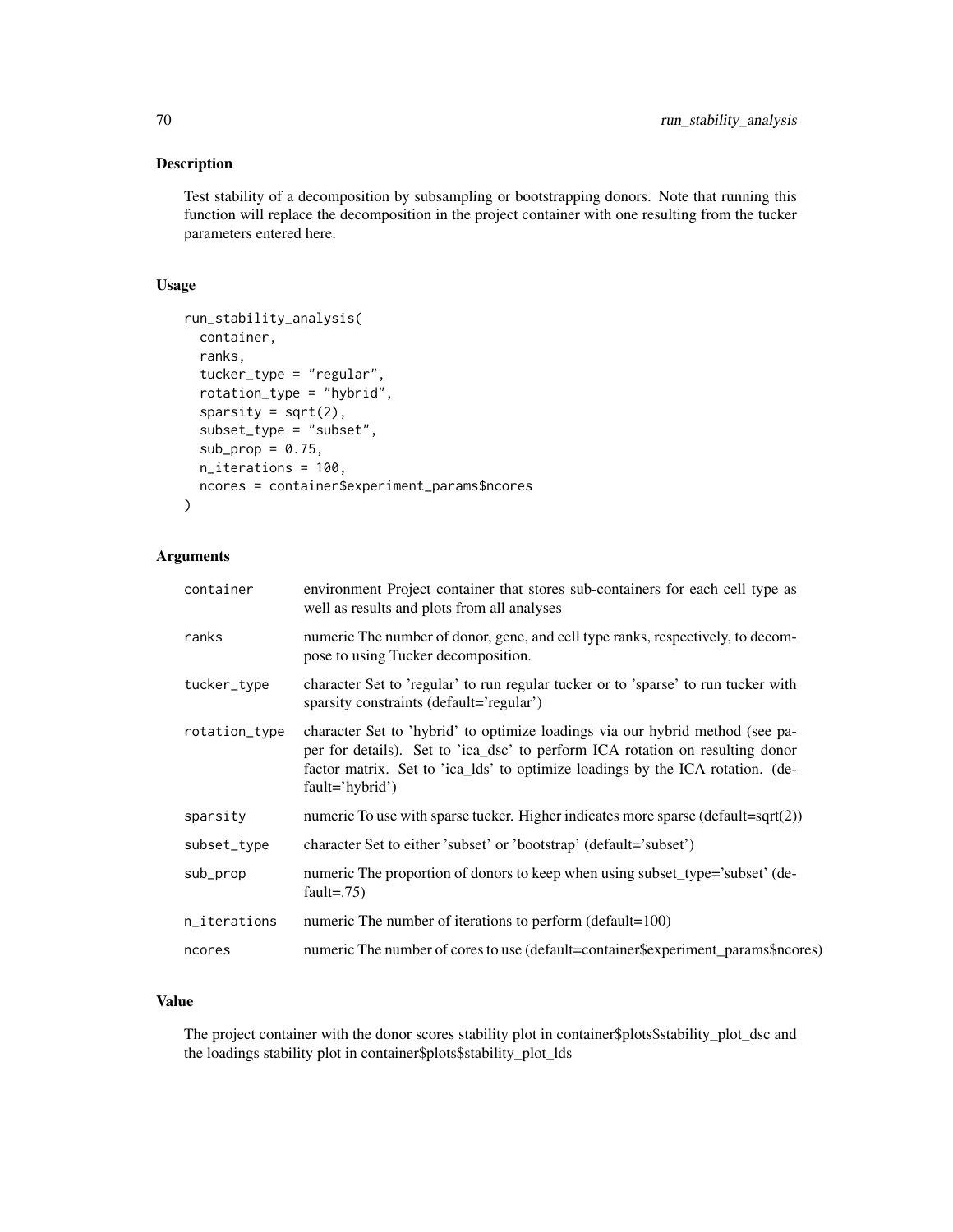## run\_tucker\_ica 71

## Examples

```
test_container <- run_stability_analysis(test_container, ranks=c(2,4),
tucker_type='regular', rotation_type='hybrid', subset_type='subset',
sub_prop=0.75, n_iterations=5, ncores=1)
```
run\_tucker\_ica *Run the Tucker decomposition and rotate the factors*

#### Description

Run the Tucker decomposition and rotate the factors

#### Usage

```
run_tucker_ica(
  container,
  ranks,
  tucker_type = "regular",
  rotation_type = "hybrid",
  sparsity = sqrt(2)\mathcal{E}
```
#### Arguments

| container     | environment Project container that stores sub-containers for each cell type as<br>well as results and plots from all analyses                                                                                                                                                                                                                                                                               |
|---------------|-------------------------------------------------------------------------------------------------------------------------------------------------------------------------------------------------------------------------------------------------------------------------------------------------------------------------------------------------------------------------------------------------------------|
| ranks         | numeric The number of donor factors and gene factors, respectively, to decom-<br>pose the data into. Since we rearrange the standard output of the Tucker decom-<br>position to be 'donor centric', the number of donor factors will also be the total<br>number of main factors that can be used for downstream analysis. The number<br>of gene factors will only impact the quality of the decomposition. |
| tucker_type   | character Set to 'regular' to run regular tucker or to 'sparse' to run tucker with<br>sparsity constraints. The 'sparse' method is still under development, so we rec-<br>ommend using 'regular'. (default='regular')                                                                                                                                                                                       |
| rotation_type | character Set to 'hybrid' to optimize loadings via our hybrid method (see pa-<br>per for details). Set to 'ica_dsc' to perform ICA rotation on resulting donor<br>factor matrix. Set to 'ica_lds' to optimize loadings by the ICA rotation. (de-<br>fault='hybrid')                                                                                                                                         |
| sparsity      | numeric To use with sparse tucker. Higher indicates more sparse (default=sqrt $(2)$ )                                                                                                                                                                                                                                                                                                                       |

#### Value

The project container with results of the decomposition in container\$tucker\_results. The results object is a list with the donor scores matrix in the first element and the unfolded loadings matrix in the second element.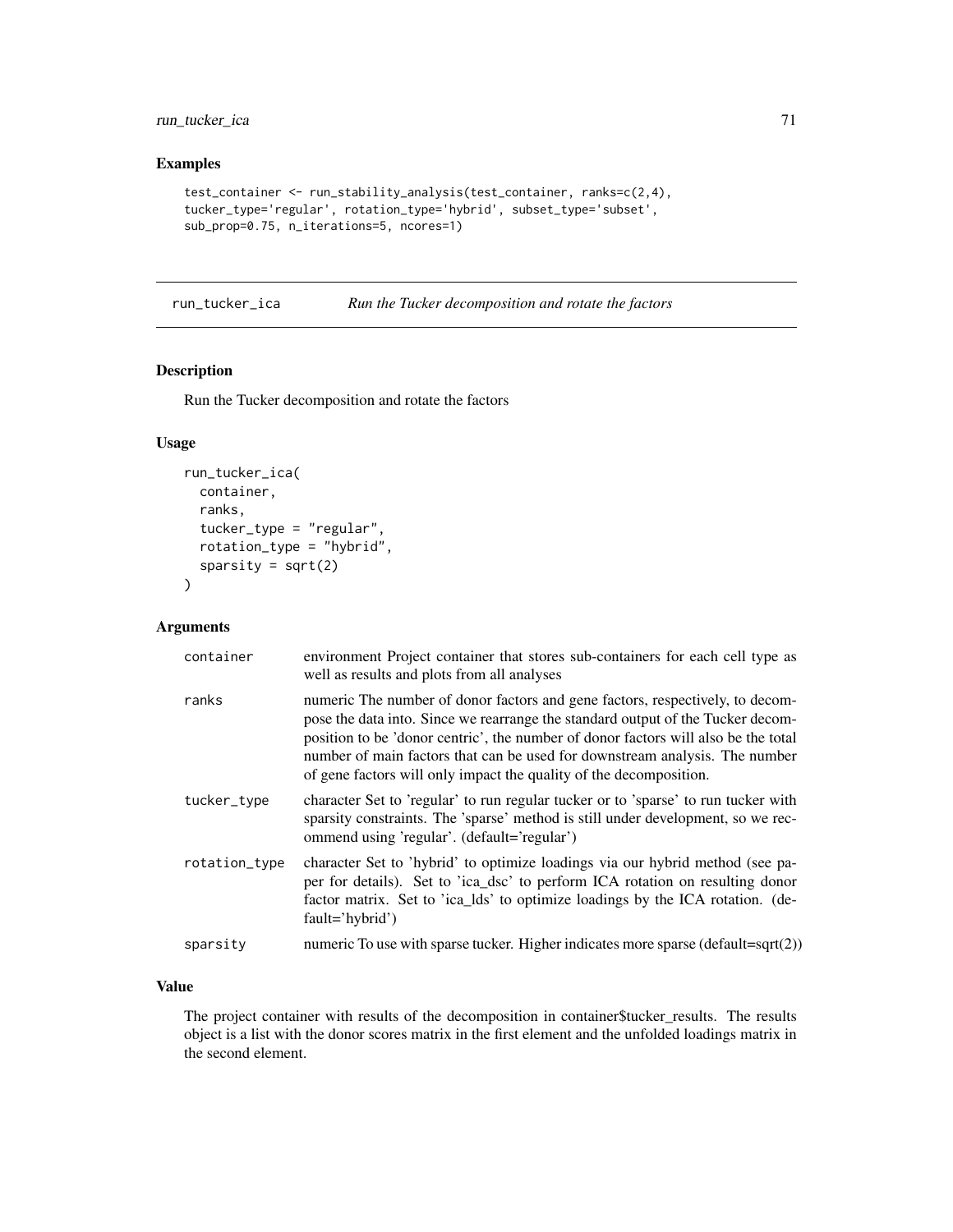72 scale\_fontsize

#### Examples

test\_container <- run\_tucker\_ica(test\_container,ranks=c(2,4))

sample\_fibers *Get a list of tensor fibers to shuffle*

#### Description

Get a list of tensor fibers to shuffle

## Usage

sample\_fibers(tensor\_data, n\_fibers)

## Arguments

| tensor data | list The tensor data including donor, gene, and cell type labels as well as the |
|-------------|---------------------------------------------------------------------------------|
|             | tensor array itself                                                             |
| n fibers    | numeric The number of fibers to get                                             |

# Value

A list of gene and cell type indices for the randomly selected fibers

| scale_fontsize | Scale font size.                                                           |  |  | From | simplifyEnrichment package. |  |
|----------------|----------------------------------------------------------------------------|--|--|------|-----------------------------|--|
|                | https://github.com/jokergoo/simplifyEnrichment/blob/master/R/ht_clusters.R |  |  |      |                             |  |

## Description

Scale font size. From simplifyEnrichment package. https://github.com/jokergoo/simplifyEnrichment/blob/master/R/ht\_clusters.

## Usage

scale\_fontsize(x,  $rg = c(1, 30)$ ,  $fs = c(4, 16)$ )

## Arguments

| x  | A numeric vector.       |
|----|-------------------------|
| rg | The range.              |
| fs | Range of the font size. |

## Value

A numeric vector.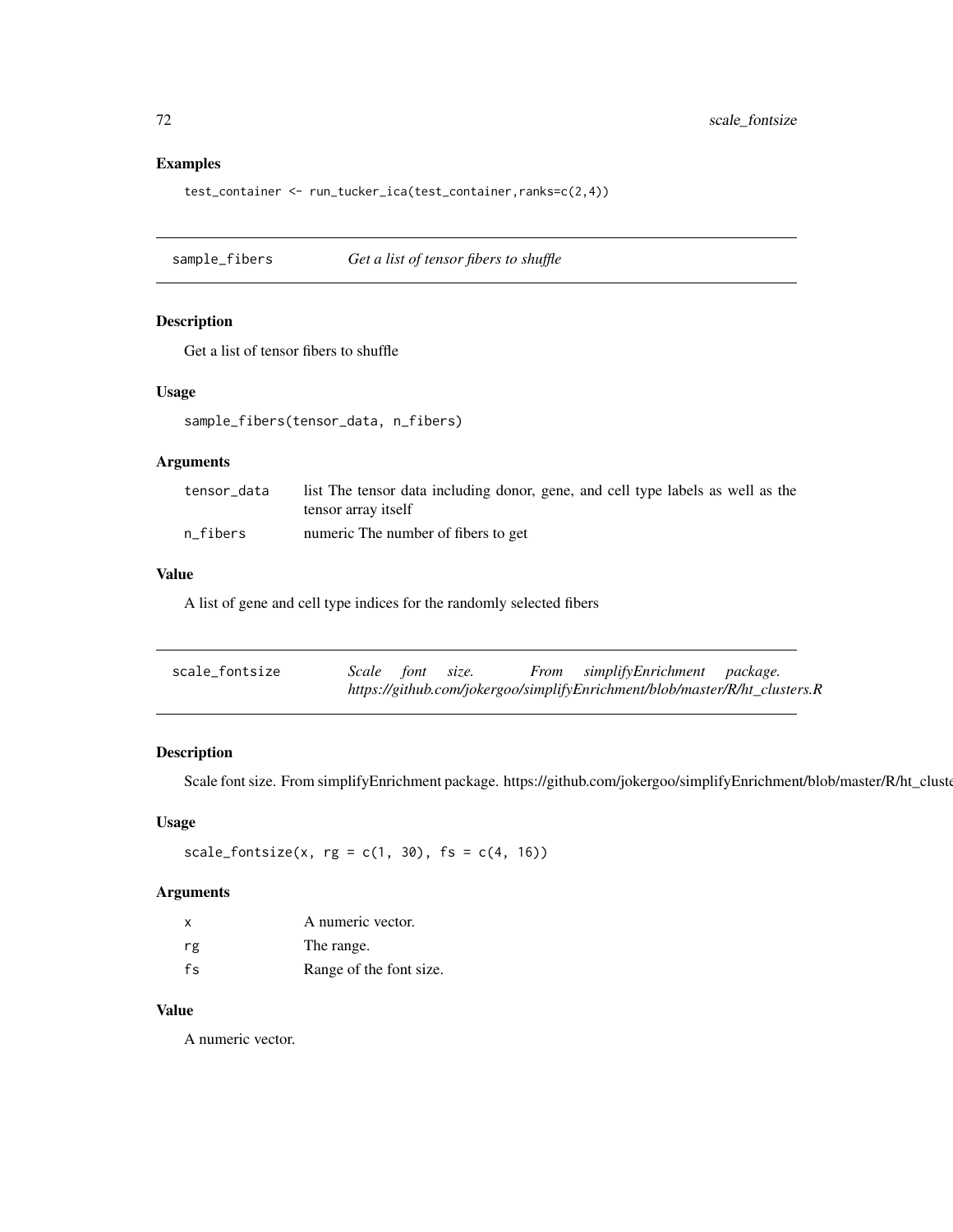<span id="page-72-0"></span>scale\_variance *Scale variance across donors for each gene within each cell type. Generally, this should be done through calling the form\_tensor() wrapper function.*

#### Description

Scale variance across donors for each gene within each cell type. Generally, this should be done through calling the form\_tensor() wrapper function.

#### Usage

scale\_variance(container, var\_scale\_power)

#### Arguments

| container | environment Project container that stores sub-containers for each cell type as |
|-----------|--------------------------------------------------------------------------------|
|           | well as results and plots from all analyses                                    |

var\_scale\_power

numeric Exponent of normalized variance that is used for variance scaling. Variance for each gene is initially set to unit variance across donors (for a given cell type). Variance for each gene is then scaled by multiplying the unit scaled values by each gene's normalized variance (where the effect of the mean-variance dependence is taken into account) to the exponent specified here. If NULL, uses var\_scale\_power from container\$experiment\_params.

#### Value

The project container with the variance altered for each gene within the pseudobulked matrices for each cell type.

| seurat_to_scMinimal | Convert Seurat object to scMinimal object. Generally, this should be |
|---------------------|----------------------------------------------------------------------|
|                     | done through calling the make_new_container() wrapper function.      |

# Description

Convert Seurat object to scMinimal object. Generally, this should be done through calling the make\_new\_container() wrapper function.

#### Usage

```
seurat_to_scMinimal(seurat_obj, metadata_cols = NULL, metadata_col_nm = NULL)
```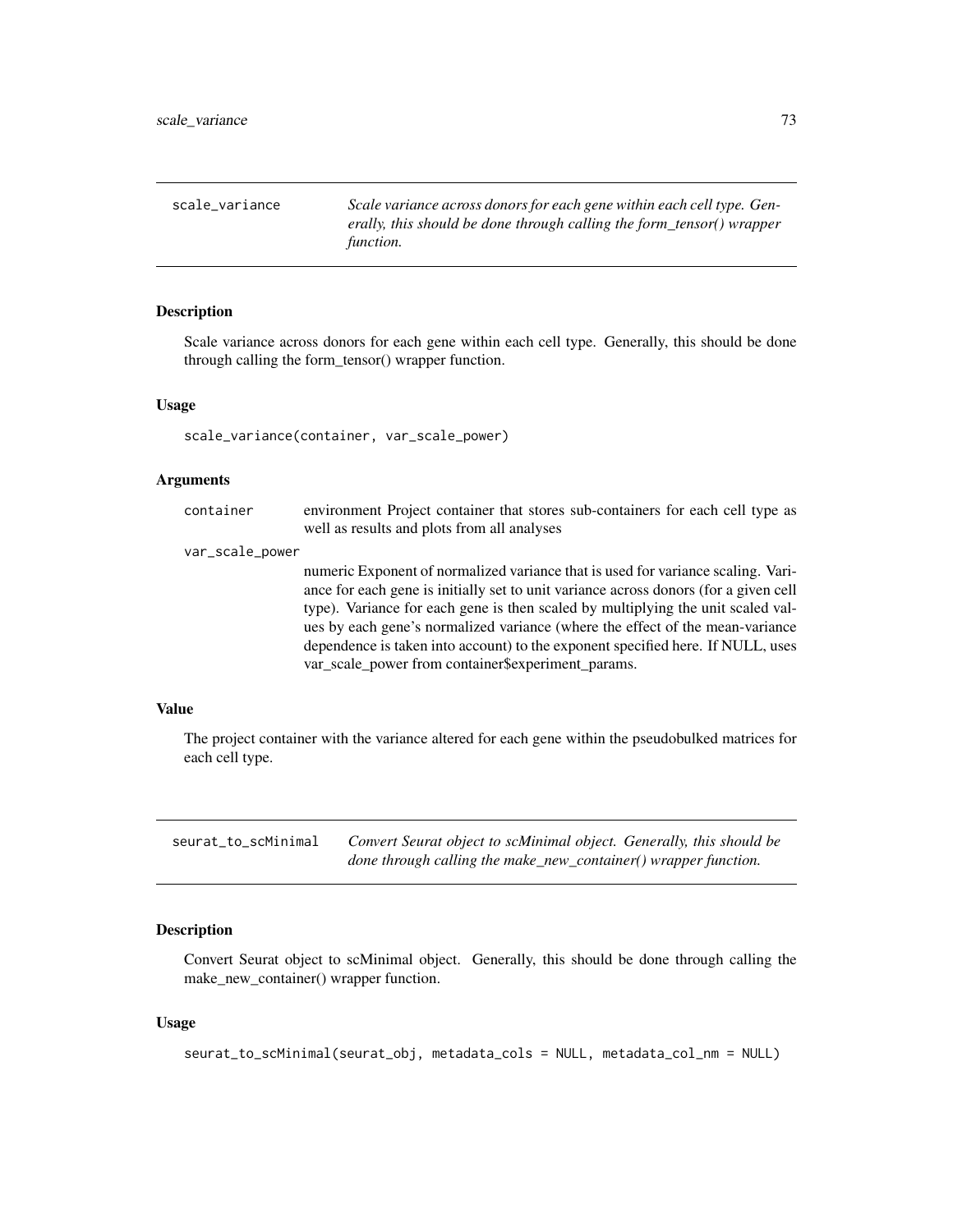# <span id="page-73-0"></span>Arguments

| seurat_obj      | Seurat object that has been cleaned and includes the normalized, log-transformed                                                                            |
|-----------------|-------------------------------------------------------------------------------------------------------------------------------------------------------------|
|                 | counts. The meta.data should include a column with the header 'sex' and val-                                                                                |
|                 | ues of 'M' or 'F' if available. The metadata should also have a column with                                                                                 |
|                 | the header 'ctypes' with the corresponding names of the cell types as well as a<br>column with header 'donors' that contains identifiers for each donor.    |
| metadata cols   | character The names of the metadata columns to use (default=NULL)                                                                                           |
| metadata_col_nm |                                                                                                                                                             |
|                 | character New names for the selected metadata columns if wish to change their<br>names. If NULL, then the preexisting column names are used. (default=NULL) |
|                 |                                                                                                                                                             |

# Value

An scMinimal object holding counts and metadata for a project.

shuffle\_fibers *Shuffle elements within the selected fibers*

# Description

Shuffle elements within the selected fibers

## Usage

```
shuffle_fibers(tensor_data, s_fibers)
```
## Arguments

| tensor data | list The tensor data including donor, gene, and cell type labels as well as the<br>tensor array itself |
|-------------|--------------------------------------------------------------------------------------------------------|
| s_fibers    | list Gene and cell type indices for the randomly selected fibers                                       |

# Value

The tensor\_data object with the values for the selected fibers shuffled.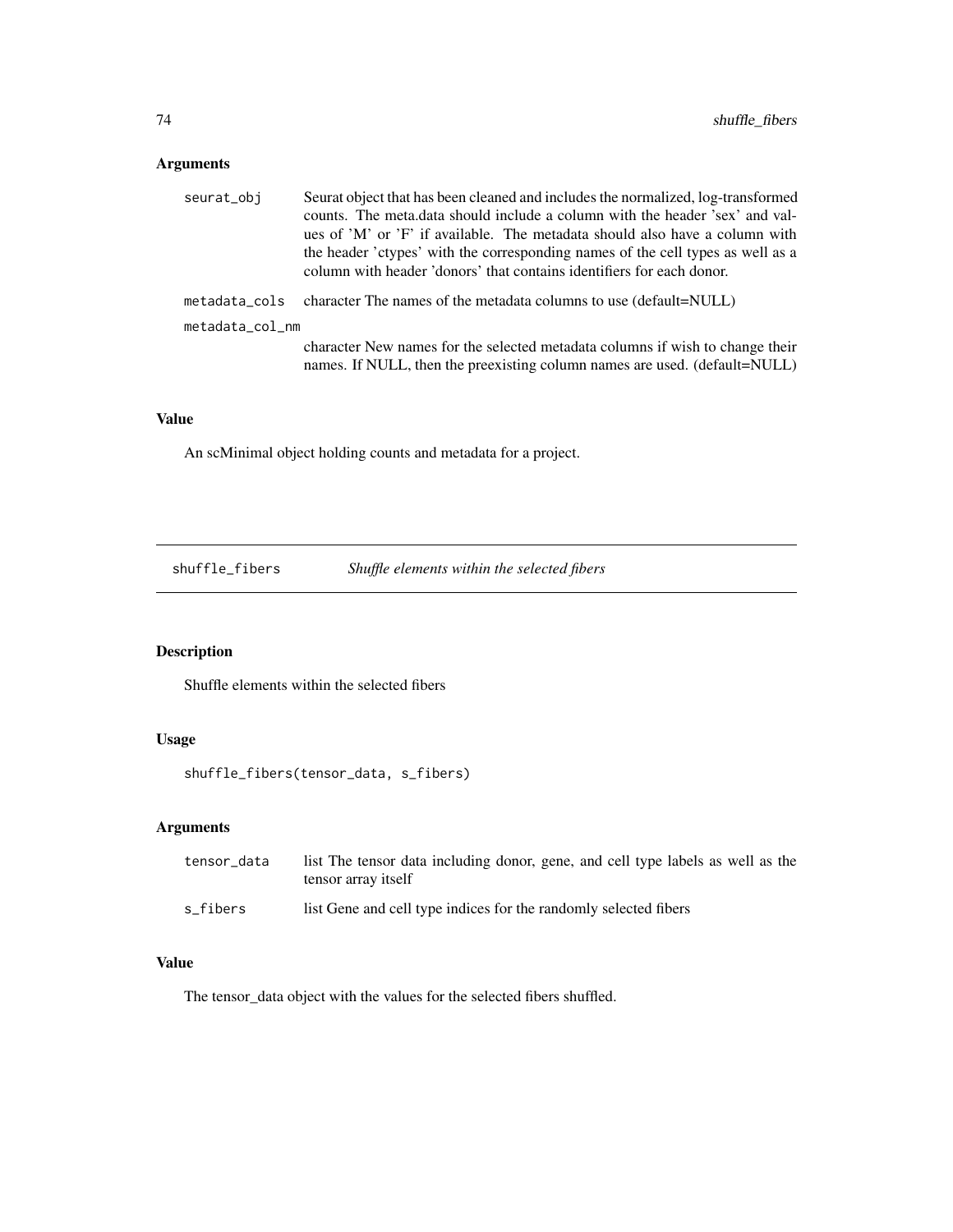<span id="page-74-0"></span>stack\_tensor *Create the tensor object by stacking each pseudobulk cell type matrix. Generally, this should be done through calling the form\_tensor() wrapper function.*

#### Description

Create the tensor object by stacking each pseudobulk cell type matrix. Generally, this should be done through calling the form\_tensor() wrapper function.

#### Usage

stack\_tensor(container)

## Arguments

| container | environment Project container that stores sub-containers for each cell type as |
|-----------|--------------------------------------------------------------------------------|
|           | well as results and plots from all analyses                                    |

## Value

The project container with the list of tensor data in container\$tensor\_data.

| stop_wrap | Helper | function | trom | simplifyEnrichment                                                   | package. |
|-----------|--------|----------|------|----------------------------------------------------------------------|----------|
|           |        |          |      | https://github.com/jokergoo/simplifyEnrichment/blob/master/R/utils.R |          |

#### Description

Helper function from simplifyEnrichment package. https://github.com/jokergoo/simplifyEnrichment/blob/master/R/utils.R

#### Usage

```
stop_wrap(...)
```
#### Arguments

... other parameters

#### Value

No value is returned.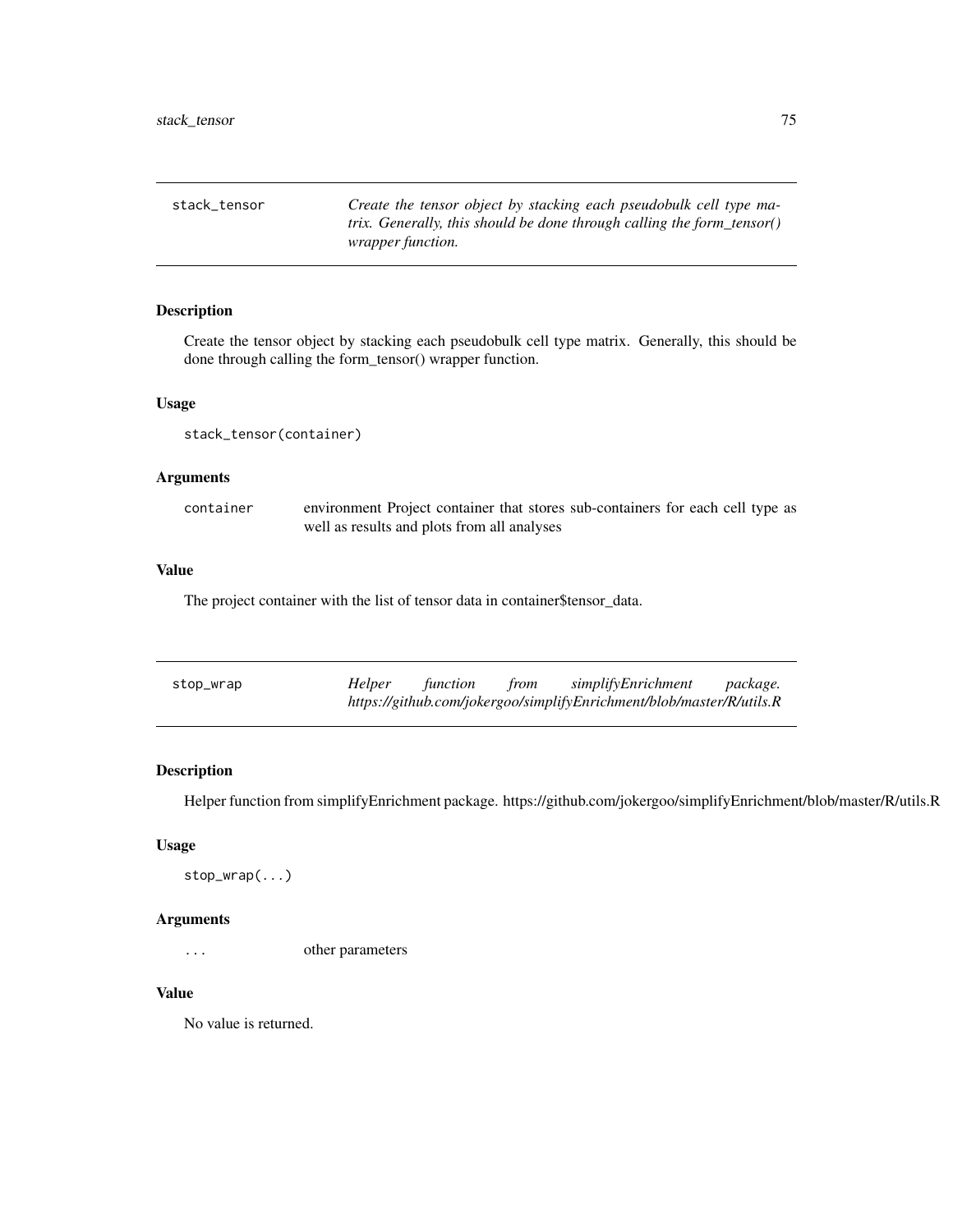<span id="page-75-0"></span>

#### Description

Subset an scMinimal object by specified genes, donors, cells, or cell types

#### Usage

```
subset_scMinimal(
  scMinimal,
  ctypes_use = NULL,
  cells_use = NULL,
  donors_use = NULL,
  genes_use = NULL,
  in_place = TRUE
)
```
## Arguments

| scMinimal  | environment A sub-container for the project typically consisting of gene expres-<br>sion data in its raw and processed forms as well as metadata |
|------------|--------------------------------------------------------------------------------------------------------------------------------------------------|
| ctypes_use | character The cell types to keep (default=NULL)                                                                                                  |
| cells_use  | character Cell barcodes for the cells to keep (default=NULL)                                                                                     |
| donors_use | character The donors to keep (default=NULL)                                                                                                      |
| genes_use  | character The genes to keep (default=NULL)                                                                                                       |
| in_place   | logical If set to TRUE then replaces the input object with the new subsetted<br>object (default=TRUE)                                            |

# Value

A subsetted scMinimal object.

# Examples

```
cell_names <- colnames(test_container$scMinimal_full$count_data)
cells_sub <- sample(cell_names,40)
scMinimal <- subset_scMinimal(test_container$scMinimal_full,
cells_use=cells_sub)
```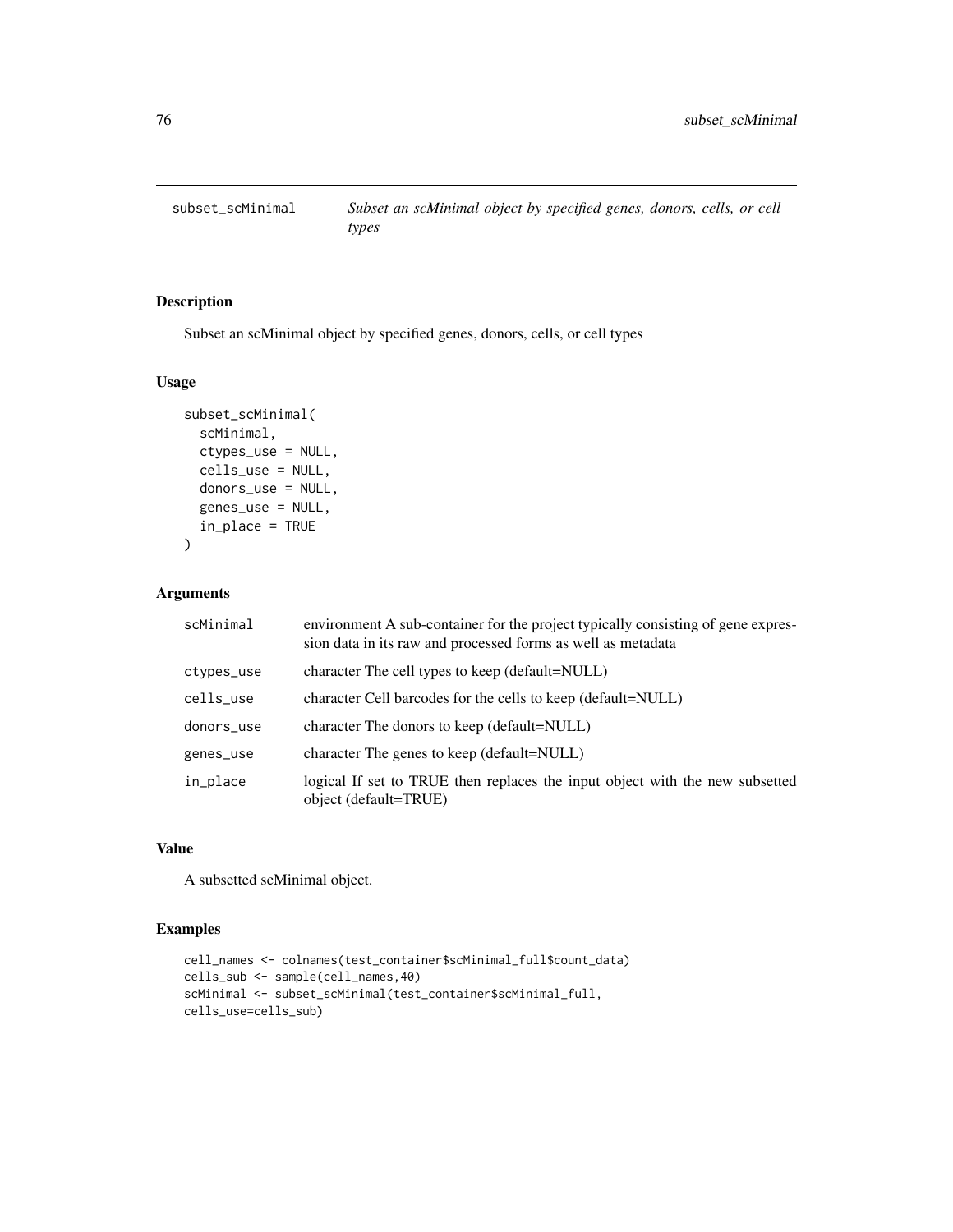<span id="page-76-0"></span>

#### Description

Data container for testing tensor formation steps

## Usage

test\_container

## Format

An object of class environment of length 10.

| tucker_ica_helper |                                            |  | Helper function for running the decomposition. | Use the |
|-------------------|--------------------------------------------|--|------------------------------------------------|---------|
|                   | run_tucker_ica() wrapper function instead. |  |                                                |         |

# Description

Helper function for running the decomposition. Use the run\_tucker\_ica() wrapper function instead.

## Usage

```
tucker_ica_helper(
  tensor_data,
  ranks,
  tucker_type,
  rotation_type,
  sparsity,
 projection_container = NULL
)
```
## Arguments

| tensor_data   | list The tensor data including donor, gene, and cell type labels as well as the<br>tensor array itself                                                                                                                                    |
|---------------|-------------------------------------------------------------------------------------------------------------------------------------------------------------------------------------------------------------------------------------------|
| ranks         | numeric The number of donor and gene factors respectively, to decompose to<br>using Tucker decomposition.                                                                                                                                 |
| tucker_type   | character Set to 'regular' to run regular tucker or to 'sparse' to run tucker with<br>sparsity constraints                                                                                                                                |
| rotation_type | character Set to 'hybrid' to optimize loadings via our hybrid method (see paper<br>for details). Set to 'ica dsc' to perform ICA rotation on resulting donor factor<br>matrix. Set to 'ica_lds' to optimize loadings by the ICA rotation. |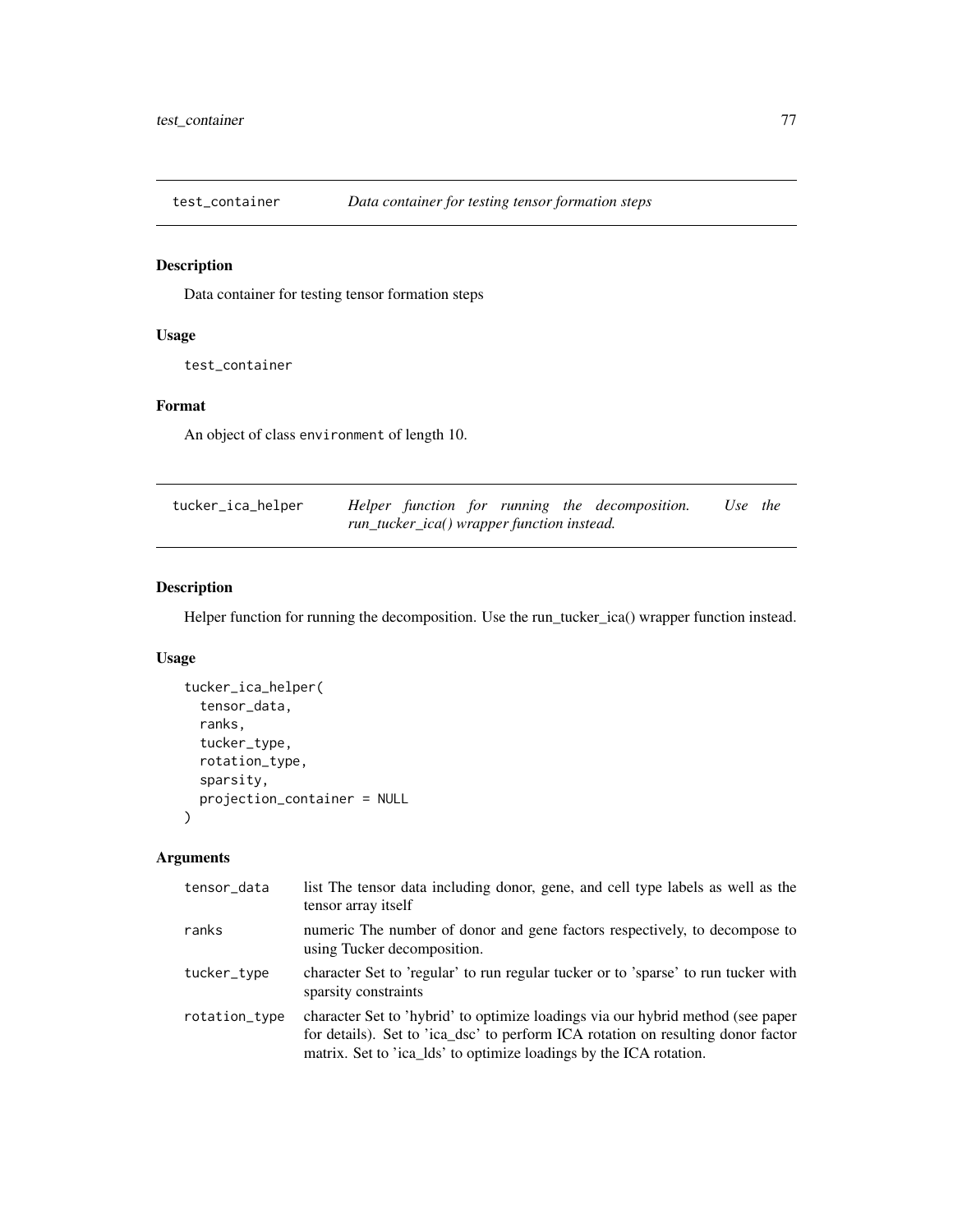<span id="page-77-0"></span>

| sparsity             | numeric Higher indicates more sparse                                                                                                              |
|----------------------|---------------------------------------------------------------------------------------------------------------------------------------------------|
| projection_container |                                                                                                                                                   |
|                      | environment A project container to store projection data in. Currently only im-<br>plemented for 'hybrid' and 'ica_dsc' rotations. (default=NULL) |

# Value

The list of results for tucker decomposition with donor scores matrix in first element and loadings matrix in second element.

| tucker_sparse | Tucker Decomposition adapted from rTensor but with sparsity con-<br>straints added. This function is still being tested, so use with caution. |
|---------------|-----------------------------------------------------------------------------------------------------------------------------------------------|
|               | https://github.com/jamesyili/rTensor/blob/master/R/rTensor Decomp.R                                                                           |

## Description

Tucker Decomposition adapted from rTensor but with sparsity constraints added. This function is still being tested, so use with caution. https://github.com/jamesyili/rTensor/blob/master/R/rTensor\_Decomp.R

#### Usage

tucker\_sparse(tnsr, ranks = NULL, max\_iter = 25, tol = 1e-05, sparsity = 5)

## Arguments

| tnsr                   | Tensor with K modes.                                                       |
|------------------------|----------------------------------------------------------------------------|
| ranks                  | numeric Vector of the modes of the output core Tensor (default=NULL)       |
| $max$ <sub>Liter</sub> | numeric Maximum number of iterations if error stays above tol (default=25) |
| tol                    | numeric Relative Frobenius norm error tolerance (default=1e-5)             |
| sparsity               | numeric Higher is more sparse (default=5)                                  |

#### Value

A list containing all the Tucker decomposition results components.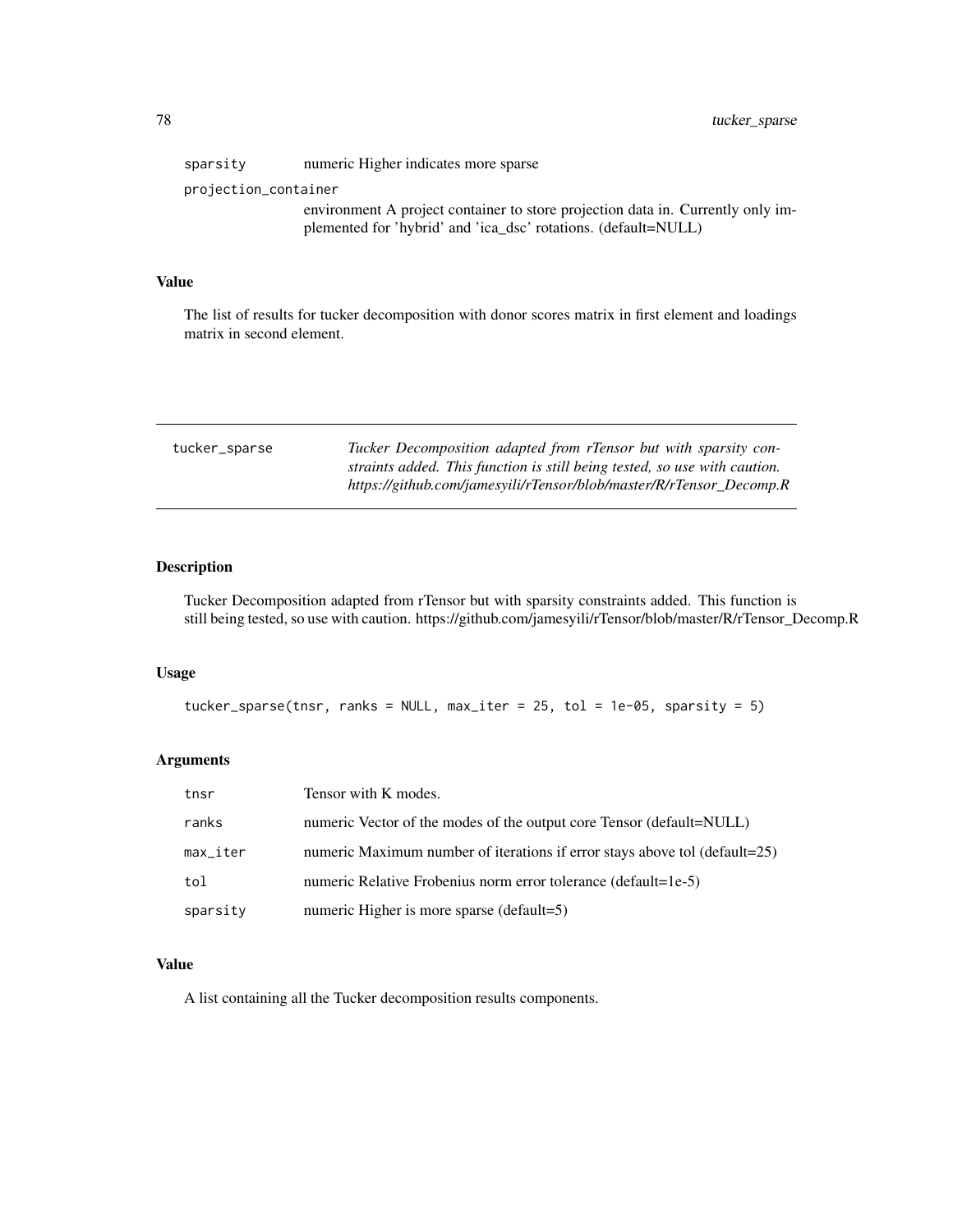<span id="page-78-0"></span>

#### Description

Update any of the experiment-wide parameters

#### Usage

```
update_params(container, ctypes_use = NULL, ncores = NULL, rand_seed = NULL)
```
## Arguments

| container  | environment Project container that stores sub-containers for each cell type as<br>well as results and plots from all analyses |
|------------|-------------------------------------------------------------------------------------------------------------------------------|
| ctypes_use | character Names of the cell types to use for the analysis (default=NULL)                                                      |
| ncores     | numeric Number of cores to use (default=NULL)                                                                                 |
| rand seed  | numeric Random seed to use (default=NULL)                                                                                     |

# Value

The project container with updated experiment parameters in container\$experiment\_params.

#### Examples

test\_container <- update\_params(test\_container, ncores=1)

| vargenes_anova | Compute significantly variable genes via anova. Generally, this    |
|----------------|--------------------------------------------------------------------|
|                | should be done through calling the form_tensor() wrapper function. |

#### Description

Compute significantly variable genes via anova. Generally, this should be done through calling the form\_tensor() wrapper function.

#### Usage

```
vargenes_anova(scMinimal, ncores)
```
#### Arguments

| scMinimal | environment A sub-container for the project typically consisting of gene expres- |
|-----------|----------------------------------------------------------------------------------|
|           | sion data in its raw and processed forms                                         |
| ncores    | numeric Number of cores to use                                                   |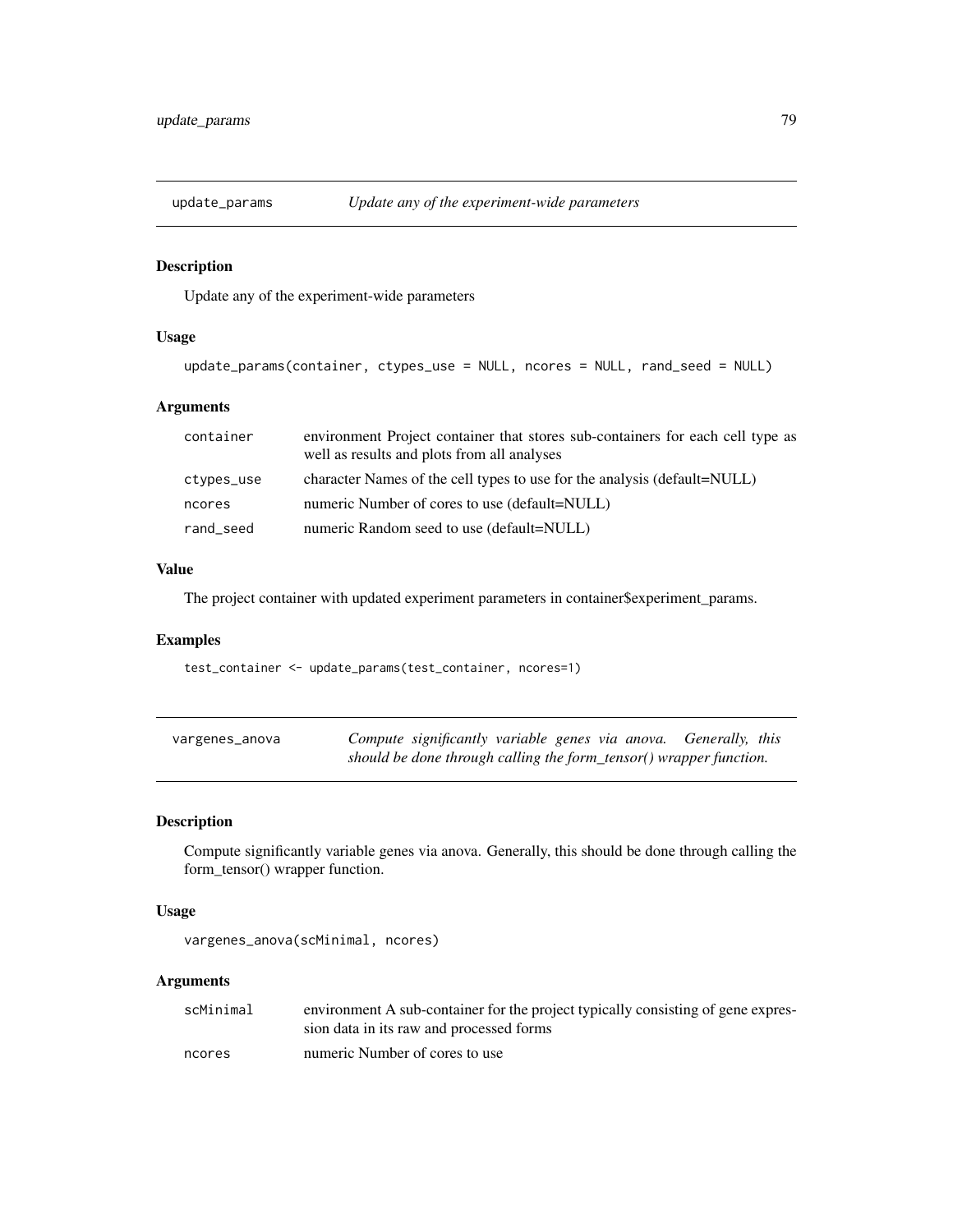80 vargenes\_anova

# Value

A list of raw p-values for each gene.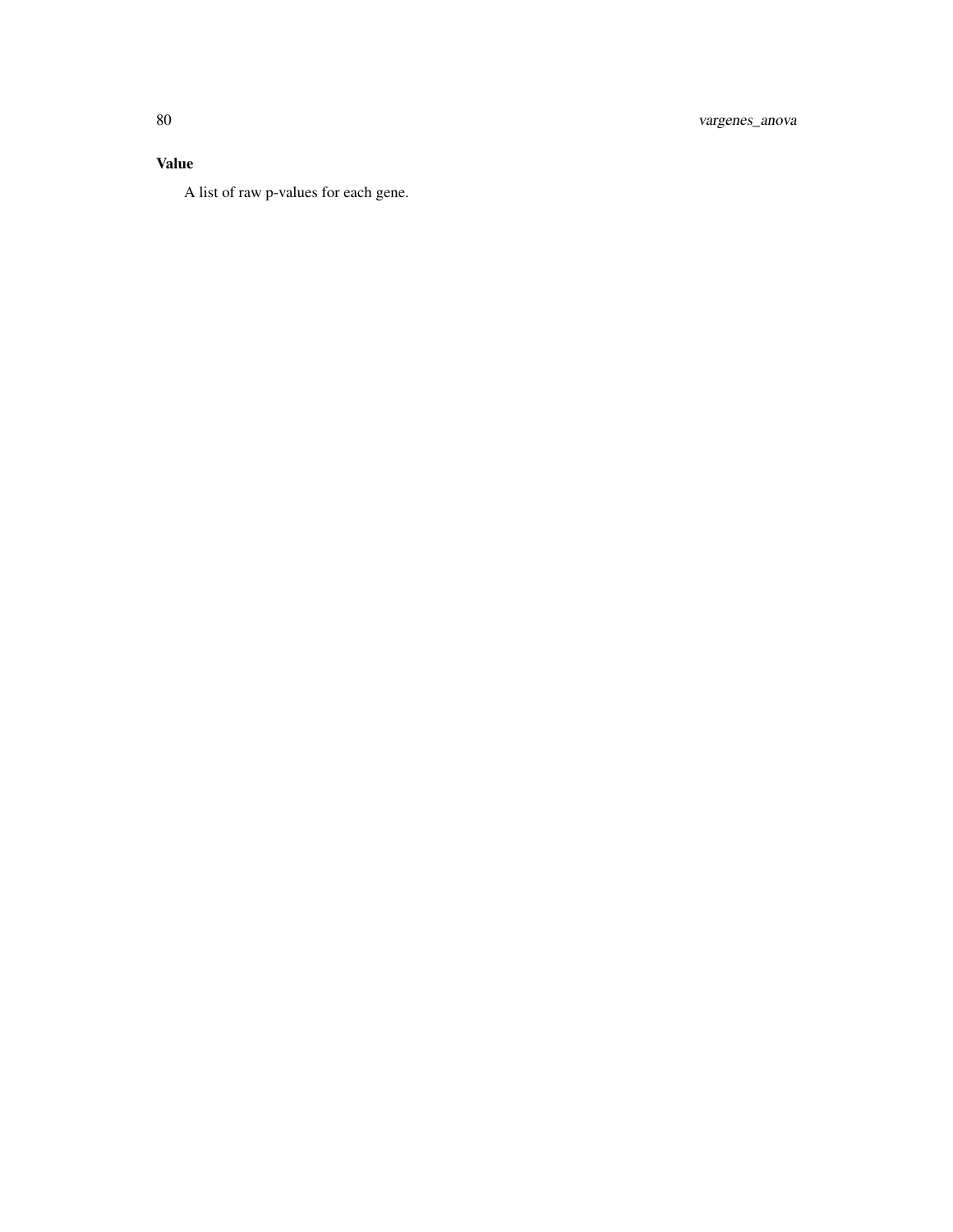# **Index**

∗ datasets test\_container, [77](#page-76-0) apply\_combat, [4](#page-3-0) calculate\_fiber\_fstats, [5](#page-4-0) check\_rec\_pres, [5](#page-4-0) clean\_data, [6](#page-5-0) colMeanVars, [7](#page-6-0) compare\_decompositions, [7](#page-6-0) compute\_associations, [8](#page-7-0) compute\_donor\_props, [9](#page-8-0) compute\_LR\_interact, [9](#page-8-0) convert\_gn, [10](#page-9-0) count\_word, [11](#page-10-0) determine\_ranks\_tucker, [11](#page-10-0) form\_tensor, [13](#page-12-0) get\_all\_lds\_factor\_plots, [14](#page-13-0) get\_callouts\_annot, [16](#page-15-0) get\_ctype\_exp\_var, [17](#page-16-0) get\_ctype\_prop\_associations, [17](#page-16-0) get\_ctype\_subc\_prop\_associations, [18](#page-17-0) get\_ctype\_vargenes, [19](#page-18-0) get\_donor\_meta, [20](#page-19-0) get\_factor\_exp\_var, [20](#page-19-0) get\_fstats\_pvals, [21](#page-20-0) get\_gene\_modules, [21](#page-20-0) get\_gene\_set\_vectors, [22](#page-21-0) get\_indv\_subtype\_associations, [22](#page-21-0) get\_intersecting\_pathways, [23](#page-22-0) get\_leading\_edge\_genes, [23](#page-22-0) get\_lm\_pvals, [24](#page-23-0) get\_max\_correlations, [25](#page-24-0) get\_meta\_associations, [25](#page-24-0) get\_min\_sig\_genes, [26](#page-25-0) get\_module\_enr, [27](#page-26-0) get\_normalized\_variance, [28](#page-27-0) get\_num\_batch\_ranks, [28](#page-27-0)

get\_one\_factor, [29](#page-28-0) get\_pseudobulk, [30](#page-29-0) get\_real\_fstats, [30](#page-29-0) get\_reconstruct\_errors\_svd, [31](#page-30-0) get\_significance\_vectors, [31](#page-30-0) get\_subclust\_de\_hmaps, [33](#page-32-0) get\_subclust\_enr\_dotplot, [33](#page-32-0) get\_subclust\_enr\_fig, [34](#page-33-0) get\_subclust\_enr\_hmap, [35](#page-34-0) get\_subclust\_umap, [35](#page-34-0) get\_subclusters, [32](#page-31-0) get\_subtype\_prop\_associations, [36](#page-35-0) get\_sums, [37](#page-36-0) ht\_clusters, [37](#page-36-0) identify\_sex\_metadata, [39](#page-38-0) initialize\_params, [39](#page-38-0) instantiate\_scMinimal, [40](#page-39-0) make\_new\_container, [41](#page-40-0) merge\_small\_clusts, [42](#page-41-0) nmf\_unfolded, [43](#page-42-0) norm\_var\_helper, [44](#page-43-0) normalize\_counts, [43](#page-42-0) normalize\_pseudobulk, [44](#page-43-0) parse\_data\_by\_ctypes, [45](#page-44-0) pca\_unfolded, [46](#page-45-0) plot\_donor\_matrix, [49](#page-48-0) plot\_donor\_props, [50](#page-49-0) plot\_donor\_sig\_genes, [50](#page-49-0) plot\_dscore\_enr, [51](#page-50-0) plot\_gsea\_hmap, [52](#page-51-0) plot\_gsea\_hmap\_w\_similarity, [53](#page-52-0) plot\_gsea\_sub, [53](#page-52-0) plot\_loadings\_annot, [54](#page-53-0) plot\_mod\_and\_lig, [56](#page-55-0) plot\_multi\_module\_enr, [57](#page-56-0) plot\_rec\_errors\_bar\_svd, [58](#page-57-0)